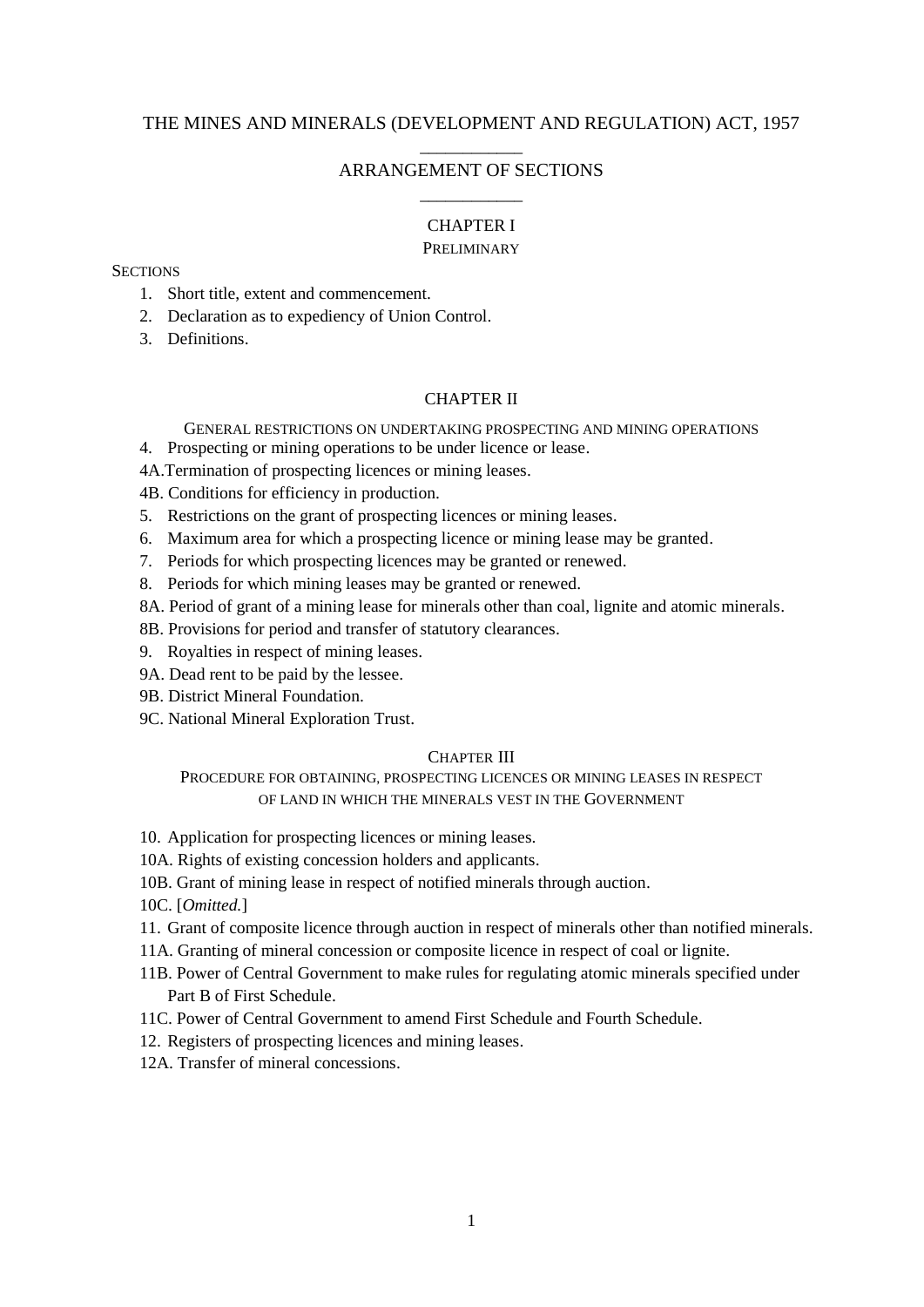#### CHAPTER IV

### RULES FOR REGULATING THE GRANT OF PROSPECTING LICENCES AND MINING LEASES

# **SECTIONS**

- 13. Power of Central Government to make rules in respect of minerals.
- 13A. Power of Central Government to make rules for grant of prospecting licences or mining leases in respect of territorial waters or continental shelf of India.
- 14. [Sections 5 to 13] not to apply to minor minerals.
- 15. Power of State Governments to make rules in respect of minor minerals.
- 15A. Power of State Government to collect funds for District Mineral Foundation in case of minor minerals.
- 16. Power to modify mining leases granted before 25th October, 1949.

# CHAPTER V

# SPECIAL POWERS OF CENTRAL GOVERNMENT TO UNDERTAKE PROSPECTING OR MINING OPERATIONS IN CERTAIN CASES

- 17. Special powers of Central Government to undertake prospecting or mining operations in certain lands.
- 17A. Reservation of areas for purposes of conservation.

### CHAPTER VI

## DEVELOPMENT OF MINERALS

### 18. Mineral development.

18A.Power to authorise Geological Survey of India, etc., to make investigation.

### CHAPTER VII

# **MISCELLANEOUS**

- 19. Prospecting licences and mining leases to be void if in contravention of Act.
- 20. Act and rules to apply to all renewals of prospecting licences and mining leases.
- 20A. Power of Central Government to issue directions.
- 21. Penalties.
- 22. Cognizance of offences.
- 23. Offences by companies.
- 23A. Compounding of offences.
- 23B. Power to search.
- 23C. Power of State Government to make rules for preventing illegal mining, transportation and storage of minerals.
- 24. Power of entry and inspection.
- 24A. Rights and liabilities of a holder of prospecting licence or mining lease.
- 25. Recovery of certain sums as arrears of land revenue.
- 26. Delegation of powers.
- 27. Protection of action taken in good faith.
- 28. Rules and notifications to be laid before Parliament and certain rules to be approved by Parliament.
- 29. Existing rules to continue.
- 30. Power of revision by Central Government.
- 30A. Special provisions relating to mining leases for coal granted before 25th October, 1949.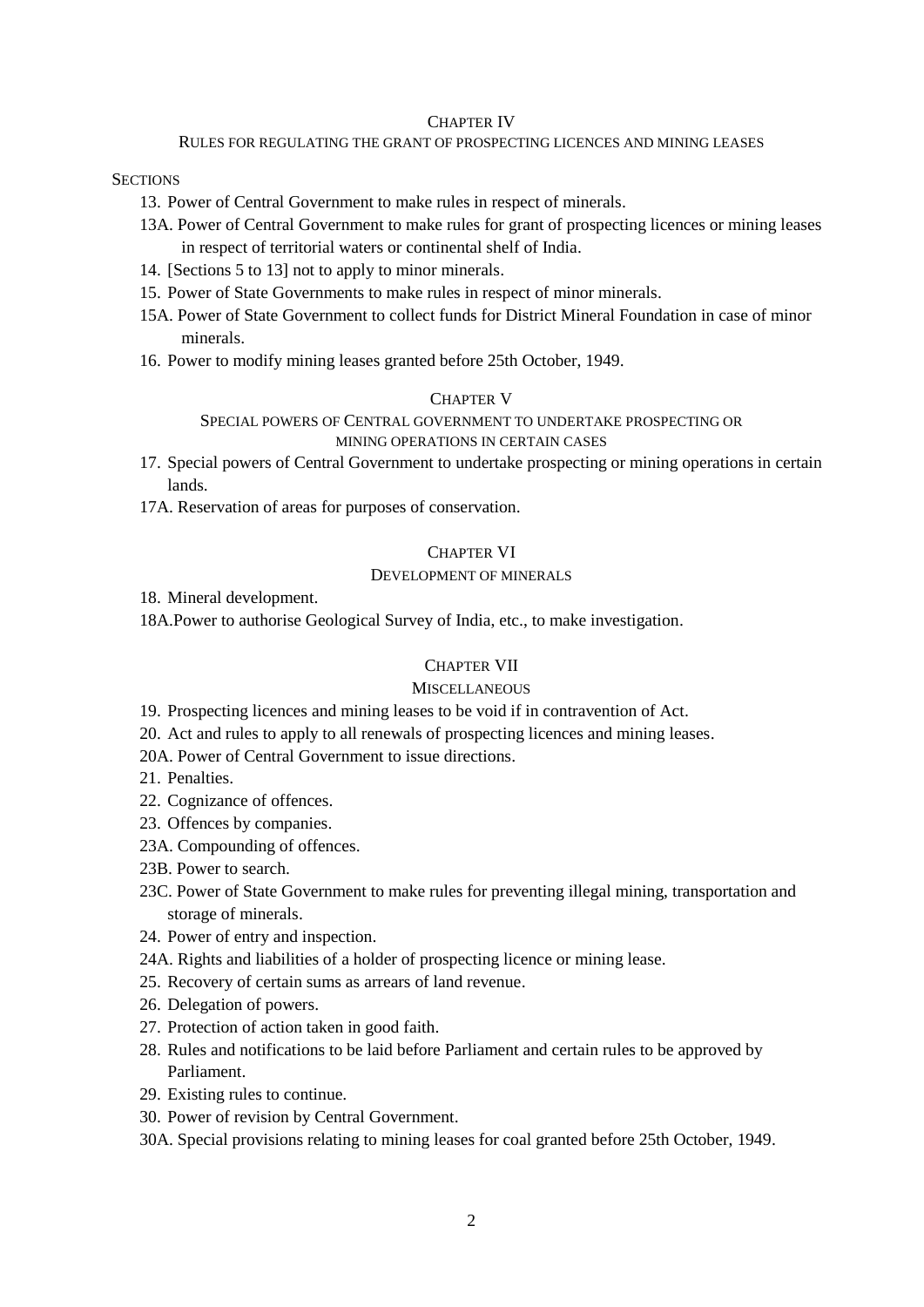**SECTIONS** 

30B. Constitution of Special Courts.

30C. Special Courts to have powers of Court of Session.

- 31. Relaxation of rules in special cases.
- 32. [*Repealed*].

33. Validation of certain acts and indemnity. THE FIRST SCHEDULE. THE SECOND SCHEDULE. THE THIRD SCHEDULE. THE FOURTH SCHEDULE. THE FIFTH SCHEDULE. THE SIXTH SCHEDULE.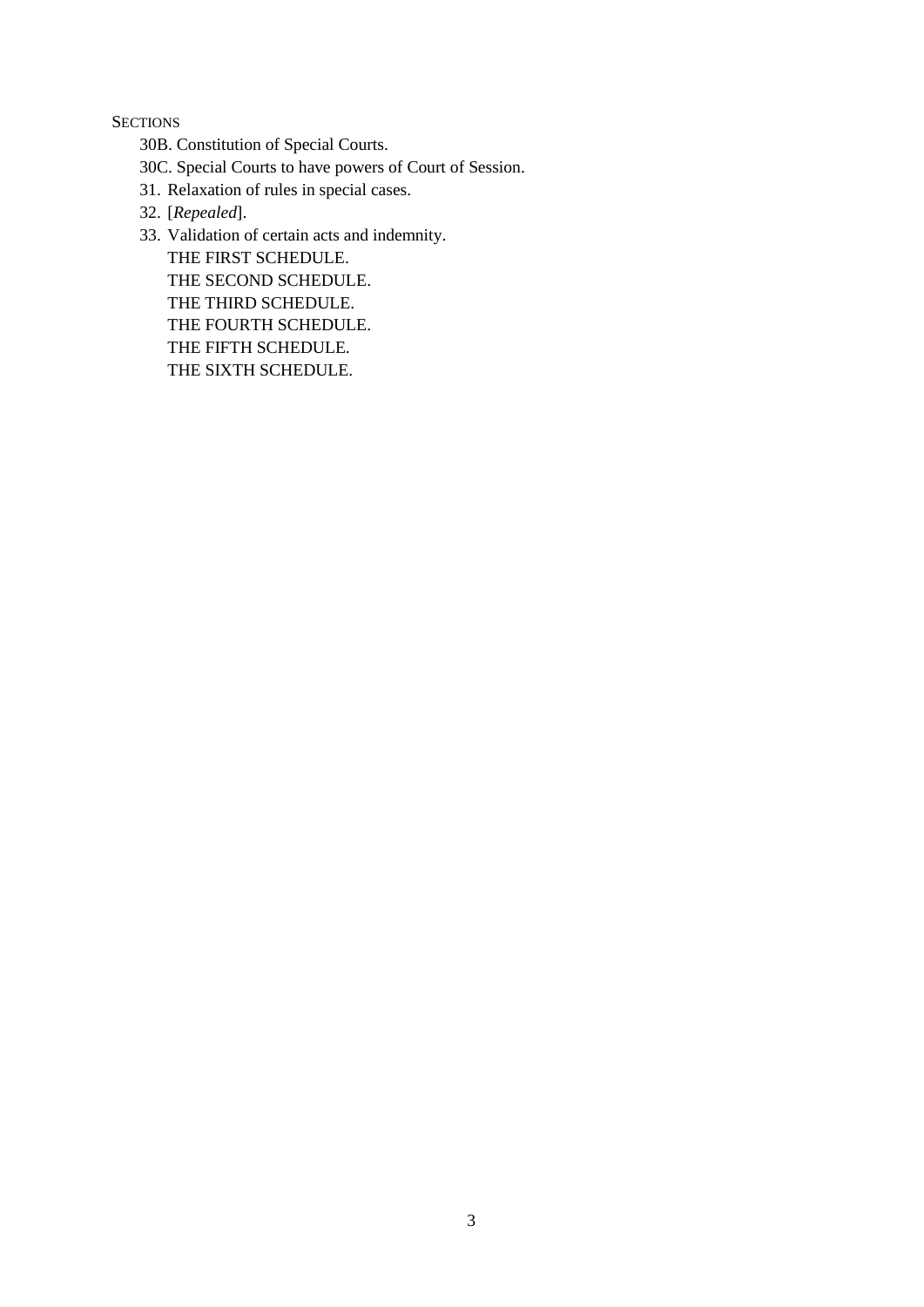# THE MINES AND MINERALS (DEVELOPMENT AND REGULATION) ACT, 1957 ACT NO. 67 OF 1957

[28*th December*, 1957.]

An Act to provide for the  $1$ [development and regulation of mines and minerals] under the control of the Union.

BE it enacted by Parliament in the Eighth Year of the Republic of India as follows:―

#### CHAPTER I

### PRELIMINARY

**1. Short title, extent and commencement.—** $(I)$  **This Act may be called the Mines and Minerals** 2 [(Development and Regulation)] Act, 1957.

(*2*) It extends to the whole of India.

 $(3)$  It shall come into force on such date<sup>3</sup> as the Central Government may, by notification in the Official Gazette, appoint.

**2. Declaration as to expediency of Union Control**.―It is hereby declared that it is expedient in the public interest that the Union should take under its control the regulation of mines and the development of minerals to the extent hereinafter provided.

**3. Definitions**.―In this Act, unless the context otherwise requires,―

 $<sup>4</sup>$ [(*a*) "composite licence" means the prospecting licence-cum-mining lease which is a two stage</sup> concession granted for the purpose of undertaking prospecting operations followed by mining operations in a seamless manner;

(*aa*) "dispatch" means the removal of minerals or mineral products from the leased area and includes the consumption of minerals and mineral products within such leased area;

(*ab*) "Government company" shall have the same meaning as assigned to it in clause (45) of section 2 of the Companies Act, 2013 (18 of 2013);

(*ac*) "leased area" means the area specified in the mining lease within which the mining operations can be undertaken and includes the non- mineralized area required and approved for the activities falling under the definition of "mine" as referred to in clause (*i*);

(*ad*) "minerals" includes all minerals except minerals oils;

(*ae*) "minerals concession" means either a reconnaissance permit, prospecting licence, minig lease, composite licence or a combination of any of these and the expression "concession" shall be construed accordingly;]

(*b*) "mineral oils" includes natural gas and petroleum;

(*c*) "mining lease" means a lease granted for the purpose of undertaking mining operations, and includes a sub-lease granted for such purpose;

(*d*) "mining operations" means any operations undertaken for the purpose of winning any mineral;

(*e*) "minor minerals" means building stones, gravel, ordinary clay, ordinary sand other than sand used for prescribed purposes, and any other mineral which the Central Government may, by notification in the Official Gazette, declare to be a minor mineral;

<sup>1.</sup> Subs. by Act 38 of 1999, s. 2, for "regulation of mines and the development of minerals" (w.e.f. 18-12-1999).

<sup>2.</sup> Subs. by s. 3, *ibid*., for "(Regulation and Development)" (w.e.f. 18-12-1999).

<sup>3. 1</sup>st June, 1958, *vide* notification No. G.S.R. 432, dated 29th May, 1958, *see* Gazette of India, Extraordinary, Part II, sec. 3(*i*).

<sup>4.</sup> Subs. by Act 16 of 2021, s. 3, for clause (*a*) and (*aa*) (w.e.f. 28-3-2021).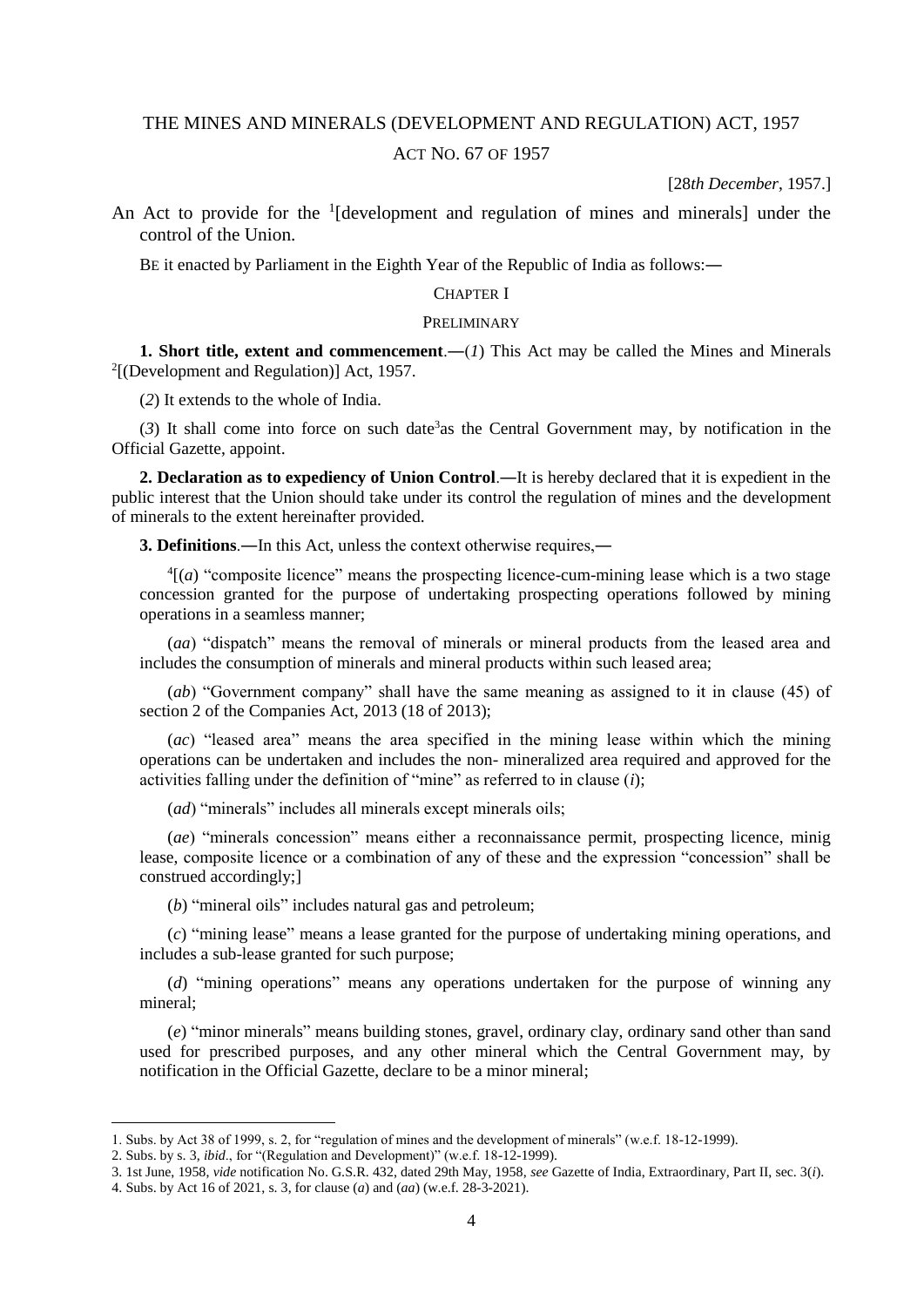<sup>1</sup>[(ea)"notified minerals" means any mineral specified in the Fourth Schedule;]

(*f*) "prescribed" means prescribed by rules made under this Act;

 $2[(fa)$  "production" or any derivative of the word "production" means the winning or raising of mineral within the leased area for the purpose of processing or dispatch;]

(*g*) "prospecting licence" means a licence granted for the purpose of undertaking prospecting operations;

(*h*) "prospecting operations" means any operations undertaken for the purpose of exploring, locating or proving mineral deposit ;  $4***$ 

 $3*$  \* \* \* \* \*

<sup>5</sup>[(ha) "reconnaissance operations" means any operations undertaken for preliminary prospecting of a mineral through regional, aerial, geophysical or geochemical surveys and geological mapping, but does not include pitting, trenching, drilling (except drilling of boreholes on a grid specified from time to time by the Central Government) or sub-surface excavation;

(*hb*) "reconnaissance permit" means a permit granted for the purpose of undertaking reconnaissance operations;  $6***1$ 

 $2[(hba)$  "Schedule" means the Schedules appended to the Act;

7 [(*hc*) "Special Court" means a Court of Session designated as Special Court under sub-section (*1*) of section 30B; and]

(*i*) the expressions, "mine" and "owner", have the meaning assigned to them in the Mines Act, 1952 (35 of 1952).

2 [*Explanation*.—For the purpose of this clause, —

(*i*) a mine continues to be a mine till exhaustion of its mineable mineral reserve and a mine may have different owners during different times from the grant of first mining lease till exhaustion of such mineable mineral reserve;

(*ii*) the expression "mineral reserve" means the economically minearble part of a measured and indicated mineral resource.]

#### CHAPTER II

### GENERAL RESTRICTIONS ON UNDERTAKING PROSPECTING AND MINING OPERATIONS

**4. Prospecting or mining operations to be under licence or lease.** $-(1)^{8}$ **[No person shall** undertake any reconnaissance, prospecting or mining operations in any area, except under and in accordance with the terms and conditions of a reconnaissance permit or of a prospecting licence or, as the case may be, of a mining lease, granted under this Act and the rules made thereunder]:

Provided that nothing in this sub-section shall affect any prospecting or mining operations undertaken in any area in accordance with terms and conditions of a prospecting licence or mining lease granted before the commencement of this Act which is in force at such commencement:

<sup>9</sup>[Provided further that nothing in this sub-section shall apply to any prospecting operations undertaken by the Geological Survey of India, the Indian Bureau of Mines, <sup>10</sup>[the Atomic Minerals

<sup>1.</sup> Ins. by Act 10 of 2015, s. 2 (w.e.f. 12-1-2015).

<sup>2.</sup> Ins. by Act 16 of 2021, s. 3 (w.e.f. 28-3-2021).

<sup>3.</sup> Clause (*ga*) omitted by Act 16 of 2021, s. 3 (w.e.f. 28-3-2021).

<sup>4.</sup> The word "and" omitted by Act 10 of 2015, s. 2 (w.e.f. 12-1-2015)

<sup>5.</sup> Ins. by Act 38 of 1999, s. 4 (w.e.f. 18-12-1999).

<sup>6.</sup> The word "and" omitted by Act 10 of 2015, s. 2 (w.e.f. 12-1-2015).

<sup>7.</sup> Ins. by s. 2, *ibid.* (w.e.f. 12-1-2015).

<sup>8.</sup> Subs. by Act 38 of 1999, s. 5, for certain words (w.e.f. 18-12-1999).

<sup>9.</sup> Ins. by Act 37 of 1986, s. 2 (w.e.f. 10-2-1987).

<sup>10.</sup> Subs. by Act 38 of 1999, s. 5, for "the Atomic Minerals Division" (w.e.f. 18-12-1999).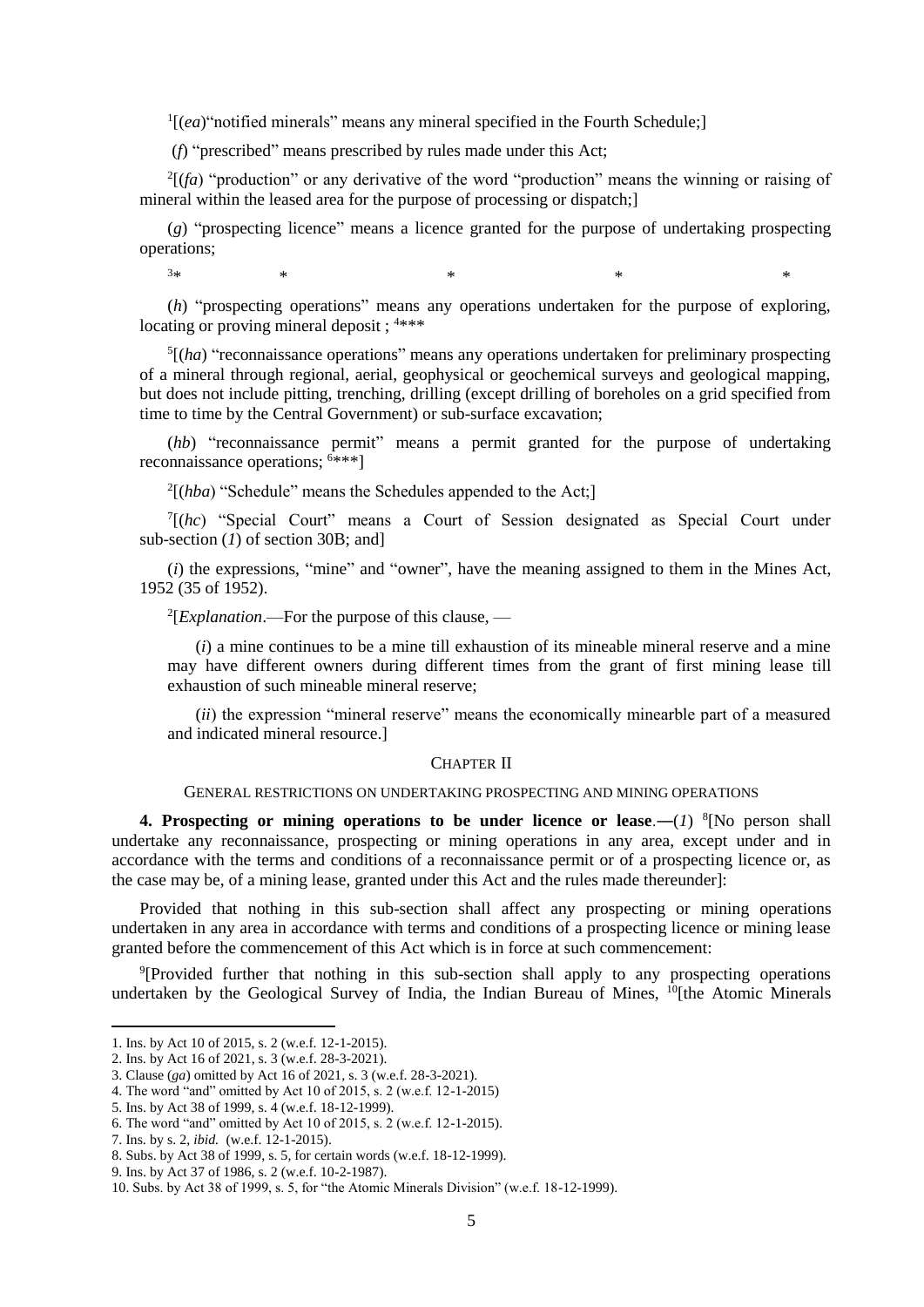Directorate for Exploration and Research] of the Department of Atomic Energy of the Central Government, the Directorates of Mining and Geology of any State Government (by whatever name called), and the Mineral Exploration Corporation Limited., a Government company within the meaning of <sup>1</sup>[clause (45) of section 2 of the Companies Act, 2013 (18 of 2013), and any <sup>2</sup>[other entities including private entities that may be notified for this purpose, subject to such conditions as may be specified by the Central Government]]:]

<sup>3</sup>[Provided also that nothing in this sub-section shall apply to any mining lease (whether called mining lease mining concession or by any other name) in force immediately before the commencement of this Act in the Union territory of Goa, Daman and Diu.]

 $^{4}$ [(*1A*) No person shall transport or store or cause to be transported or stored any mineral otherwise than in accordance with the provisions of this Act and the rules made thereunder.]

 $(2)$ <sup>5</sup>[No <sup>6</sup>[mineral concession]] shall be granted otherwise than in accordance with the provisions of this Act and the rules made thereunder.

 ${}^5$ [(3)Any State Government may, after prior consultation with the Central Government and in accordance with the rule made under section 18,  $\frac{7}{1}$  undertake reconnaissance, prospecting or mining operations with respect to any mineral specified in the First Schedule in any area within that State which is not already held under any <sup>11</sup>[mineral concession]].]

**8 [4A.Termination of prospecting licences or mining leases**.―(*1*) Where the Central Government, after consultation with the State Government, is of opinion that it is expedient in the interest of regulation of mines and mineral development, preservation of natural environment, control of floods, prevention of pollution, or to avoid danger to public health or communications or to ensure safety of buildings, monuments or other structures or for conservation of mineral resources or for maintaining safety in the mines or for such other purposes, as the Central Government may deem fit, it may request the State Government to make a premature termination of a prospecting licence or mining lease in respect of any mineral other than a minor mineral in any area or part thereof, and, on receipt of such request, the State Government shall make an order making a premature termination of such prospecting licence or mining lease with respect to the area or any part thereof.

(2) Where the State Government  $9***$  is of opinion that it is expedient in the interest of regulation of mines and mineral development, preservation of natural environment, control of floods, prevention of pollution or to avoid danger to public health or communications or to ensure safety of buildings, monuments or other structures or for such other purposes, as the State Government may deem fit, it may, by an order, in respect of any minor mineral, make premature termination of prospecting licence or mining lease with respect to the area or any part thereof covered by such licence or lease.

 $10[$ \* \* \* \* \* \* \* \* \*

(*3*) No order making a premature termination of a prospecting licence or mining lease shall be, made except after giving the holder of the licence or lease a reasonable opportunity of being heard.

(*4*) Where the holder of a mining lease fails to undertake <sup>11</sup>[production and dispatch] for a period of  $12$ [two years] after the date of execution of the lease or having commenced  $11$ [production and dispatch], has discontinued the same for a period of <sup>4</sup>[two years], the lease shall lapse on the expiry of the period of <sup>4</sup>[two years] from the date of execution of the lease or, as the case may be, discontinuance of the <sup>11</sup>[production and dispatch]:

<sup>1.</sup> Subs. by Act 10 of 2015, s. 3, for "section 617 of the Companies Act, 1956 (1 of 1956)" (w.e.f. 12-1-2015).

<sup>2.</sup> Subs. by Act 16 of 2021, s. 4, for certain words (w.e.f. 28-3-2021).

<sup>3.</sup> Ins. by Act 16 of 1987, s. 14 (w.e.f. 1-10-1963).

<sup>4.</sup> Ins. by Act 38 of 1999, s. 5 (w.e.f. 18-12-1999).

<sup>5.</sup> Subs. by s. 5, *ibid*., "No prospecting licence or mining lease" (w.e.f. 18-12-1999).

<sup>6.</sup> Subs. by Act 16 of 2021, s. 2, for "reconnaissance permit, prospecting licence or mining lease" (w.e.f. 28-3-2021).

<sup>7.</sup> Subs. by Act 38 of 1999, s. 5, for certain words (w.e.f. 18-12-1999).

<sup>8.</sup> Subs. by Act 37 of 1986, s. 3, for section 4A (w.e.f. 10-2-1987).

<sup>9.</sup> The words ", after consultation with the Central Government," omitted by Act 25 of 1994, s. 2 (w.e.f. 25-1-1994).

<sup>10.</sup> Proviso omitted by Act 38 of 1999, s. 6 (w.e.f. 18-12-1999).

<sup>11.</sup> Subs. by Act 16 of 2021, s. 5, for "mining operations" (w.e.f. 28-3-2021).

<sup>12.</sup> Subs. by Act 25 of 1994, s. 2, for "one year" (w.e.f. 25-1-1994).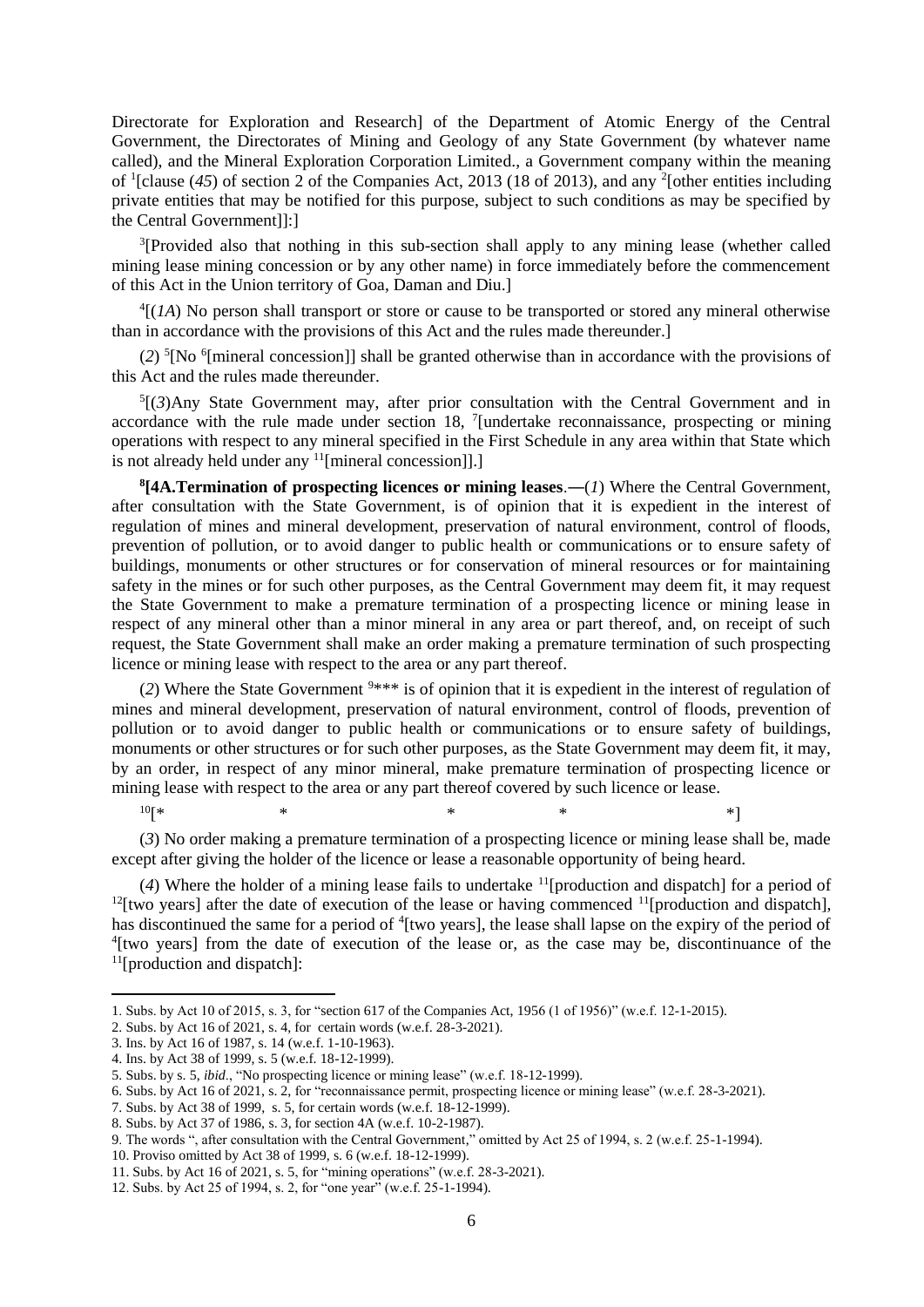<sup>1</sup>[Provided that the State Government may, on an application made by the holder of such lease before it lapses and on being satisfied that it shall not be possible for the holder of the lease to undertake production and dispatch or to continue such production and dispatch for reasons beyond his control, make anorder, within a period of three months from the date of receipt of such application,to extend the period of two years by a further period not exceeding one year andsuch extension shall not be granted for more than once during the entire periodof lease:

Provided further that such lease shall lapse on failure to undertake production and dispatch or having commenced the production and dispatch fails to continue the same before the end of such extended period.]

2 **[4B. Conditions for efficiency in production.** Notwithstanding anything contained in section 4A, the Central Government may, in the interest of maintaining sustained production of minerals in the country, prescribe such conditions as may be necessary for commencement and continuation of production by the holders of mining leases who have acquired rights, approvals, clearances and the like under section 8B.]

<sup>3</sup>[5. Restrictions on the grant of prospecting licences or mining leases.— $\frac{4}{1}$ (1) A State Government shall not grant a <sup>5</sup>[mineral concession] to any person unless such person—

 $(a)$  is an Indian national, or company as defined in <sup>6</sup>[clause  $(20)$  of section 2 of the Companies Act, 2013 (18 of 2013)]; and

(*b*) satisfies such conditions as may be prescribed:

<sup>7</sup>[Provided that in respect of any mineral specified in Part A and Part B of the First Schedule, no reconnaissance permit, prospecting licence or mining lease shall be granted except with the previous approval of the Central Government.]

<sup>8</sup>[Provided further that the previous approval of the Central Government shall not be required for grant of <sup>5</sup>[mineral concession] in respect of the minerals specified in Part A of the First Schedule, where,—

(*i*) an allocation order has been issued by the Central Government under section 11A; or

(*ii*) a notification of reservation of area has been issued by the Central Government or the State Government under sub-section (1A) or sub-section (*2*) of section 17A; or

(*iii*) a vesting order or an allotment order has been issued by the Central Government under the provisions of the Coal Mines (Special Provisions) Act, 2015 (11 of 2015).]

*Explanation*.―For the purposes of this sub-section, a person shall be deemed to be an Indian national,―

(*a*) in the case of a firm or other association of individuals, only if all the members of the firm or members of the association are citizens of India; and

(*b*) in the case of an individual, only if he is a citizen of India.]

 $9$ [Provided also that the composite licence or mining lease shall not be granted for an area to any person other than the Government, Government company or corporation, in respect of any minerals specified in Part B of the First Schedule where the grade of such mineral in such area is equal to or above such threshold value as may be notified by the Central Government.]

<sup>1.</sup> The provisos first, second, third and fourth subs. by Act 16 of 2021, s. 5 (w.e.f. 28-3-2021).

<sup>2.</sup> Ins. by Act 2 of 2020, s. 2 (w.e.f. 10-1-2020).

<sup>3.</sup> Subs. by Act 37 of 1986, s. 4, for section 5 (w.e.f. 10-2-1987).

<sup>4.</sup> Subs. by Act 25 of 1994, s. 3, for sub-section (*1*) (w.e.f. 25-1-1994).

<sup>5.</sup> Subs. by Act 16 of 2021, s. 2, "reconnaissance permit, prospecting licence or mining lease" (w.e.f. 28-3-2021).

<sup>6.</sup> Subs. by Act 10 of 2015, s. 5, for "sub-section (*1*) of section 3 of the Companies Act, 1956 (1 of 1956)" (w.e.f. 12-1-2015).

<sup>7.</sup> Subs. by s. 5, *ibid*., for the proviso (w.e.f. 12-1-2015).

<sup>8.</sup> Ins. by Act 2 of 2020, s. 3 (w.e.f. 10-1-2020).

<sup>9.</sup> Ins. by Act 16 of 2021, s. 6 (w.e.f. 28-3-2021).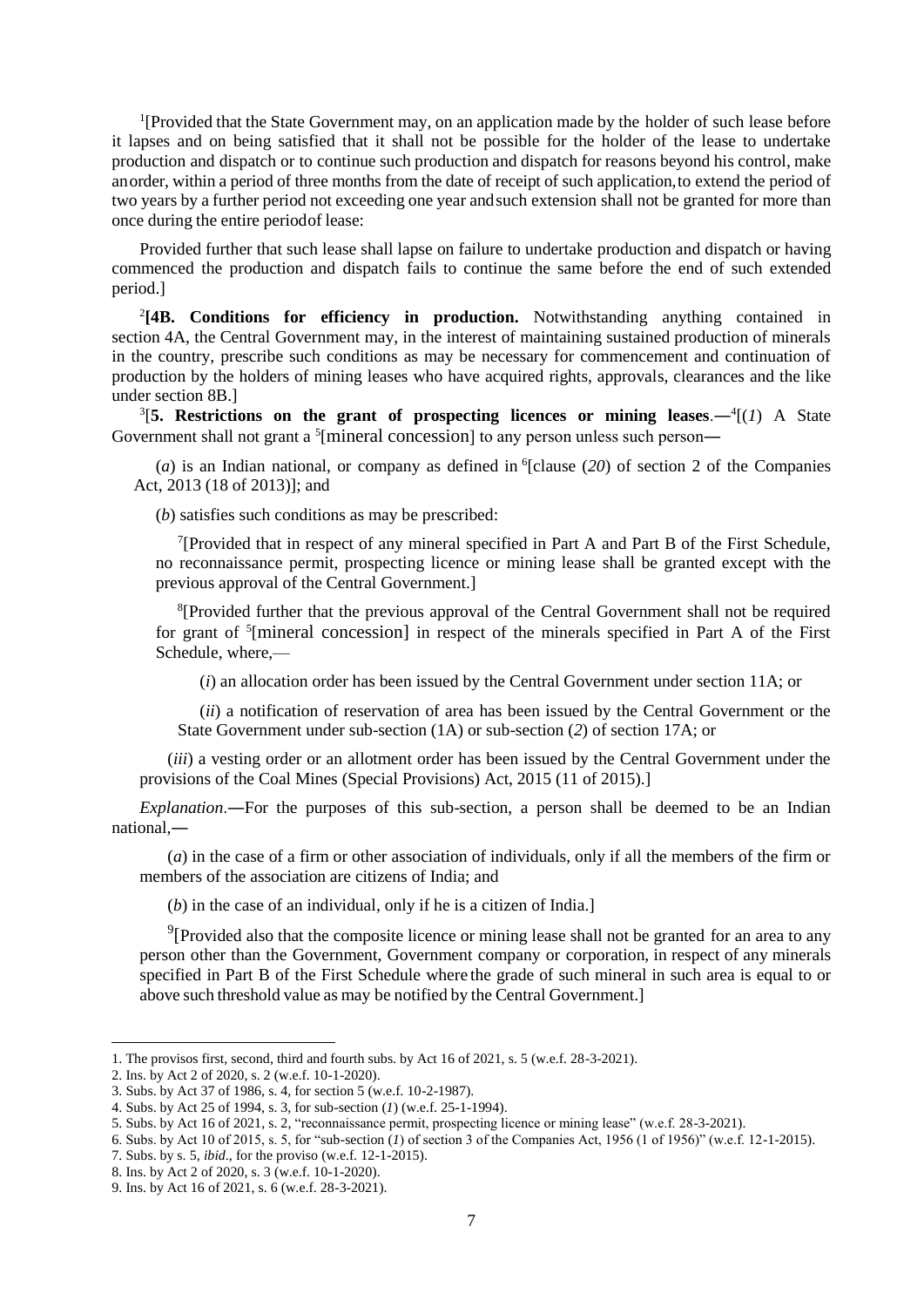(*2*) No mining lease shall be granted by the State Government unless it is satisfied that―

 $\frac{1}{a}$  (*a*) there is evidence to show the existence of mineral contents in the area for which the application for a mining lease has been made in accordance with such parameters as may be prescribed for this purpose by the Central Government;]

(*b*) there is a mining plan duly approved by the Central Government, or by the State Government, in respect of such category of mines as may be specified by the Central Government, for the development of mineral deposits in the area concerned:]

<sup>2</sup>[Provided that a mining lease may be granted upon the filing of a mining plan in accordance with a system established by the State Government for preparation, certification, and monitoring of such plan, with the approval of the Central Government.]

**6.** Maximum area for which a prospecting licence or mining lease may be granted. $-\frac{3}{4}(1)$ No person shall acquire <sup>4\*\*\*</sup> in respect of any mineral or prescribed group of associated minerals <sup>5</sup>[in a State]―

(*a*) one or more prospecting licences covering a total area of more than twenty-five square kilometres; or

<sup>6</sup>[(*aa*) one or more reconnaissance permit covering a total area often thousand square kilometres:

Provided that the area granted under a single reconnaissance permit shall not exceed five thousand square kilometers; or]

(*b*) one or more mining leases covering a total area of more than ten square kilometres:

<sup>7</sup>[Provided that if the Central Government is of the opinion that in the interest of the development of any mineral or industry, it is necessary so to do, it may, for reasons to be recorded in writing, increase the aforesaid area limits in respect of prospecting licence or mining lease, in so far as it pertains to any particular mineral, or to any specified category of deposits of such mineral, or to any particular mineral located in any particular area.]]

 ${}^{8}$ [(*c*) any reconnaissance permit, mining lease or prospecting licence in respect of any area which is not compact or contiguous:

Provided that if the State Government is of opinion that in the interests of the development of any mineral, it is necessary so to do, it may, for reasons to be recorded in writing, permit any person to acquire a <sup>9</sup>[mineral concession] in relation to any area which is not compact or contiguous.]

(*2*) For the purposes of this section, a person acquiring by, or in the name of, another person a <sup>9</sup>[mineral concession] which is intended for himself shall be deemed to be acquiring it himself.

 $10[(3)$  For the purposes of determining the total area referred to in sub-section (*1*), the area held under a <sup>9</sup>[mineral concession] by a person as a member of a co-operative society, company or other corporation or a Hindu undivided family or a partner of a firm, shall be deducted from the area referred to in subsection (*1*) so that the sum total of the area held by such person, under a <sup>9</sup>[mineral concession], whether as such member or partner, or individually, may not, in any case, exceed the total area specified in subsection (*1*).]

<sup>1.</sup> Subs. by Act 10 of 2015, s. 5, for clause (*a*) (w.e.f. 12-1-2015).

<sup>2.</sup> Ins. by s. 5, *ibid*. (w.e.f. 12-1-2015).

<sup>3.</sup> Subs. by Act 56 of 1972, s. 3, for sub-section (*1*) (w.e.f. 12-9-1972).

<sup>4.</sup> The words "in any one State" omitted by Act 37 of 1986, s. 5 (w.e.f. 10-2-1987).

<sup>5.</sup> Ins. by Act 38 of 1999, s. 8 (w.e.f. 18-12-1999).

<sup>6.</sup> Ins. by Act 38 of 1999, s. 8 (w.e.f. 18-12-1999).

<sup>7.</sup> Subs. by Act 10 of 2015, s. 6, for the proviso (w.e.f. 12-1-2015).

<sup>8.</sup> Subs. by Act 38 of 1999, s. 8, for clause (*c*) (w.e.f. 18-12-1999).

<sup>9</sup>. Subs. by Act 16 of 2021, s. 2, "reconnaissance permit, prospecting licence or mining lease" (w.e.f. 28-3-2021).

<sup>10.</sup> Ins. by Act 56 of 1972, s. 3 (w.e.f. 12-9-1972).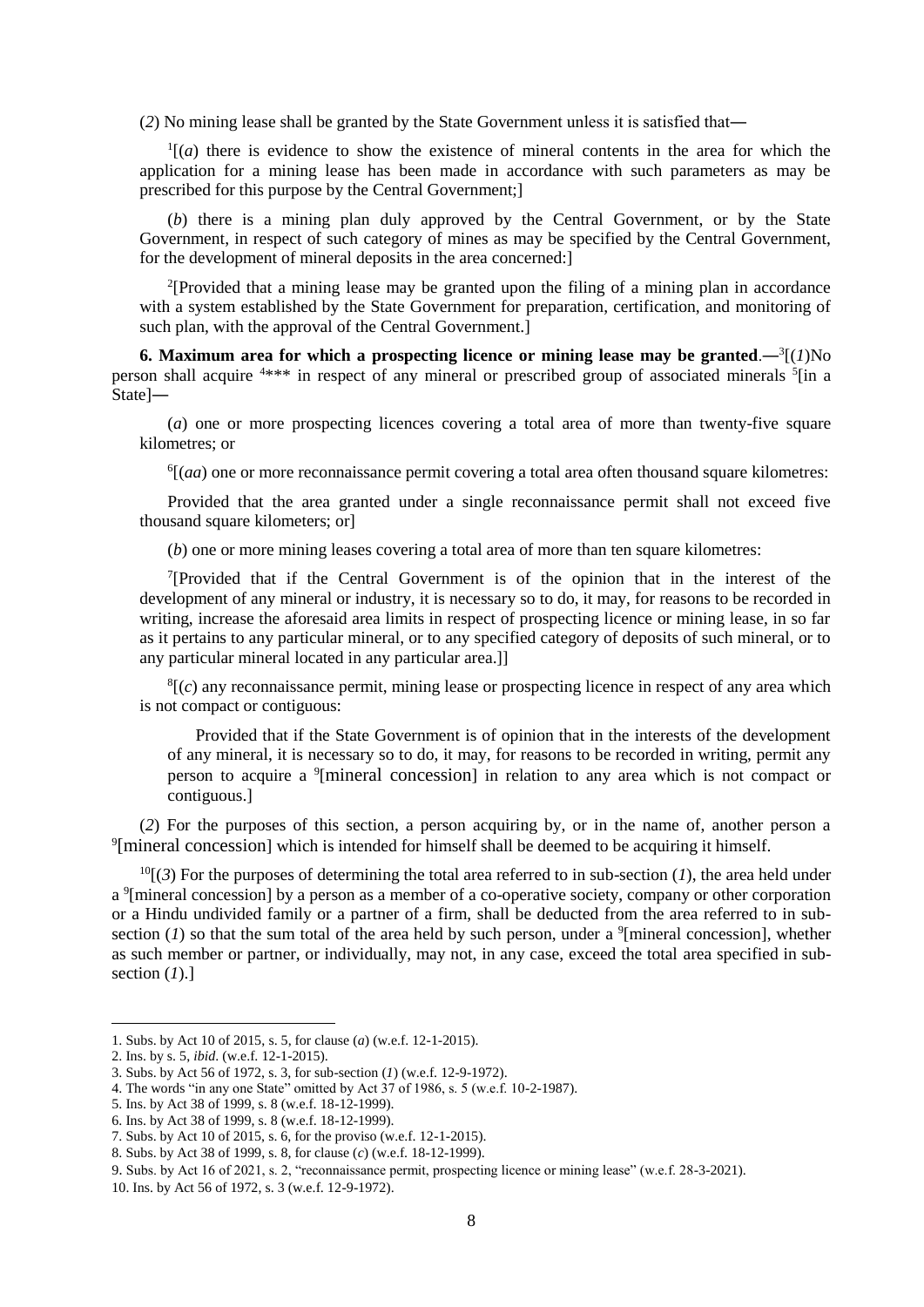<sup>1</sup>[7. Periods for which prospecting licences may be granted or renewed.—(*1*) The period for which <sup>2</sup>[a reconnaissance permit or prospecting licence] may be granted shall not exceed three years.

(*2*) A prospecting licence shall, if the State Government is satisfied that a longer period is required to enable the licensee to complete prospecting operations be renewed for such period or periods as that Government may specify:

Provided that the total period for which a prospecting licence is granted does not exceed five years:

Provided further that no prospecting licence granted in respect of  ${}^{3}$ [a mineral included in Part A and Part B to] the First Schedule shall be renewed except with the previous approval of the Central Government.]

<sup>4</sup>[8. Periods for which mining leases may be granted or renewed.— $(1)$  The provisions of this section shall apply to minerals specified in Part A of the First Schedule.

(*2*) The maximum period for which a mining lease may be granted shall not exceed thirty years:

Provided that the minimum period for which any such mining lease may be granted shall not be less than twenty years.

(*3*) A mining lease may be renewed for a period not exceeding twenty years with the previous approval of the Central Government.]

5 [(*4*) Notwithstanding anything contained in this section, in case of Government companies or corporations, the period of mining leases including the existing mining leases, shall be such as may be prescribed by the Central Government:

Provided that the period of mining leases, other than the mining leases grantedthrough auction, shall be extended on payment of such additional amount as specified in the Fifth Schedule:

Provided further that the Central Government may, by notification in the Official Gazette and for reasons to be recorded in writing, amend the Fifth Schedule so as to modify the entries mentioned therein in the said Schedule with effect from such date as may be specified in the said notification.

(*5*) Any lessee may, where coal or lignite is used for captive purpose, sell suchcoal or lignite up to fifty per cent. of the total coal or lignite produced in a year aftermeeting the requirement of the end use plant linked with the mine in such manner as may be prescribed by the Central Government and on payment of such additional amount as specified in the Sixth Schedule:

Provided that the Central Government may, by notification in the Official Gazette and for the reasons to be recorded in writing, increase the said percentage of coal orlignite that may be sold by a Government company or corporation:

Provided further that the sale of coal shall not be allowed from the coal mines allotted to a company or corporation that has been awarded a power project on the basis of competitive bid for tariff (including Ultra Mega Power Projects):

Provided also that the Central Government may, by notification in the Official Gazette and for reasons to be recorded in writing, amend the Sixth Schedule so as tomodify the entries mentioned therein with effect from such date as may be specified in the said notification.

6 **[8A. Period of grant of a mining lease for minerals other than coal, lignite and atomic minerals**.―(*1*) The provisions of this section shall apply to minerals other than those specified in Part A and Part B of the First Schedule.

<sup>1.</sup> Subs. by Act 25 of 1994, s. 4, for section 7 (w.e.f. 25-1-1994).

<sup>2.</sup> Subs. by Act 38 of 1999, s. 9, for "a prospecting licence" (w.e.f. 18-12-1999).

<sup>3.</sup> Subs. by s. 9, *ibid*., for "a mineral included in" (w.e.f. 18-12-1999).

<sup>4.</sup> Subs. by Act 10 of 2015, s. 7, for section 8 (w.e.f. 12-1-2015).

<sup>5.</sup> Ins. by Act 16 of 2021, s. 7 (w.e.f. 28-3-2021).

<sup>6.</sup> Ins. by Act 10 of 2015, s. 8 (w.e.f. 12-1-2015).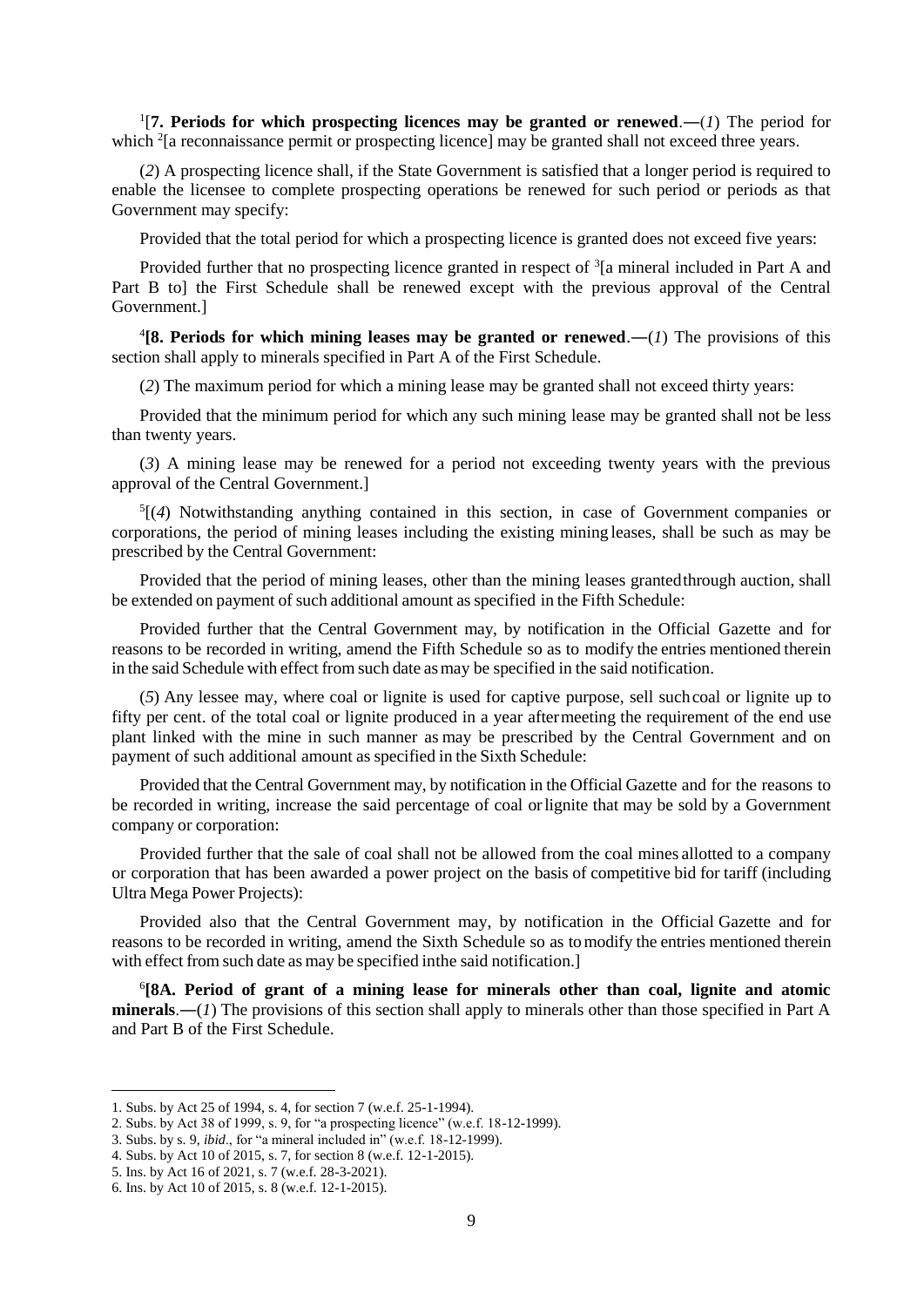(*2*) On and from the date of the commencement of the Mines and Minerals (Development and Regulation) Amendment Act, 2015 (10 of 2015), all mining leases shall be granted for the period of fifty years.

(*3*) All mining leases granted before the commencement of the Mines and Minerals (Development and Regulation) Amendment Act, 2015 (10 of 2015) shall be deemed to have been granted for a period of fifty years.

(*4*) On the expiry of the lease period, the lease shall be put up for auction as per the procedure specified in this Act.

<sup>1</sup>[Provided that nothing contained in this section shall prevent the State Governments from taking an advance action for auction of the mining lease before the expiry of the lease period.]

(*5*) Notwithstanding anything contained in sub-sections (*2*), (*3*) and sub-section (*4*), the period of lease granted before the date of commencement of the Mines and Minerals (Development and Regulation) Amendment Act, 2015 (10 of 2015), where mineral is used for captive purpose, shall be extended and be deemed to have been extended up to a period ending on the 31st March, 2030 with effect from the date of expiry of the period of renewal last made or till the completion of renewal period, if any, or a period of fifty years from the date of grant of such lease, whichever is later, subject to the condition that all the terms and conditions of the lease have been complied with.

(*6*) Notwithstanding anything contained in sub-sections (*2*), (*3*) and sub-section (*4*), the period of lease granted before the date of commencement of the Mines and Minerals (Development and Regulation) Amendment Act, 2015 (10 of 2015), where mineral is used for other than captive purpose, shall be extended and be deemed to have been extended up to a period ending on the 31st March, 2020 with effect from the date of expiry of the period of renewal last made or till the completion of renewal period, if any, or a period of fifty years from the date of grant of such lease, whichever is later, subject to the condition that all the terms and conditions of the lease have been complied with.

(*7*) Any holder of a lease granted, where mineral is used for captive purpose, shall have the right of first refusal at the time of auction held for such lease after the expiry of the lease period.

 $2[(7A)$  Any lessee may, where mineral is used for captive purpose, sell mineral up to fifty per cent. of the total mineral produced in a year after meetingthe requirement of the end use plant linked with the mine in such manner as may be prescribed by the Central Government and on payment of such additional amount as specified in the Sixth Schedule:

Provided that the Central Government may, by notification in the OfficialGazette and for the reasonsto be recorded in writing, increase the said percentageof mineral that may be sold by a Government company or corporation:

Provided further that the Central Government may, by notification in the Official Gazette and for reasons to be recorded in writing, amend the Sixth Schedule so as to modify the entries mentioned therein with effect from such date as may be specified in the said notification.

(*8*) Notwithstanding anything contained in this section, the period of mining leases, including existing mining leases, of Government companies or corporations shall be such as may be prescribed by the Central Government.

<sup>2</sup>[Provided that the period of mining leases, other than the mining leases granted through auction, shall be extended on payment of such additional amount as specified in the Fifth Schedule:

Provided further that the Central Government may, by notification in the Official Gazette and for reasons to be recorded in writing, amend the Fifth Schedule so as to modify the entries mentioned therein with effect from such date as maybe specified in the said notification.

*Explanation*.—For the removal of doubts, it is hereby clarified that all such Government companies or corporations whose mining lease has been extended after the commencement of the Mines and Minerals

<sup>1.</sup> Ins. by Act 2 of 2020, s. 4 (w.e.f. 10-1-2020).

<sup>2.</sup> Ins. by Act 16 of 2021, s. 8 (w.e.f. 28-3-2021).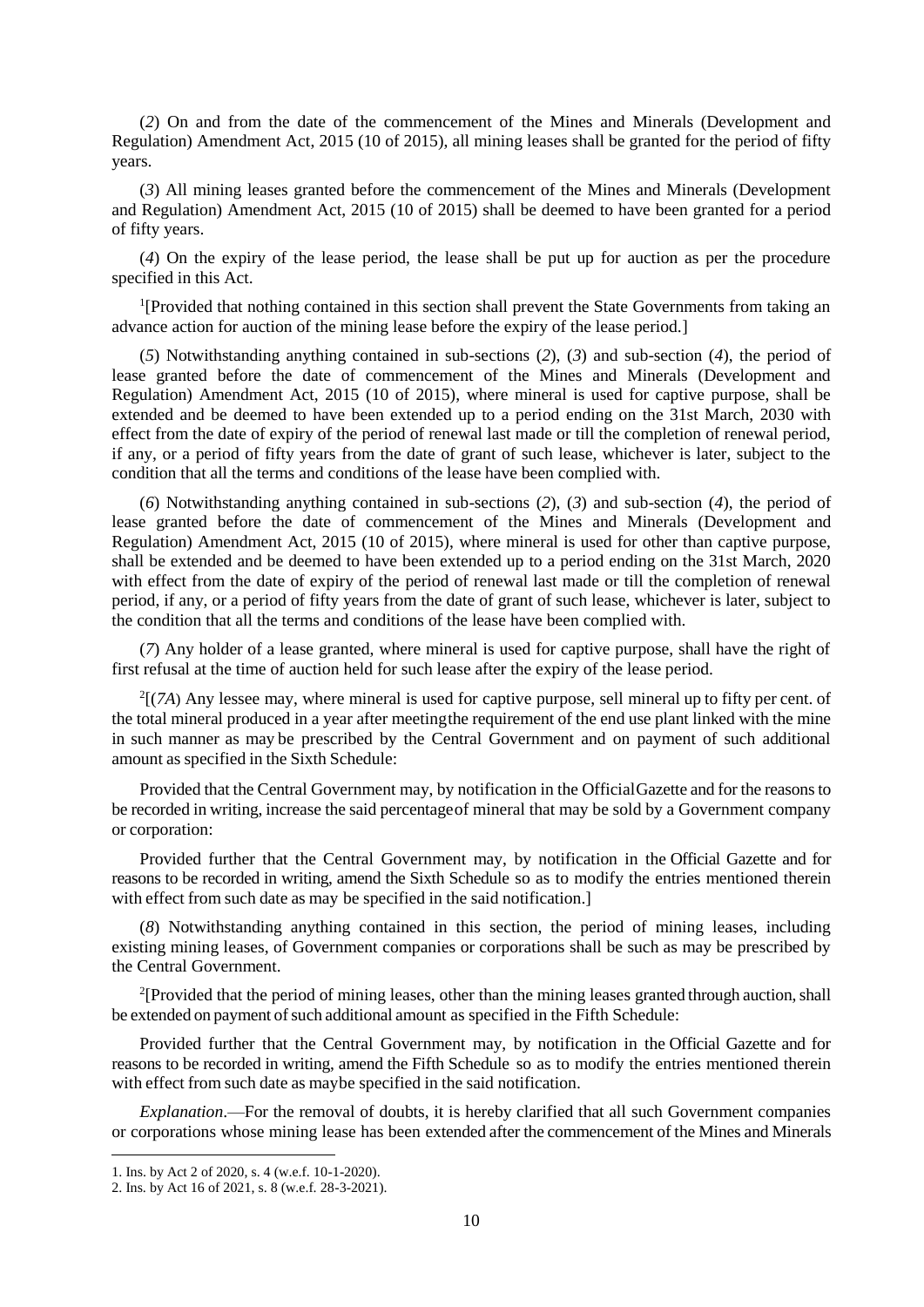(Development and Regulation) Amendment Act, 2015 (10 of 2015), shall also pay such additional amount as specified in the Fifth Schedule for the mineral produced after the commencement of the Mines and Minerals (Development and Regulation) Amendment Act, 2021.]

(*9*) The provisions of this section, notwithstanding anything contained therein, shall not apply to a mining lease granted before the date of commencement of the Mines and Minerals (Development and Regulation) Amendment Act, 2015 (10 of 2015), for which renewal has been rejected, or which has been determined, or lapsed.]

<sup>1</sup>[8B. Provisions for period and transfer of statutory clearances.— $(1)$  Notwithstanding anything contained in this Act or any other law for the time being in force, all valid rights, approvals, clearances, licences and the like grantedto a lessee in respect of a mine (other than those granted under the provisions of theAtomic Energy Act, 1962 (33 of 1962) and the rules made thereunder) shall continue to be valid even after expiry or termination of lease and such rights, approvals, clearances, licences and the like shall be transferred to, and vested; subject to the conditions provided under such laws; in the successful bidder of the mining lease selected through auction under this Act:

Provided that where on the expiry of such lease period, mining lease has not been executed pursuant to an auction under provisions of sub-section (*4*) of section 8A, or lease executed pursuant to such auction has been terminated within a period of one year from such auction, the State Government may, with the previous approval of the Central Government, grant lease to a Government company or corporation for a period not exceeding ten years or till selection of new lessee throughauction, whichever is earlier and such Government company or corporation shall be deemed to have acquired all valid rights, approvals, clearances, licences and the likevested with the previous lessee:

Provided further that the provisions of sub-section (*1*) of section 6 shall not apply where such mining lease is granted to a Government company or corporation under the first proviso:

Provided also that in case of atomic minerals having grade equal to or above the threshold value, all valid rights, approvals, clearances, licences and the like in respect of expired or terminated mining leases shall be deemed to have been transferred to, and vested in the Government company or corporation that has been subsequently granted the mining lease for the said mine.

(*2*) Notwithstanding anything contained in any other law for the time being inforce, it shall be lawful for the new lessee to continue mining operations on the land till expiry or termination of mining lease granted to it, in which mining operations were being carried out by the previous lessee.]

**9. Royalties in respect of mining leases**.―(*1*) The holder of a mining lease granted before the commencement of this Act shall, notwithstanding anything contained in the instrument of lease or in any law in force at such commencement, pay royalty in respect of any  $2$ [mineral removed or consumed by him or by his agent, manager, employee, contractor or sub-lesseel from the leased area after such commencement, at the rate for the time being specified in the Second Schedule in respect of that mineral.

(*2*) The holder of a mining lease granted on or after the commencement of this Act shall pay royalty in respect of any <sup>2</sup>[mineral removed or consumed by him or by his agent, manager, employee, contractor or sub-lessee] from the leased area at the rate for the time being specified in the Second Schedule in respect of that mineral.

 $3$ [(2A) The holder of a mining lease, whether granted before or after the commencement of the Mines and Minerals (Regulation and Development) Amendment Act, 1972 (56 of 1972) shall not be liable to pay any royalty in respect of any coal consumed by a workman engaged in a colliery provided that such consumption by the workman does not exceed one-third of a tonne per month.]

<sup>1.</sup> Ins. by Act 16 of 2021, s. 9 (w.e.f. 28-3-2021).

<sup>2.</sup> Subs. by Act 56 of 1972, s. 4, for "mineral removed by him" (w.e.f. 12-9-1972).

<sup>3.</sup> Ins. by s. 4, *ibid*. (w.e.f. 12-9-1972).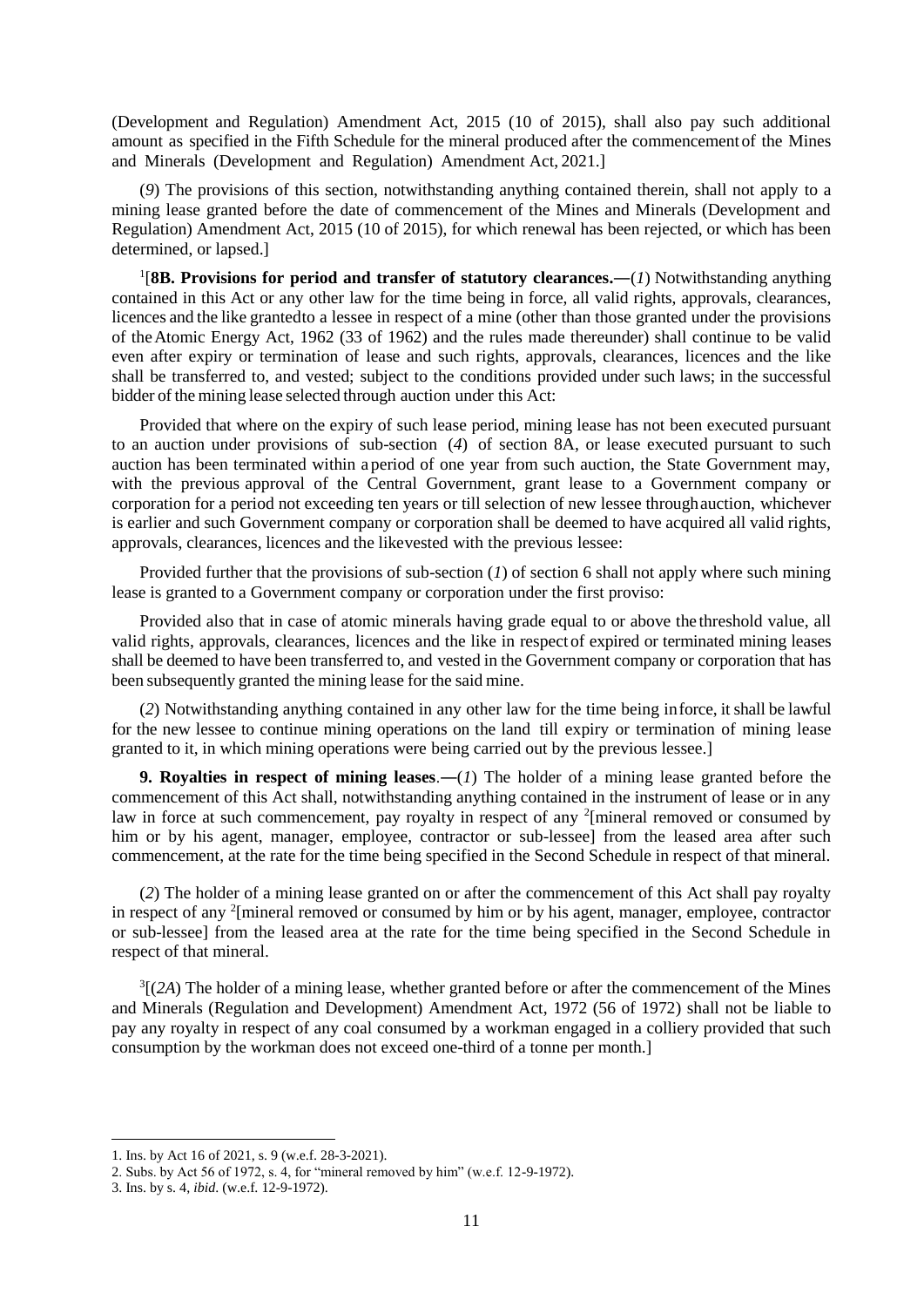(*3*) The Central Government may, by notification in the Official Gazette, amend the Second Schedule so as to enhance or reduce the rate at which royalty shall be payable in respect of any mineral with effect from such date as may be specified in the notification:

<sup>1</sup>[Provided that the Central Government shall not enhance the rate of royalty in respect of any mineral more than once during any period of  $2$ [three years].]

 ${}^{3}$ [9A. Dead rent to be paid by the lessee.—(1) The holder of a mining lease, whether granted before or after the commencement of the Mines and Minerals (Regulation and Development) Amendment Act, 1972, shall notwithstanding anything contained in the instrument of lease or in any other law for the lime being in force, pay to the State Government, every year, dead rent at such rate, as may be specified, for the time being, in the Third Schedule, for all the areas included in the instrument of lease:

Provided that where the holder of such mining lease becomes liable, under section 9, to pay royalty for any mineral removed or consumed by him or by his agent, manager, employee, contractor or sub-lessee from the leased area, he shall be liable to pay either such royalty, or the dead rent in respect of that area, whichever is greater.

(*2*) The Central Government may, by notification in the Official Gazette, amend the Third Schedule so as to enhance or reduce the rate at which the dead rent shall be payable in respect of any area covered by a mining lease and such enhancement or reduction shall take effect from such date as may be specified in the notification:

Provided that the Central Government shall not enhance the rate of the dead rent in respect of any such area more than once during any period of <sup>4</sup>[three years].]

 $5$ [9B. District Mineral Foundation.—(*1*) In any district affected by mining related operations, the State Government shall, by notification, establish a trust, as a non-profit body, to be called the District Mineral Foundation.

(*2*) The object of the District Mineral Foundation shall be to work for the interest and benefit of persons, and areas affected by mining related operations in such manner as may be prescribed by the State Government.

(*3*) The composition and functions of the District Mineral Foundation shall be such as may be prescribed by the State Government.

<sup>6</sup>[Provided that the Central Government may give directions regarding composition and utilisation of fund by the District Mineral Foundation.]

(*4*) The State Government while making rules under sub-sections (*2*) and (*3*) shall be guided by the provisions contained in article 244 read with Fifth and Sixth Schedules to the Constitution relating to administration of the Scheduled Areas and Tribal Areas and the Provisions of the Panchayats (Extension to the Scheduled Areas) Act, 1996 (40 of 1996) and the Scheduled Tribes and Other Traditional Forest Dwellers (Recognition of Forest Rights) Act, 2006 (2 of 2007).

(*5*) The holder of a mining lease or a <sup>7</sup> [composite licence] granted on or after the date of commencement of the Mines and Minerals (Development and Regulation) Amendment Act, 2015<sup>8</sup>[, other than those covered under the provisions of sub-section (*2*) of section 10A], shall, in addition to the

<sup>1.</sup> Subs. by Act 56 of 1972, s. 4, for the proviso (w.e.f. 12-9-1972).

<sup>2.</sup> Subs. by Act 37 of 1986, s. 8, for "four years" (w.e.f. 10-2-1987).

<sup>3.</sup> Ins. by Act 56 of 1972, s. 5 (w.e.f. 12-9-1972).

<sup>4.</sup> Subs. by Act 37 of 1986, s. 9, for "four years" (w.e.f. 10-2-1987).

<sup>5.</sup> Ins. by Act 10 of 2015, s. 9 (w.e.f. 12-1-2015).

<sup>6.</sup> Ins. by Act 16 of 2021, s. 10 (w.e.f. 28-3-2021).

<sup>7.</sup> Subs. by Act 16 of 2021, s. 2, for "prospecting licence-cum-mining lease" (w.e.f. 28-3-2021).

<sup>8.</sup> Ins. by s. 10, *ibid.* (w.e.f. 28-3-2021).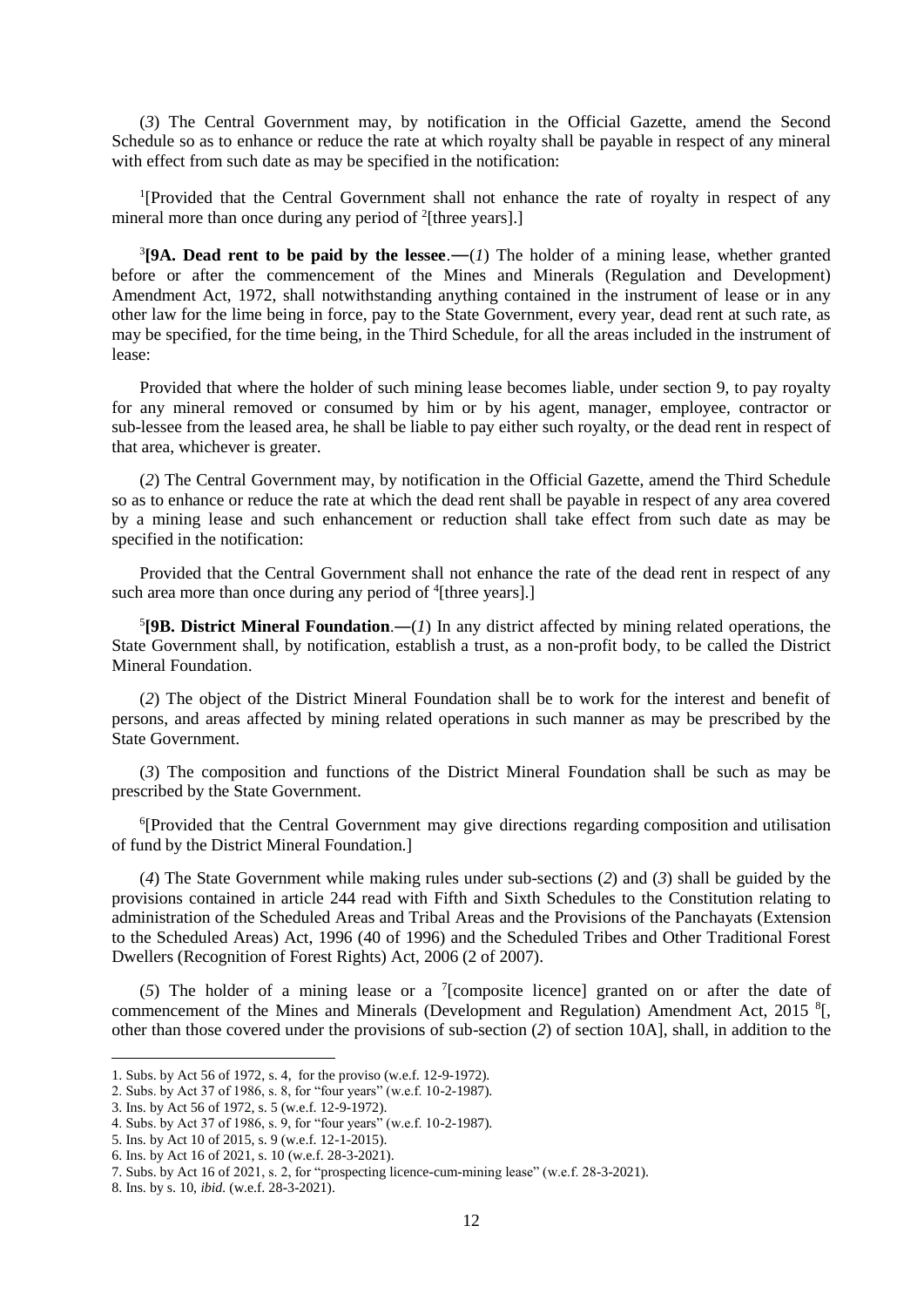royalty, pay to the District Mineral Foundation of the district in which the mining operations are carried on, an amount which is equivalent to such percentage of the royalty paid in terms of the Second Schedule, not exceeding one-third of such royalty, as may be prescribed by the Central Government.

(*6*) The holder of a mining lease granted before the date of commencement of the Mines and Minerals (Development and Regulation) Amendment Act, 2015<sup>1</sup> [other than those covered under the provisions of sub-section (*2*) of section 10A], shall, in addition to the royalty, pay to the District Mineral Foundation of the district in which the mining operations are carried on, an amount not exceeding the royalty paid in terms of the Second Schedule in such manner and subject to the categorisation of the mining leases and the amounts payable by the various categories of lease holders, as may be prescribed by the Central Government.

**9C. National Mineral Exploration Trust.—(1)** The Central Government shall, by notification, establish a Trust, as a <sup>2</sup>[non-profit autonomous body], to be called the National Mineral Exploration Trust.

(*2*) The object of the Trust shall be to use the funds accrued to the Trust for the purposes of regional and detailed exploration in such manner as may be prescribed by the Central Government.

(*3*) The composition and functions of the Trust shall be such as may be prescribed by the Central Government.

(*4*) The holder of a mining lease or a <sup>3</sup> [mineral concession] shall pay to the Trust, a sum equivalent to two per cent. of the royalty paid in terms of the Second Schedule, in such manner as may be prescribed by the Central Government.]

 $^{4}$ [(5) The entities specified and notified under sub-section (*1*) of section 4 shall be eligible for funding under the National Mineral Exploration Trust.]

# CHAPTER III

PROCEDURE FOR OBTAINING, PROSPECTING LICENCES OR MINING LEASES, IN RESPECT OF LAND IN WHICH THE MINERALS VEST IN THE GOVERNMENT

**10. Application for prospecting licences or mining leases.—(1) An application for**  ${}^{5}$ **[a**  ${}^{3}$ **[mineral]** concession]] in respect of any land in which the minerals vest in the Government shall be made to the State Government concerned in the prescribed form and shall be accompanied by the prescribed fee.

(*2*) Where an application is received under sub-section (*1*), there shall be sent to the applicant an acknowledgment of its receipt within the prescribed time and in the prescribed form.

(*3*) On receipt of an application under this section, the State Government may, having regard to the provisions of this Act and any rules made thereunder, grant or refuse to grant the <sup>6</sup>[permit, licence or lease].

 $T[(4)$  Notwithstanding anything contained in this section, no person shall be eligible to make an application under this section unless—

(*a*) he has been selected in accordance with the procedure specified under sections 10B, 11, 11A or the rules made under section 11B;

(*b*) he has been selected under the Coal Mines (Special) Provisions Act, 2015 (11 of 2015); or

(*c*) an area has been reserved in his favour under section 17A.]

<sup>1.</sup> Ins. by Act 16 of 2021, s. 10 (w.e.f. 28-3-2021).

<sup>2.</sup> Subs. by s. 11, *ibid.,* for "non-profit body" (w.e.f. 28-3-2021).

<sup>3.</sup> Subs. by Act 16 of 2021, s. 2, "reconnaissance permit, prospecting licence or mining lease" (w.e.f. 28-3-2021).

<sup>4.</sup> Ins. by Act 16 of 2021, s. 11 (w.e.f. 28-3-2021).

<sup>5.</sup> Subs. by Act 38 of 1999, s. 11, for "a prospecting licence or a mining lease" (w.e.f. 18-12-1999).

<sup>6.</sup> Subs. by s. 11, *ibid*., for "licence or lease" (w.e.f. 18-12-1999).

<sup>7.</sup> Ins. by Act 16 of 2021, s. 12 (w.e.f. 28-3-2021).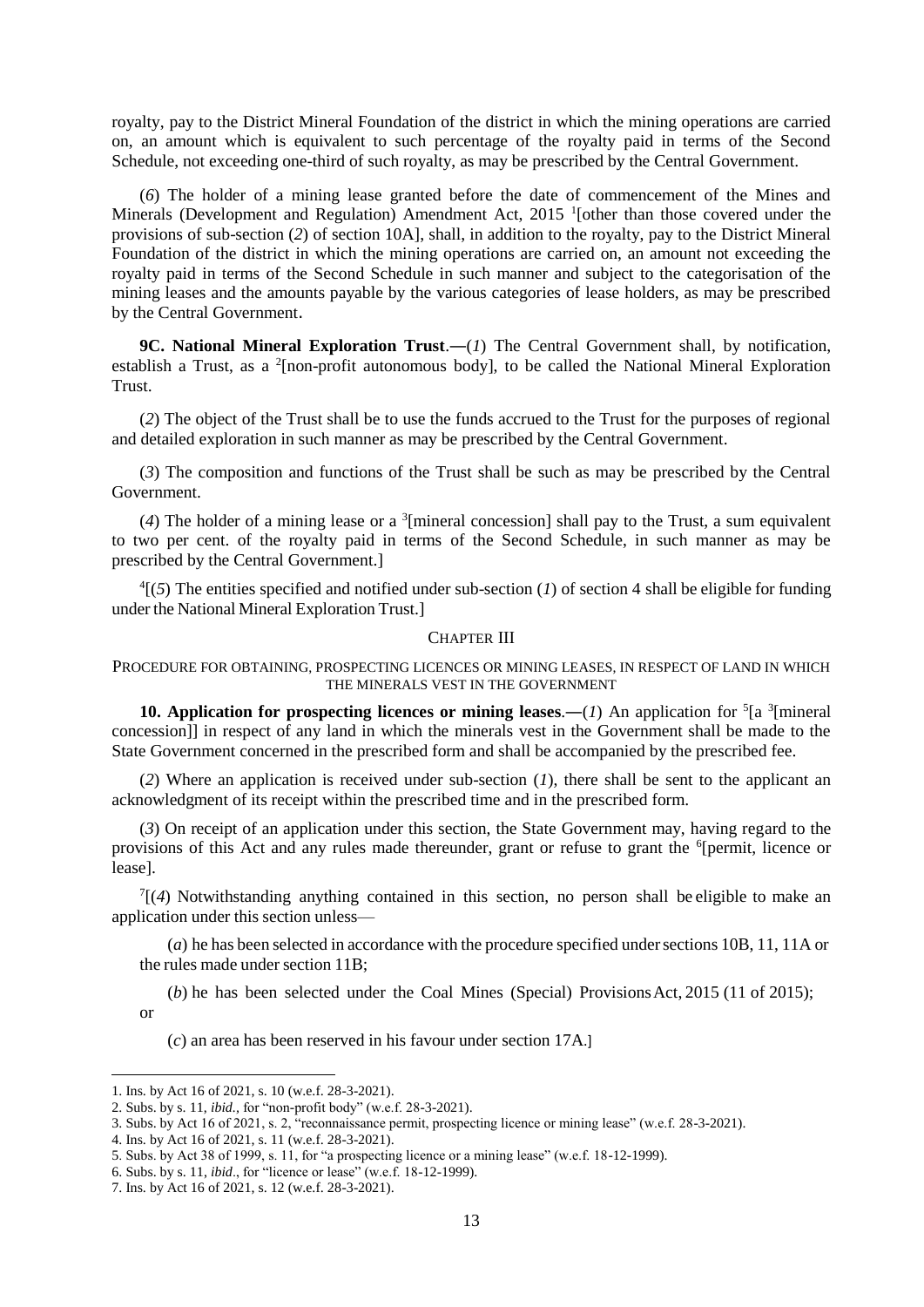<sup>1</sup>[10A. Rights of existing concession holders and applicants.— $(I)$  All applications received prior to the date of commencement of the Mines and Minerals (Development and Regulation) Amendment Act, 2015, shall become ineligible.

(*2*) Without prejudice to sub-section (*1*), the following shall remain eligible on and from the date of commencement of the Mines and Minerals (Development and Regulation) Amendment Act, 2015:―

(*a*) applications received under section 11A of this Act;

(*b*) where before the commencement of the Mines and Minerals (Development and Regulation) Amendment Act, 2015 a reconnaissance permit or prospecting licence has been granted in respect of any land for any mineral, the permit holder or the licensee shall have a right for obtaining a prospecting licence followed by a mining lease, or a mining lease, as the case may be, in respect of that mineral in that land, if the State Government is satisfied that the permit holder or the licensee, as the case may be,―

(*i*) has undertaken reconnaissance operations or prospecting operations, as the case may be, to establish the existence of mineral contents in such land in accordance with such parameters as may be prescribed by the Central Government;

(*ii*) has not committed any breach of the terms and conditions of the reconnaissance permit or the prospecting licence;

(*iii*) has not become ineligible under the provisions of this Act; and

(*iv*) has not failed to apply for grant of prospecting licence or mining lease, as the case may be, within a period of three months after the expiry of reconnaissance permit or prospecting licence, as the case may be, or within such further period not exceeding six months as may be extended by the State Government;

<sup>2</sup>[Provided that for the cases covered under this clause including the pending cases, the right to obtain a prospecting licence followed by a mining lease or a mining lease, as the case may be, shall lapse on the date of commencement of the Mines and Minerals (Development and Regulation) Amendment Act, 2021:

Provided further that the holder of a reconnaissance permit or prospecting licence whose rights lapsed under the first proviso, shall be reimbursed the expenditure incurred towards reconnaissance or prospecting operations in such manner as may be prescribed by the Central Government.]

(*c*) where the Central Government has communicated previous approval as required under sub-section  $(1)$  of section 5 for grant of a mining lease, or if a letter of intent (by whatever name called) has been issued by the State Government to grant a mining lease, before the commencement of the Mines and Minerals (Development and Regulation) Amendment Act, 2015, the mining lease shall be granted subject to fulfilment of the conditions of the previous approval or of the letter of intent within a period of two years from the date of commencement of the said Act:

Provided that in respect of any mineral specified in the First Schedule, no prospecting licence or mining lease shall be granted under clause (*b*) of this subsection except with the previous approval of the Central Government.

 $2[(d)$  in cases where right to obtain licence or lease has lapsed under, clauses (b) and (c), such areas shall be put up for auction as per the provisions of this Act.

<sup>1.</sup> Ins. by Act 10 of 2015, s. 10 (w.e.f. 12-1-2015).

<sup>2.</sup> Ins. by Act 16 of 2021, s. 13 (w.e.f. 28-3-2021).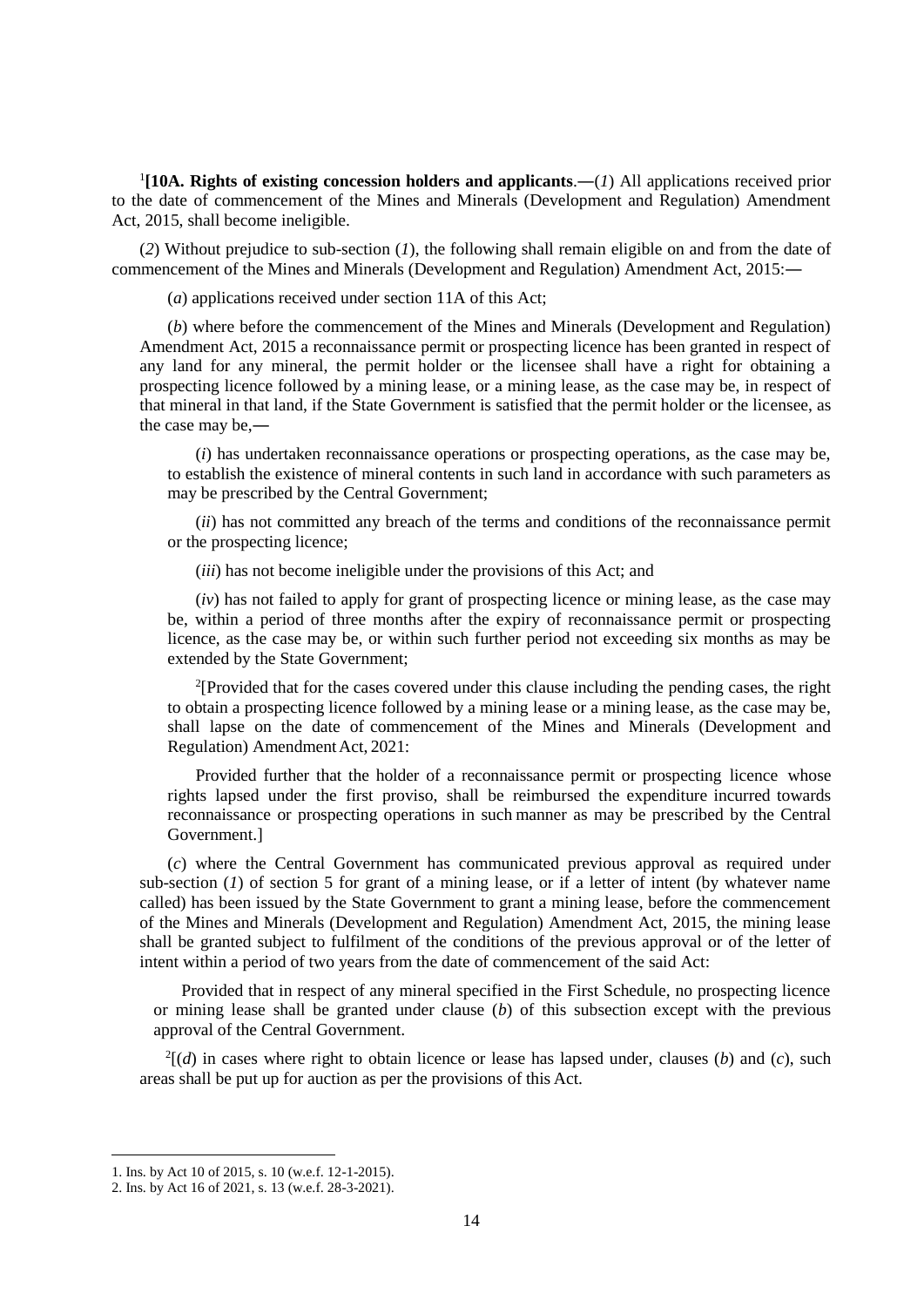Provided that in respect of the minerals specified in Part B of the First Schedule where the grade of atomic mineral is equal to or greater than the thresholdvalue, the mineral concession for such areas shall be granted in accordance with the rules made under section 11B.]

**10B.** Grant of mining lease in respect of notified minerals through auction.  $-\frac{1}{1}(1)$  The provisions of this section shall not apply to the,—

(*a*) cases falling under section 17A;

(*b*) minerals specified in Part Aof the First Schedule;

(*c*) minerals specified in Part B of the First Schedule where the gradeof atomic mineral is equal to or greater than such threshold value as maybe notified by the Central Government from time to time; or

(*d*) land in respect of which the minerals do not vest in the Government.]

(*2*) Where there is inadequate evidence to show the existence of mineral contents of any notified mineral in respect of any area, a State Government may, after obtaining the previous approval of the Central Government, grant a <sup>2</sup>[composite licence] for the said notified mineral in such area in accordance with the procedure laid down in section 11.

(*3*) In areas where the existence of mineral contents of any notified mineral is established in the manner prescribed by the Central Government, the State Government shall notify such areas for grant of mining leases for such notified mineral, the terms and conditions subject to which such mining leases shall be granted, and any other relevant conditions, in such manner as may be prescribed by the Central Government.

<sup>3</sup>[Provided that where the State Government has not notified such area for grant of mining lease after establishment of existence of mineral contents of any mineral (whether notified mineral or otherwise), the Central Government mayrequire the State Government to notify such area within a period to be fixed in consultation with the State Government and in cases where the notification is not issued within such period, the Central Government may notify such area for grant of mining lease after the expiry of the period so specified.]

(*4*) For the purpose of granting a mining lease in respect of any notified mineral in such notified area, the State Government shall select, through auction by a method of competitive bidding, including e-auction, an applicant who fulfils the eligibility conditions as specified in this Act.

3[Provided that—

(*a*) where the State Government has not successfully completed auction for the purpose of granting a mining lease in respect of any mineral (whether notified mineral or otherwise) in such notified area; or

(*b*) upon completion of such auction, the mining lease or letter of intent for grant of mining lease has been terminated or lapsed for any reason whatsoever,

the Central Government may require the State Government to conduct and complete the auction or re-auction process, as the case may be, within a period to be fixed in consultation with the State Government and in cases where such auction or re-auction process is not completed within such period, the CentralGovernment may conduct auction for grant of mining lease for such area afterthe expiry of the period so specified:

Provided further that upon successful completion of the auction, the Central Government shall intimate the details of the preferred bidder in the auction to the State Government and the State Government shall grant mining lease for sucharea to such preferred bidder in such manner as may be prescribed by the CentralGovernment.]

<sup>1.</sup> Subs. by Act 16 of 2021, s. 14, for sub-section (*1*) (w.e.f. 28-3-2021).

<sup>2.</sup> Subs. by s. 2, *ibid*., for "prospecting licence-cum-mining lease" (w.e.f. 28-3-2021).

<sup>3.</sup> Ins. by s. 14, *ibid*. (w.e.f. 28-3-2021).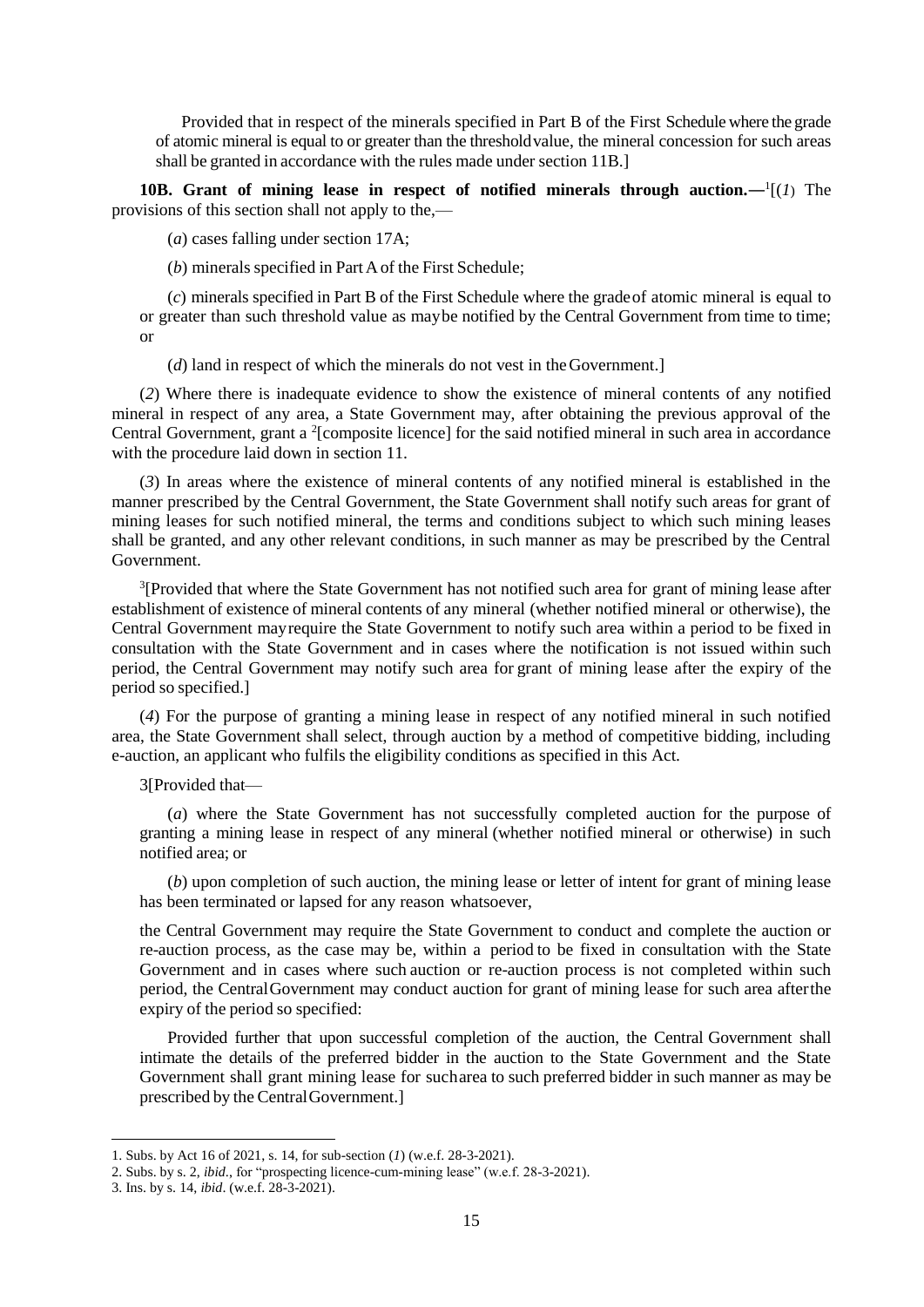(*5*) The Central Government shall prescribe the terms and conditions, and procedure, subject to which the auction shall be conducted, including the bidding parameters for the selection, which may include a share in the production of the mineral, or any payment linked to the royalty payable, or any other relevant parameter, or any combination or modification of them.

(*6*) Without prejudice to the generality of sub-section (*5*), the Central Government shall, if it is of the opinion that it is necessary and expedient to do so, prescribe terms and conditions, procedure and bidding parameters in respect of categories of minerals, size and area of mineral deposits and a State or States, subject to which the auction shall be conducted:

<sup>1</sup>[Provided that no mine shall be reserved for captive purpose in the auction.]

(*7*) The State Government shall grant a mining lease to an applicant selected in accordance with the procedure laid down in this section in respect of such notified mineral in any notified area.

**10C.** [*Grant of non-exclusive reconnaissance permits*.] *Omitted by the Mines and Minerals* (*Development and Regulation*) *Amendment Act*, 2021, *s*. 16 (*w.e.f.* 28-3-2021).

2 **[11. Grant of <sup>3</sup> [composite licence] through auction in respect of minerals other than notified minerals.**— $^{4}$ [(*1*) The provisions of this section shall not apply to the,—

(*a*) cases falling under section 17A;

(*b*) minerals specified in Part Aof the First Schedule;

(*c*) minerals specified in Part B of the First Schedule where the gradeof atomic mineral is equal to or greater than such threshold value as maybe notified by the Central Government from time to time; or

(*d*) land in respect of which the minerals do not vest in the Government.]

(*2*) In areas where there is evidence to show the existence of mineral contents as required by clause (*a*) of sub-section (*2*) of section 5, the State Government shall grant a mining lease for minerals other than notified minerals following the procedure laid down in section 10B.

(*3*) In areas where there is inadequate evidence to show the existence of mineral contents as required under clause (*a*) of sub-section (2) of section 5, the State Government shall grant a <sup>3</sup>[composite licence] for minerals other than notified minerals in accordance with the procedure laid down in this section.

(4) The State Government shall notify the areas in which <sup>3</sup>[composite licence] shall be granted for any minerals other than notified minerals, the terms and conditions subject to which such <sup>3</sup>[composite licence] shall be granted, and any other relevant conditions, in such manner as may be prescribed by the Central Government.

<sup>5</sup>[Provided that where the State Government has not notified such area for grant of mining lease after establishment of existence of mineral contents of any mineral (whether notified mineral or otherwise), the Central Government mayrequire the State Government to notify such area within a period to be fixed in consultation with the State Government and in cases where the notification is not issued within such period, the Central Government may notify such area for grant of mining lease after the expiry of the period so specified.]

(5) For the purpose of granting <sup>3</sup>[composite licence], the State Government shall select, through auction by method of competitive bidding, including e-auction, an applicant who fulfils the eligibility conditions as specified in this Act.

<sup>5</sup>[Provided that-

**.** 

(*a*) where the State Government has not successfully completed auction for the purpose of granting a composite licence in respect of anymineral (whether notified mineral or otherwise) in such

<sup>1.</sup> Subs. by Act 16 of 2021, s. 14, for the proviso (w.e.f. 28-3-2021).

<sup>2.</sup> Subs. by Act 10 of 2015, s. 11, for section 11 (w.e.f. 12-1-2015).

<sup>3.</sup> Subs. by Act 16 of 2021, s. 2, for "prospecting licence-cum-mining lease" (w.e.f. 28-3-2021).

<sup>4.</sup> Subs. by s. 16, *ibid*., for sub-section (*1*) (w.e.f. 28-3-2021).

<sup>5.</sup> Ins. by s. 16, *ibid.* (w.e.f. 28-3-2021).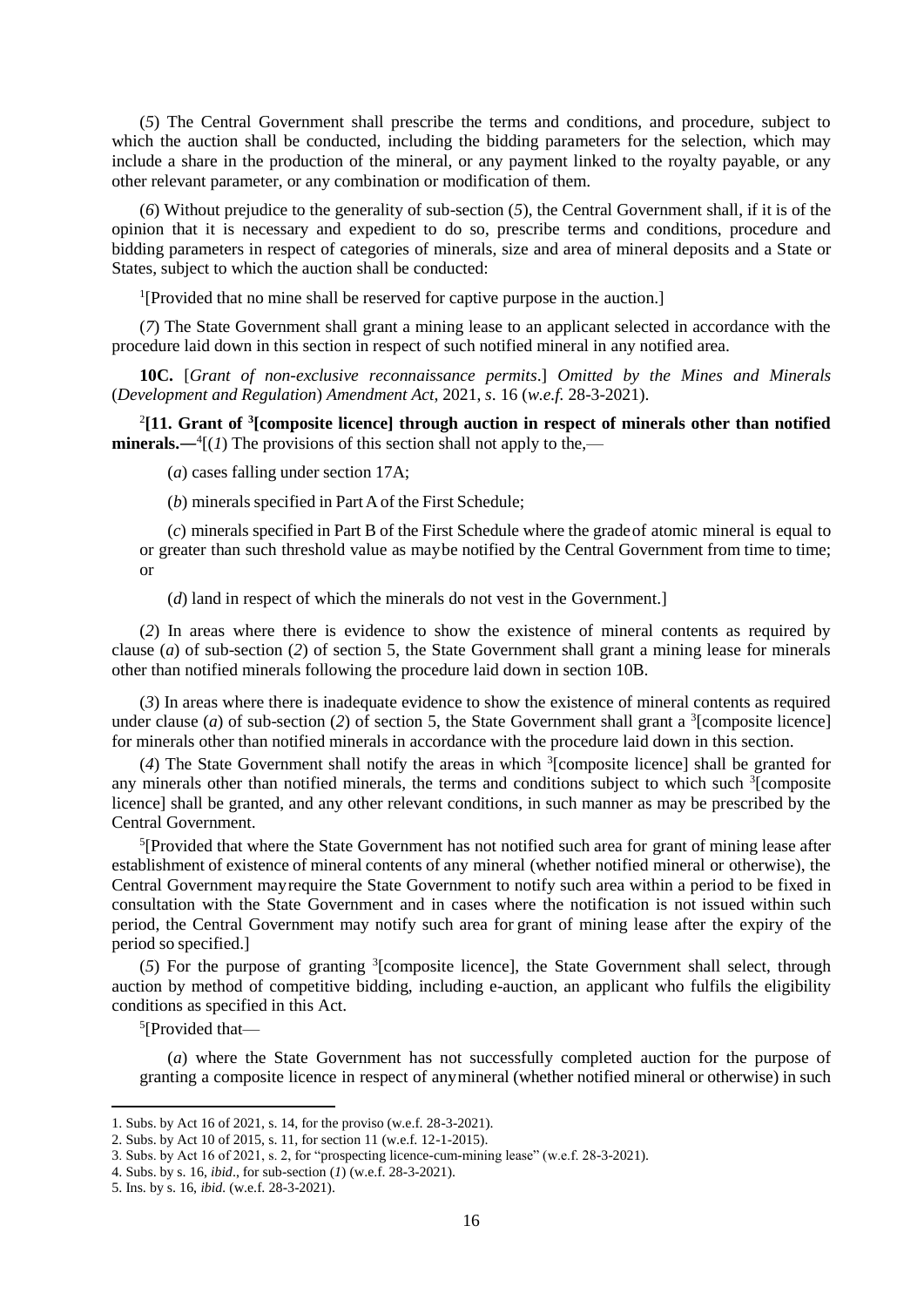#### notified area; or

(*b*) upon completion of such auction, the composite licence or letter of intent for grant of composite licence has been terminated or lapsed for any reason whatsoever,

the Central Government may require the State Government to conduct and complete the auction or reauction process, as the case may be, within a period to be fixed in consultation with the State Government and in cases where suchauction or re-auction process is not completed within such period, the Central Government may conduct auction for grant of composite licence for such area after the expiry of the period so specified:

Provided further that upon successful completion of the auction, the CentralGovernment shall intimate the details of the preferred bidder in the auction to the State Government and the State Government shall grant composite licence for such area to such preferred bidder in such manner as may be prescribed by the Central Government.]

(*6*) The Central Government shall prescribe the terms and conditions, and procedure, subject to which the auction shall be conducted, including the bidding parameters for the selection, which may include a share in the production of the mineral, or any payment linked to the royalty payable, or any other relevant parameter, or any combination or modification of them.

(*7*) Without prejudice to the generality of sub-section (*6*), the Central Government shall, if it is of the opinion that it is necessary and expedient to do so, prescribe terms and conditions, procedure and bidding parameters in respect of categories of minerals, size and area of mineral deposits and a State or States, subject to which the auction shall be conducted.

(*8*) The State Government shall grant a **<sup>1</sup>** [composite licence] to an applicant selected in accordance with the procedure laid down in this section.

(*9*) The holder of a <sup>1</sup> [composite licence] shall be required to complete, within the period laid down in section 7, the prospecting operations satisfactorily as specified in the notice inviting applications.

 $2(10)$  On completion of the prospecting operations, the holder of the composite licence shall submit the result of the prospecting operations in the form of a geological report to the State Government specifying the area required for mining lease and the State Government shall grant mining lease for such area, to the holder of the composite licence in such manner as may be prescribed by the Central Government.]]

3 [**11A. Granting of <sup>1</sup> [mineral concession] 4 [or <sup>5</sup> [composite licence**] **in respect of coal or lignite].—(***1*) Notwithstanding anything contained in this Act, the Central Government may, for the purpose of granting <sup>1</sup>[mineral concession] <sup>6</sup>[or <sup>5</sup>[composite licence] in respect of coal or lignite] select any of the following companies through auction by competitive bidding, on such terms and conditions as may be prescribed, namely: —

(*a*) a Government company or corporation or a joint venture company formed by such company or corporation or between the Central Government or the State Government, as the case may be, or any other company incorporated in India; or

(*b*) a company or a joint venture company formed by two or more companies,

<sup>1.</sup> Subs. by Act 16 of 2021, s. 2, "reconnaissance permit, prospecting licence or mining lease" (w.e.f. 28-3-2021).

<sup>2.</sup> Subs. by Act 16 of 2021, s. 16, for sub-section (*10*) (w.e.f. 28-3-2021).

<sup>3.</sup> Subs. by Act 11 of 2015, s. 28 and the Fourth Schedule, for section 11A (w.e.f. 21-10-2014).

<sup>4.</sup> Ins. by Act 2 of 2020, s. 7 (w.e.f. 10-1-2020).

<sup>5.</sup> Subs. by Act 16 of 2021, s. 2, for "prospecting licence-cum-mining lease" (w.e.f. 28-3-2021).

<sup>6.</sup> Subs. by Act 2 of 2020, s. 7, for "in respect of any area containing coal or lignite" (w.e.f. 10-1-2020).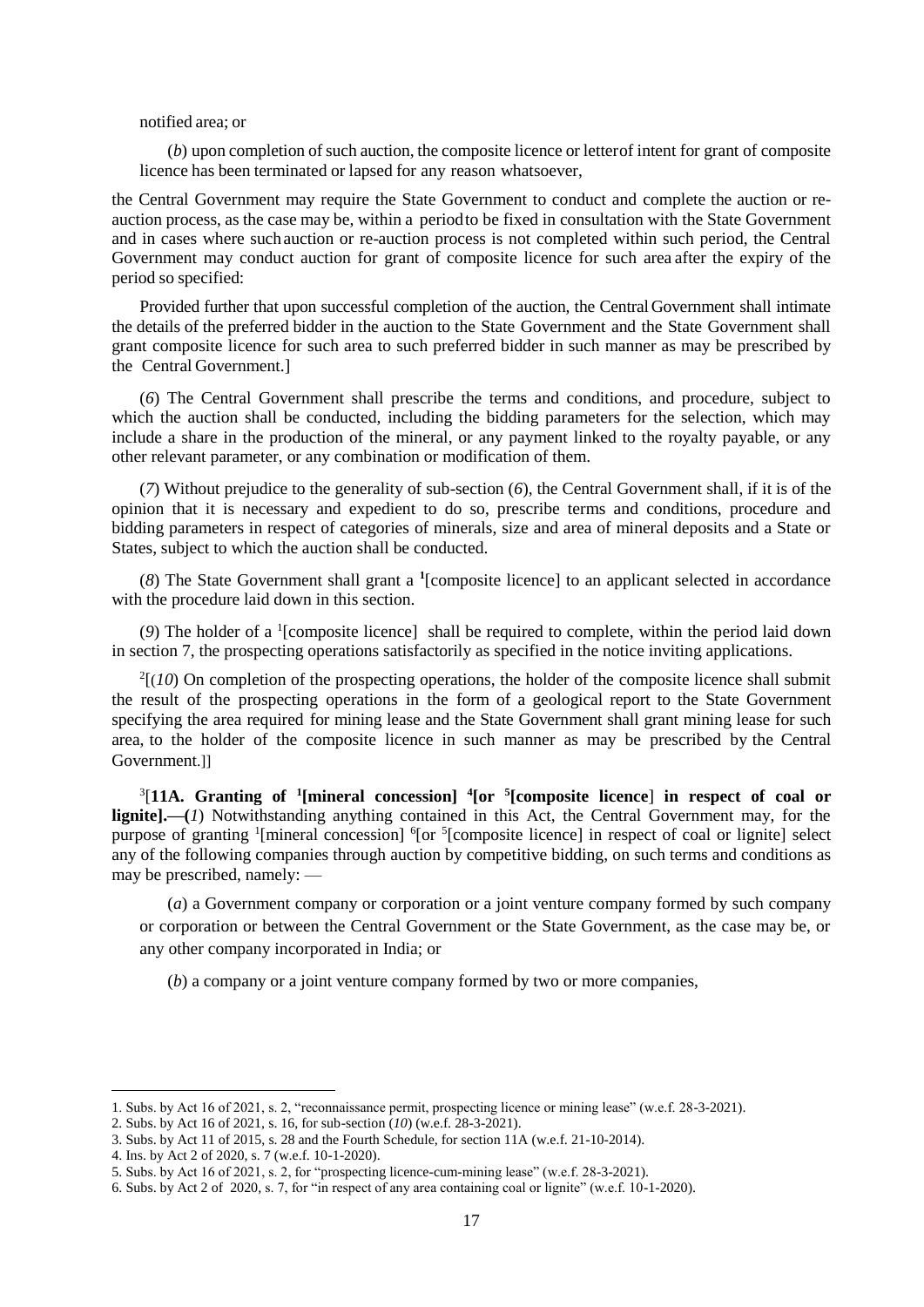<sup>1</sup>[to carry on coal or lignite reconnaissance or prospecting or mining operations, for own consumption, sale or for any other purpose as may be determined by the Central Government;]

<sup>2</sup>[Provided that the auction by competitive bidding under this section shall not be applicable to coal or lignite—

(*a*) where such area is considered for allotment to a Government company or corporation or a joint venture company formed by such company or corporation or between the Central Government or the State Government, as the case may be, for own consumption, sale or for any other purpose as may be determined by the Central Government;

(*b*) where such area is considered for allotment to a company or corporation that has been awarded a power project on the basis of competitive bid for tariff (including Ultra Mega Power Projects);]

(*2*) The Central Government may, with a view to rationalise coal and lignite mines referred to in sub-section (*1*), so as to ensure the coordinated and scientific development and utilisation of resources consistent with the growing requirements of the country, from time to time, prescribe—

(*i*) the details of mines and their location;

(*ii*) the minimum size of such mines;

(*iii*) such other conditions,

which in the opinion of that Government may be necessary for the purpose of mining operations or mining for sale by a company.

(3) The State Government shall grant such  $\frac{3}{2}$  [mineral concession]  $\frac{4}{2}$  [composite licence]] in respect of any area containing coal or lignite to such company as selected through auction by <sup>6</sup>[competitive bidding or through allotment] under this section:

Provided that the auction by competitive bidding under this section shall not be applicable to an area containing coal or lignite—

(*a*) where such area is considered for allocation to a Government company or corporation or a joint venture company formed by such company or corporation or between the Central Government or the State Government, as the case may be;

(*b*) where such area is considered for allocation to a company or corporation or that has been awarded a power project on the basis of competitive bids for tariff (including Ultra Mega Power Projects).

*Explanation*.—For the purposes of this section, "company" means a company as defined in clause (20) of section 2 of the Companies Act, 2013 (18 of 2013).]

**7 [11B. Power of Central Government to make rules for regulating atomic minerals specified under Part B of First Schedule.**―The Central Government may, by notification in the Official Gazette,

<sup>1.</sup> Subs. by Act 2 of 2020, s. 7, for the long line (w.e.f. 10-1-2020).

<sup>2.</sup> Ins. by s. 7, *ibid*. (w.e.f. 10-1-2020).

<sup>3.</sup> Subs. by Act 16 of 2021, s. 2, "reconnaissance permit, prospecting licence or mining lease" (w.e.f. 28-3-2021).

<sup>4.</sup> Ins. by Act 2 of 2020, s. 7 (w.e.f. 10-1-2020).

<sup>5.</sup>Subs. by Act 16 of 2021, s. 2, for "prospecting licence-cum-mining lease" (w.e.f. 28-3-2021).

<sup>4.</sup> Subs. by s. 7, *ibid*., for "competitive bidding or otherwise" (w.e.f. 10-1-2020).

<sup>5.</sup> Ins. by Act 10 of 2015, s. 12 (w.e.f. 12-1-2015).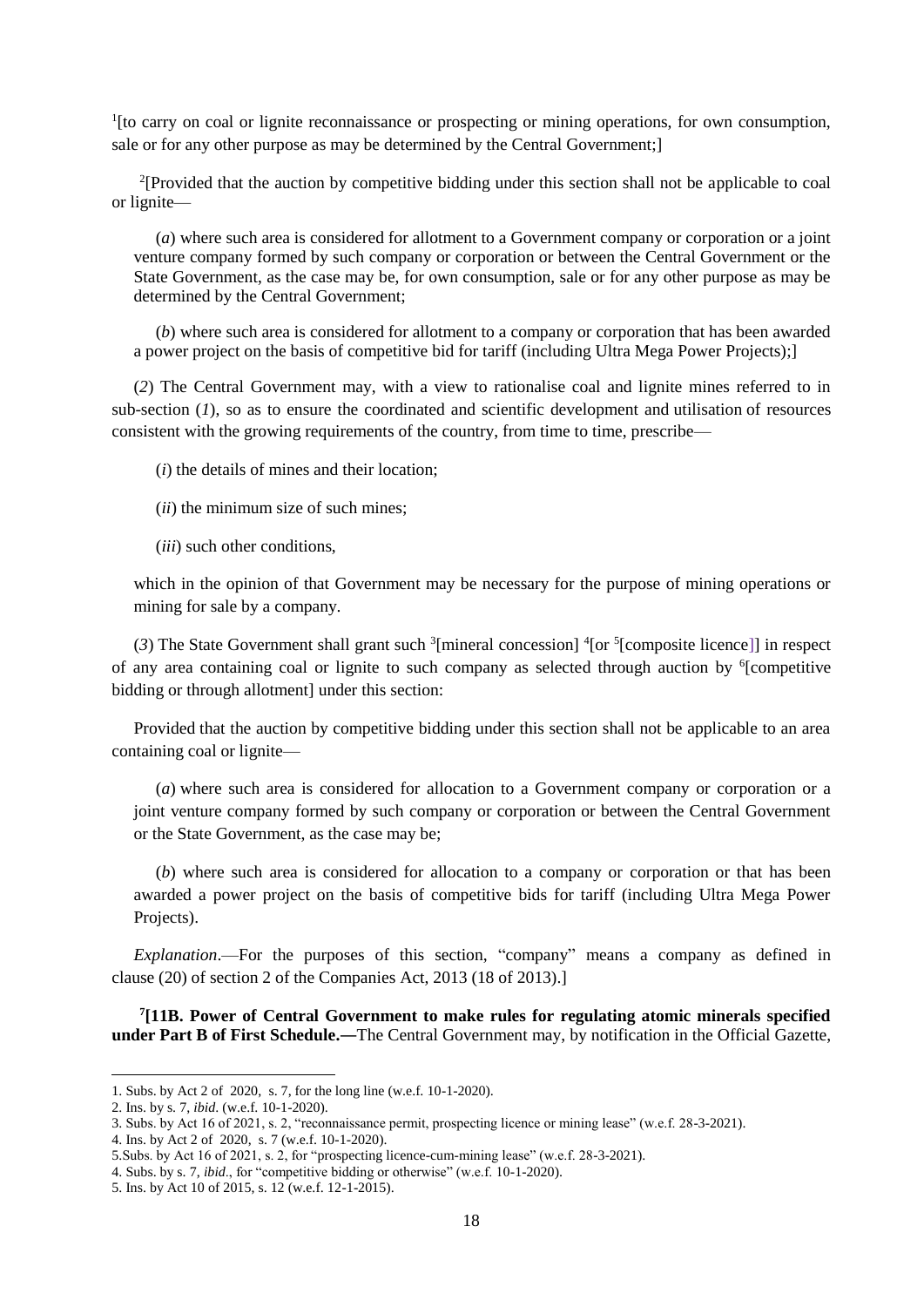make rules for regulating the grant of mining leases or other mineral concessions in respect of minerals specified in Part B of the First Schedule and for purposes connected therewith, and the State Government shall grant a <sup>1</sup>[mineral concession] in respect of any such mineral in accordance with such rules.

**11C. Power of Central Government to amend First Schedule and Fourth Schedule.**―The Central Government may, by notification in the Official Gazette, amend the First Schedule and the Fourth Schedule so as to add or delete any mineral as may be specified in the notification.]

**12. Registers of prospecting licences and mining leases**.―(*1*) The State Government shall cause to be maintained in the prescribed form―

(*a*) a register of applications for prospecting licences;

(*b*) a register of prospecting licensees;

 $2[(c)$  a register of applications for mining leases;

(*d*) a register of mining lessees;

(*e*) a register of applications for reconnaissance permits; and

(*f*) a register of reconnaissance permits,]

in each of which shall be entered such particulars as may be prescribed.

(*2*) Every such register shall be open to inspection by any person on payment of such fee as the State Government may fix.

 $3$ [12A. Transfer of mineral concessions.—(1) The provisions of this section shall not apply to minerals specified in Part A or Part B of the First Schedule.

(2) A holder of a mining lease or a <sup>4</sup>[composite licence] granted in accordance with the procedure laid down in <sup>5</sup>[this Act] may, with the previous approval of the State Government, transfer his mining lease or <sup>4</sup> [composite licence], as the case may be, in such manner as may be prescribed by the Central Government, to any person eligible to hold such mining lease or <sup>4</sup>[composite licence] in accordance with the provisions of this Act and the rules made thereunder.

<sup>6</sup>[Provided that the transferee of mining lease shall not be required to pay the amount or transfer charges referred to in sub-section (*6*), as itstood prior to the commencement of the Mines and Minerals (Development and Regulation) Amendment Act, 2021, after such commencement but no refund shall be made of the charges already paid.]

(*3*) If the State Government does not convey its previous approval for transfer of such mining lease or <sup>4</sup> [composite licence], as the case may be, within a period of ninety days from the date of receiving such notice, it shall be construed that the State Government has no objection to such transfer:

Provided that the holder of the original mining lease or <sup>4</sup>[composite licence] shall intimate to the State Government the consideration payable by the successor-in-interest for the transfer, including the consideration in respect of the prospecting operations already undertaken and the reports and data generated during the operations.

(*4*) No such transfer of a mining lease or <sup>4</sup> [composite licence], referred to in sub-section (*2*), shall take place if the State Government, within the notice period and for reasons to be

<sup>1.</sup> Subs. by Act 16 of 2021, s. 2, "reconnaissance permit, prospecting licence or mining lease" (w.e.f. 28-3-2021).

<sup>2.</sup> Subs. by Act 38 of 1999, s. 13, for clauses (*c*) and (*d*) (w.e.f. 18-12-1999).

<sup>3.</sup> Ins. by Act 10 of 2015, s. 13 (w.e.f. 12-1-2015).

<sup>4.</sup> Subs. by Act 16 of 2021, s. 2, for "prospecting licence-cum-mining lease" (w.e.f. 28-3-2021).

<sup>5.</sup> Subs. by s. 17, *ibid*., for "section 10B or section 11" (w.e.f. 28-3-2021).

<sup>6.</sup> Ins. by s. 17*, ibid.* (w.e.f. 28-3-2021).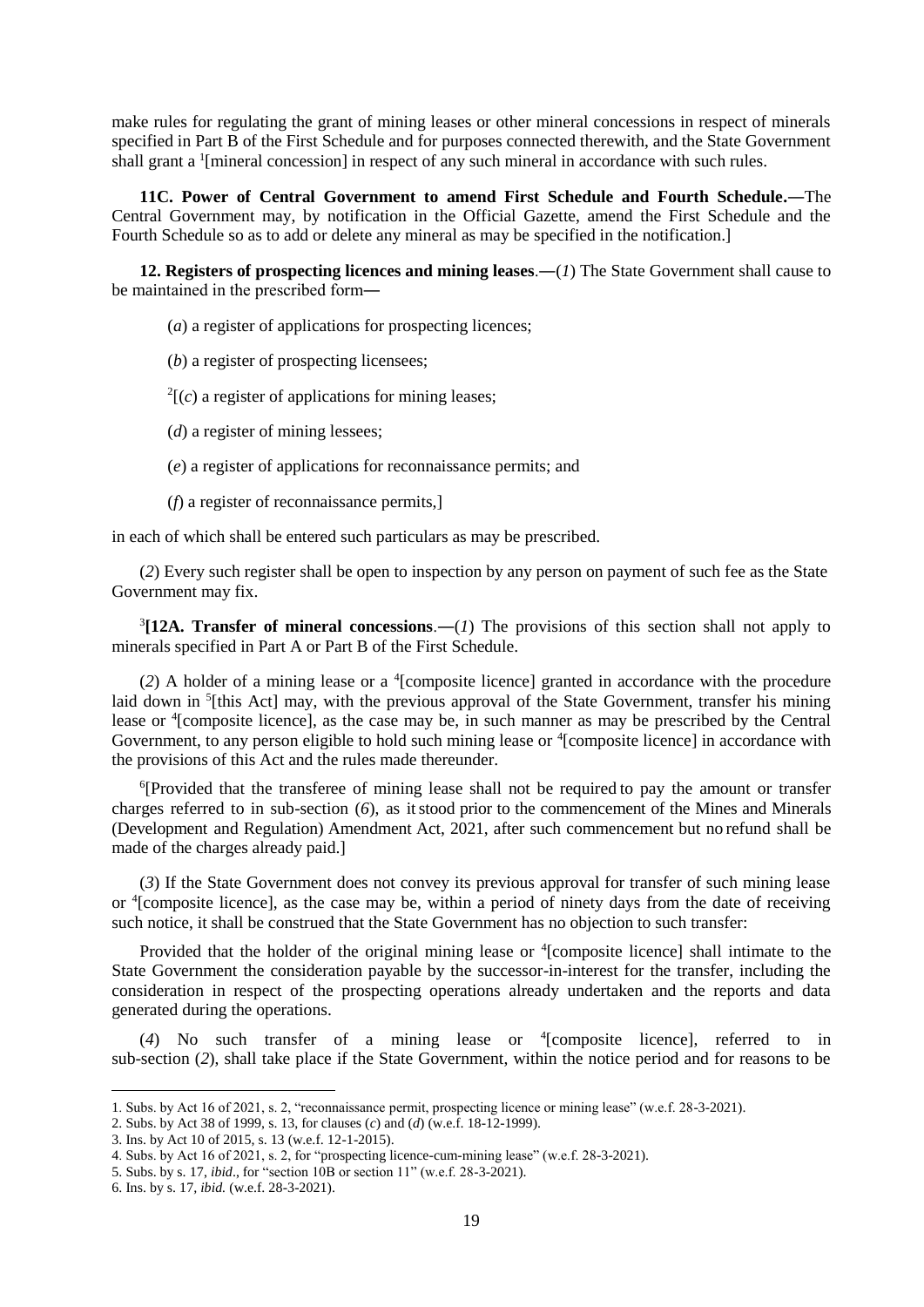communicated in writing, disapproves the transfer on the ground that the transferee is not eligible as per the provisions of this Act:

Provided that no such transfer of a mining lease or of a <sup>1</sup>[composite licence], shall be made in contravention of any condition subject to which the mining lease or the <sup>1</sup>[composite licence] was granted.

(*5*) All transfers effected under this section shall be subject to the condition that the transferee has accepted all the conditions and liabilities under any law for the time being in force which the transferor was subject to in respect of such a mining lease or <sup>1</sup>[composite licence], as the case may be.

 $2*$  \* \* \* \* \* \* \* \*

<sup>3</sup>[Provided that where a mining lease has been granted otherwise than through auction ad where mineral from such mining lease is being used for captive purpose, such mining lease may be permitted to be transferred subject to compliance of such terms and conditions and payment of such amount or such amount or transfer charges as may be prescribed.

*Explanation*.―For the purposes of this proviso, the expression "used for captive purpose" shall mean the use of the entire quantity of mineral extracted from the mining lease in a manufacturing unit owned by the lessee.]

### CHAPTER IV

#### RULES FOR REGULATING THE (GRANT OF PROSPECTING LICENCES AND MINING LEASES

**13. Power of Central Government to make rules in respect of minerals**.―(*1*) The Central Government may, by notification in the Official Gazette, make rules for regulating the grant of <sup>4</sup>[mineral concession] in respect of minerals and for purposes connected therewith.

(*2*) In particular, and without prejudice to the generality of the foregoing power, such rules may provide for all or any of the following matters, namely:―

(*a*) the person by whom, and the manner in which, applications for  $\frac{5}{2}$  [mineral concession] in respect of land in which the minerals vest in the Government may be made and the fees to be paid therefor;

 $<sup>6</sup>$ [(*aa*) the conditions as may be necessary for commencement and continuation of production by</sup> the holders of mining leases, under section 4B;

(*ab*) the conditions to be fulfilled by the new lessee for obtaining all necessary rights, approvals, clearances, licences and the like under the proviso to sub-section (*2*) of section 8B;

(*ac*) the level of exploration in respect of deep seated minerals or such minerals and the procedure, including the bidding parameters for selection of the holders under the proviso to sub-section (*2*) of section 10C;]

(*b*) the time within which, and the form in which, acknowledgement of the receipt of any such application may be sent;

(*c*) the matters which may be considered where applications in respect of the same land are received on the same day;

 $T[(d)$  the terms, conditions and process of auction by competitive bidding and allotment in respect of coal or lignite;

<sup>1.</sup> Subs. by Act 16 of 2021, s. 2, for "prospecting licence-cum-mining lease" (w.e.f. 28-3-2021).

<sup>2.</sup> Sub-section (6) omitted by s. 17, *ibid*. (w.e.f. 28-3-2021).

<sup>3.</sup> Ins. by Act 25 of 2016, s. 3 (w.e.f. 6-5-2016).

<sup>4.</sup> Subs. by Act 16 of 2021, s. 18, for "prospecting licences and mining leases" (w.e.f. 28-3-2021).

<sup>5.</sup> Subs. by Act 16 of 2021, s. 18, for "reconnaissance permits, prospecting licences and mining leases" (w.e.f. 28-3-2021).

<sup>6.</sup> Ins. by Act 2 of 2020, s. 8 (w.e.f. 10-1-2020).

<sup>7.</sup> Subs. by Act 2 of 2020, s. 8, for clause (*d*) (w.e.f. 10-1-2020).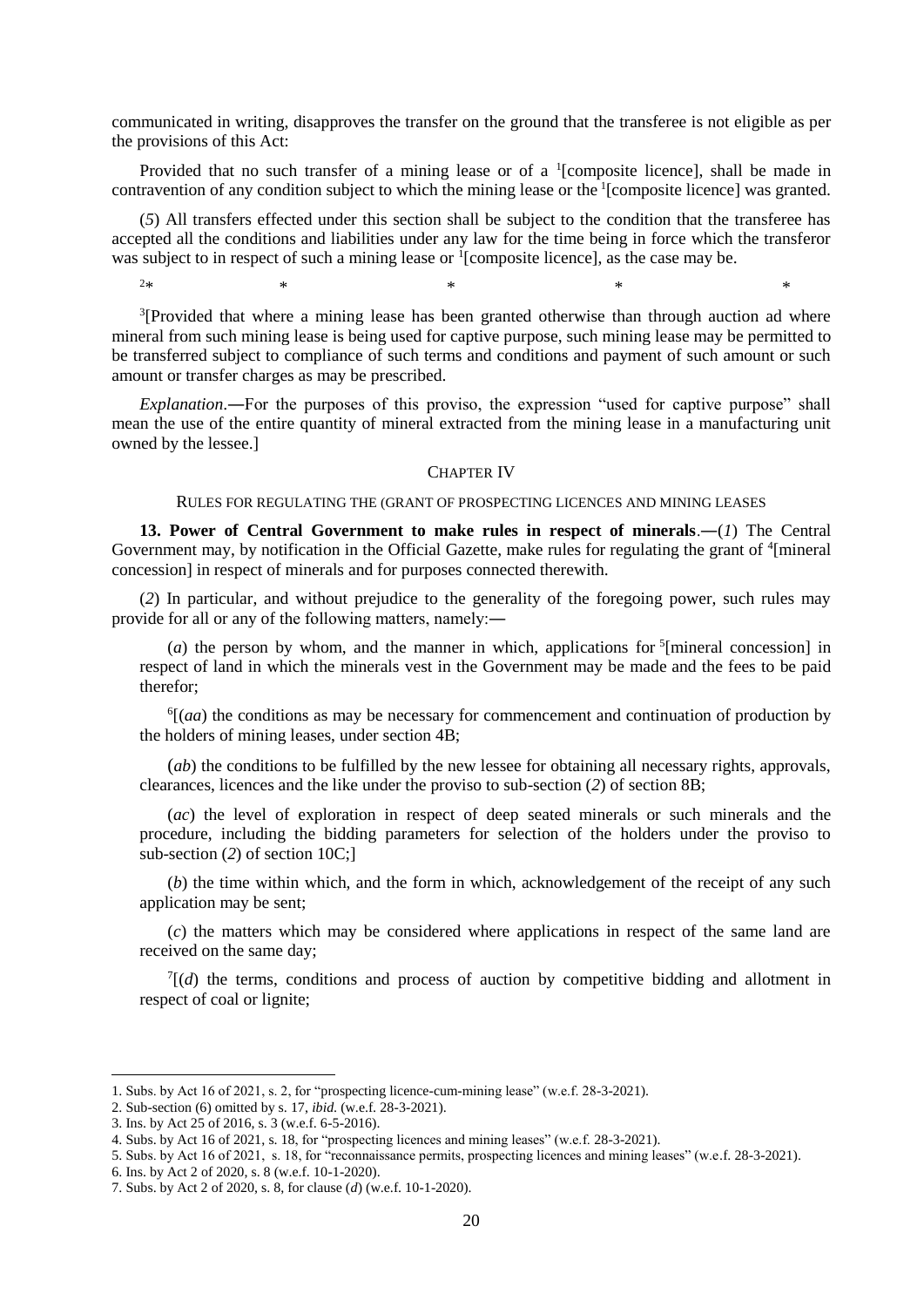$(da)$  the regulation of grant of <sup>1</sup>[mineral concession] or <sup>2</sup>[composite licence] in respect of coal or lignite;

(*db*) the details of mines and their location, the minimum size of such mines and such other conditions which may be necessary for the purpose of coal or lignite reconnaissance, prospecting or mining operations;

(*dc*) utilisation of coal or lignite including mining for sale by a company]

(*e*) the authority by which <sup>1</sup> [mineral concession] in respect of land in which the minerals vest in the Government may be granted;

( $f$ ) the procedure for obtaining  ${}^{3}[a \t{1}]$  mineral concession] in respect of any land in which the minerals vest in a person other than the Government and the terms on which, and the conditions subject to which, such <sup>4</sup>[a permit, licence or lease] may be granted or renewed;

 $(g)$  the terms on which, and the conditions subject to which, may other <sup>1</sup>[mineral concession] may be granted or renewed;

(*h*) the facilities to be afforded by holders of mining leases to persons deputed by the Government for the purpose of undertaking research or training in matters relating to mining operations;

 $<sup>5</sup>$ [(*i*) the fixing and collection of fees for <sup>1</sup>[mineral concession] surface rent, security deposit,</sup> fines, other fees or charges and the time within which and the manner in which the dead rent or royalty shall be payable;]

(*j*) the manner in which rights of third parties may be protected (whether by payment of compensation or otherwise) in cases where any such party may be prejudicially affected by reason of any <sup>1</sup> [mineral concession];

 $^{6}$ [(*jj*) parameters of existence of mineral contents under clause (*a*) of sub-section (2) of section 5;]

(*k*) the grouping of associated minerals for the purposes of section 6;

(*l*) the manner in which, and the conditions subject to which,  $\frac{1}{a}$  [mineral concession]] may be transferred;

(*m*) the construction, maintenance and use of roads, power transmission lines, tramways, railways, aerial ropeways, pipelines and the making of passages for water for mining purposes on any land comprised in a mining lease;

(*n*) the form of registers to be maintained under this Act;

 $(p)$  the reports and statements to be submitted by holders of <sup>1</sup>[mineral concession] or owners of mines and the authority to which such reports and statements shall be submitted;

 $8*$  \* \* \* \* \* \* \* \*

(*q*) the period within which applications for revision of any order passed by a State Government or other authority in exercise of any power conferred by or under this Act, may be made <sup>9</sup>[the fees to be paid therefore and the documents which shall accompany such applications] and the manner in which such applications shall be disposed of; and

<sup>1.</sup> Subs. by Act 16 of 2021, s. 2, for "reconnaissance permit, prospecting licence or mining lease" (w.e.f. 28-3-2021).

<sup>2.</sup> Subs. by Act 16 of 2021, s. 2, for "prospecting licence-cum-mining lease" (w.e.f. 28-3-2021).

<sup>3.</sup> Subs. by Act 38 of 1999, s. 14, for "a prospecting licence or a mining lease" (w.e.f. 18-12-1999).

<sup>4.</sup> Subs. by s. 14, *ibid*., for "a licence or lease" (w.e.f. 18-12-1999).

<sup>5.</sup> Subs. by Act 37 of 1986, s. 11, for clause (*i*) (w.e.f. 10-2-1987).

<sup>6.</sup> Ins. by Act 10 of 2015, s. 14 (w.e.f. 12-1-2015).

<sup>7.</sup> Subs. by Act 38 of 1999, s.14, for "a prospecting licence or a mining lease" (w.e.f. 18-12-1999).

<sup>8.</sup> Omitted by Act 37 of 1986, s. 11 (w.e.f. 10-2-1987).

<sup>9.</sup> Ins. by Act 37 of 1986, s. 11 (w.e.f. 10-2-1987).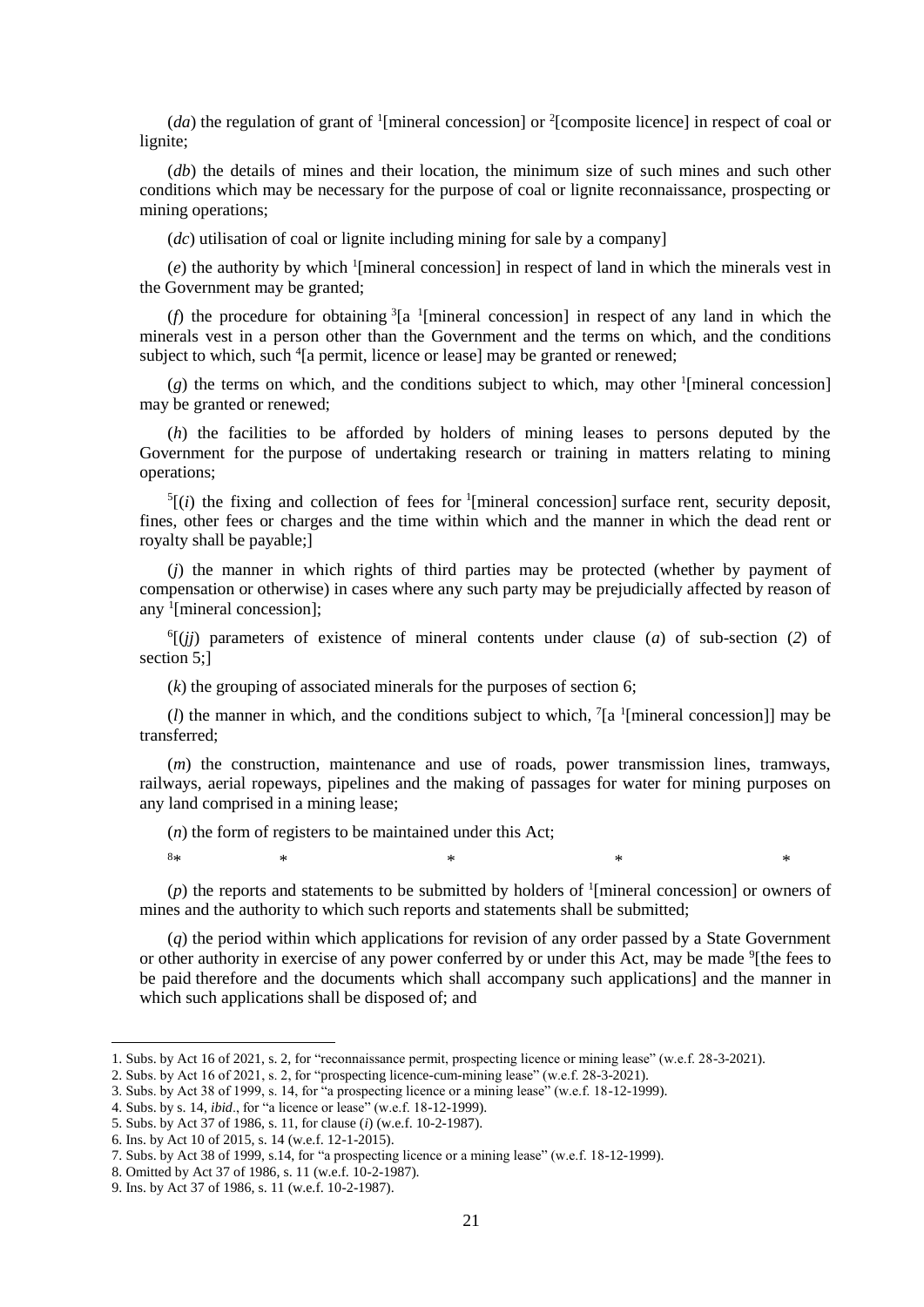$\frac{1}{q}$  (*qq*) the manner in which rehabilitation of flora and other vegetation, such as trees, shrubs and the like destroyed by reason of any prospecting or mining operations shall be made in the same area or in any other area selected by the Central Government (whether by way of reimbursement of the cost of rehabilitation or otherwise) by the person holding the prospecting licence or mining lease;] <sup>2</sup>\*\*\*

 $3[(qqa)$  the amount of payment to be made to the District Mineral Foundation under sub-sections (*5*) and (*6*) of section 9B;

(*qqb*) the manner of usage of funds accrued to the National Mineral Exploration Trust under sub-section (*2*) of section 9C;

(*qqc*) the composition and functions of the National Mineral Exploration Trust under sub-section (*3*) of section 9C;

(*qqd*) the manner of payment of amount to the National Mineral Exploration Trust under sub-section (*4*) of section 9C;

(*qqe*) the terms and conditions subject to which mining leases shall be granted under sub-section (*3*) of section 10B;

(*qqf*) the terms and conditions, and procedure, subject to which the auction shall be conducted including the bidding parameters for the selection under sub-section (*5*) of section 10B;

(*qqg*) the time limits for various stages in processing applications for grant of mining lease or <sup>4</sup> [composite licence] under sections 10B, 11, 11A, 11B, and section 17A, and their renewals;

 $5*$  \*  $*$  \*  $*$  \*

 $(qqi)$  the terms and conditions for grant of <sup>4</sup>[composite licence] under sub-section (*4*) of section 11;

(*qqj*) the terms and conditions, and procedure, including the bidding parameters for the selection under sub-section (*6*) of section 11;

6 [(*qqja*) the terms and conditions and amount or transfer charges under the proviso to sub-section (*6*) of section 12A;]

 $7*$  \*  $\ast$  \*  $\ast$  \*

 ${}^{8}$ [(*r*) the period of mining lease under sub-section (4) of section 8;

(*s*) the manner of sale of mineral by the holder of a mining lease under sub-section (*5*) of section 8;

( $t$ ) the manner of sale of mineral under sub-section  $(7A)$  of section 8A;

(*u*) the manner for reimbursement of expenditure towards reconnaissance permits or prospecting operations under the second proviso to clause (*b*) of sub-section (*2*) of section 10A;

(*v*) the manner of granting mining lease to the preferred bidder underthe second proviso to subsection (*4*) of section 10B;

(*w*) the manner of granting composite licence to the preferred bidder under the second proviso to sub-section (*5*) of section 11;

(*x*) the manner of granting mining lease by the State Government tothe holder of the composite licence under sub-section (*10*) of section 11;

<sup>1.</sup> Ins. by Act 37 of 1986, s. 11 (w.e.f. 10-2-1987).

<sup>2.</sup> The word "and" omitted by Act 10 of 2015, s. 14 (w.e.f. 12-1-2015).

<sup>3.</sup> Ins. by s. 14, *ibid*. (w.e.f. 12-1-2015).

<sup>4.</sup> Subs. by Act 16 of 2021, s. 2, for "prospecting licence-cum-mining lease" (w.e.f. 28-3-2021).

<sup>5.</sup> Clause (*qqh*) omitted by s. 18, *ibid*. (w.e.f. 28-3-2021).

<sup>6.</sup> Ins. by Act 25 of 2016, s. 4 (w.e.f. 6-5-2016).

<sup>7.</sup> Clause (*qqk*) omitted by Act 16 of 2021, s. 18 (w.e.f. 28-3-2021).

<sup>8.</sup> Subs. by Act 16 of 2021, s. 18, for clause (*r*) (w.e.f. 28-3-2021).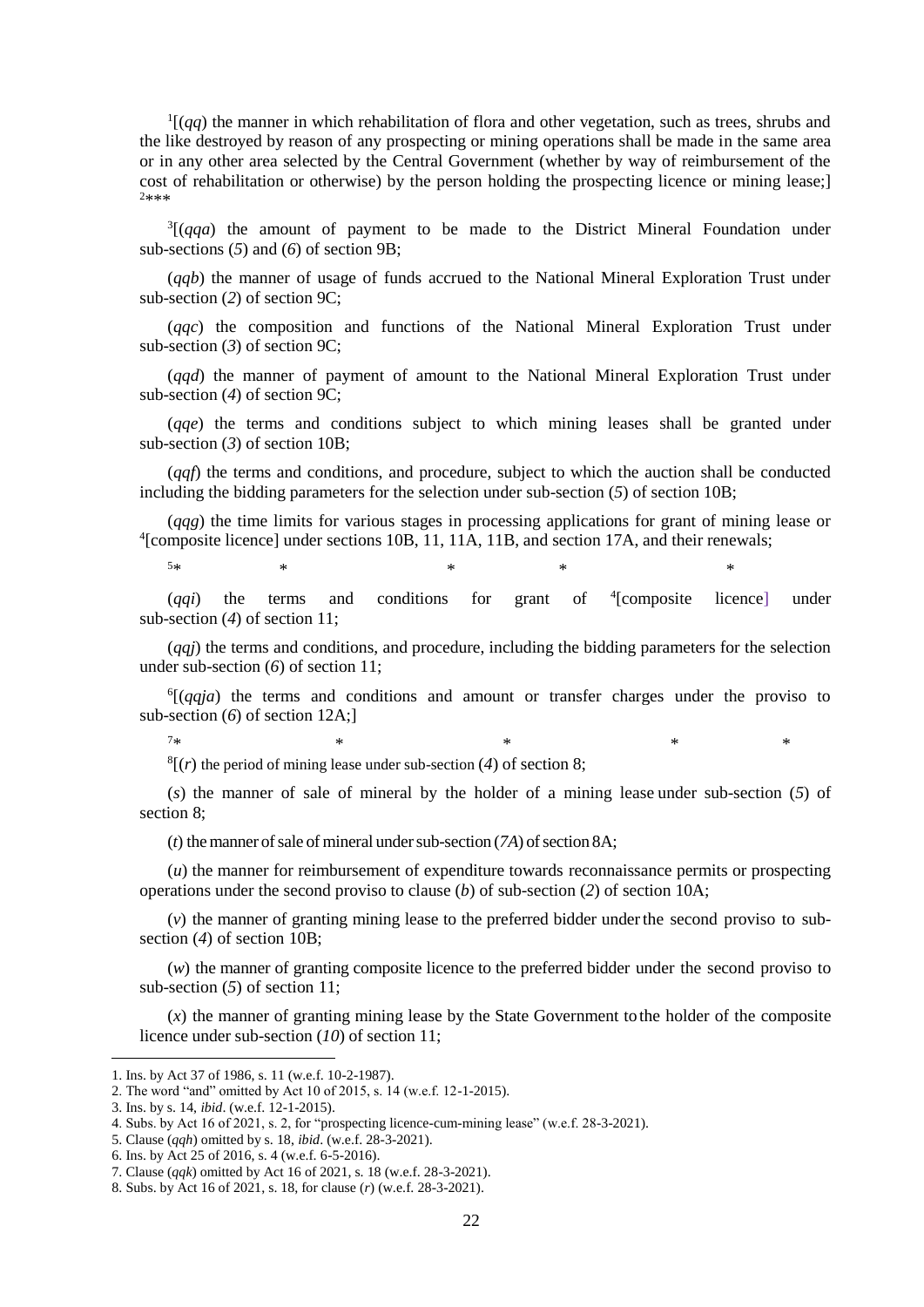(*y*) any other matter which is to be, or may be prescribed, under thisAct.]

1 [**13A. Power of Central Government to make rules for the grant of prospecting licences or mining leases in respect of territorial waters or continental shelf of India**.―(*1*) The Central Government may, by notification in the Official Gazette, make rules for the grant of prospecting licences or mining leases in respect of any minerals underlying the ocean within the territorial waters or the continental shelf of India.

(*2*) Without prejudice to the generality of the foregoing power, such rules may provide for all or any of the following matters, namely:―

(*a*) the conditions, limitations and restrictions subject to which such prospecting licences or mining leases may be granted;

(*b*) regulation of exploration and exploitation of minerals within the territorial waters or the continental shelf of India;

(*c*) ensuring that such exploration or exploitation does not interfere with navigation and

(*d*) any other matter which is required to be, or may be, prescribed.]

**14.** <sup>2</sup>[Sections 5 to 13] not to apply to minor minerals.—The provisions of <sup>2</sup>[sections 5 to 13] (inclusive) shall not apply to <sup>3</sup>[quarry leases, mining leases or other mineral concessions] in respect of minor minerals.

**15. Power of State Governments to make rules in respect of minor minerals**.―(*1*)The State Government may, by notification in the Official Gazette, make rules for, regulating the grant of  $4$ [quarry leases, mining leases or other mineral concessions] in respect of minor minerals and for purposes connected therewith.

 $<sup>5</sup>$ [(*1A*) In particular and without prejudice to the generality of the foregoing power, such rules may</sup> provide for all or any of the following matters, namely:―

(*a*) the person by whom and the manner in which, applications for quarry leases, mining leases or other mineral concessions may be made and the fees to be paid therefor;

(*b*) the time within which, and the form in which, acknowledgement of the receipt of any such applications may be sent;

(*c*) the matters which may be considered where applications in respect of the same land are received within the same day;

(*d*) the terms on which, and the conditions subject to which and the authority by which quarry leases, mining leases or other mineral concessions may be granted or renewed;

(*e*) the procedure for obtaining quarry leases, mining leases or other mineral concessions;

(*f*) the facilities to be afforded by holders of quarry leases, mining leases or other mineral concessions to persons deputed by the Government for the purpose of undertaking research or training in matters relating to mining operations;

(*g*) the fixing and collection of rent, royalty, fees, dead rent, fines or other charges and the time within which and the manner in which these shall be payable;

<sup>1.</sup> Ins. by Act 56 of 1972, s. 6 (w.e.f. 12-9-1972).

<sup>2.</sup> Subs. by Act 37 of 1986, s. 12, for "sections 4 to 13" (w.e.f. 10-2-1987).

<sup>3.</sup> Subs. by Act 56 of 1972, s. 7, for "prospecting licences and mining leases" (w.e.f. 12-9-1972).

<sup>4.</sup> Subs. by s. 8, *ibid*., for "prospecting licence and mining leases" (w.e.f. 12-9-1972).

<sup>5.</sup> Ins. by Act 37 of 1986, s. 13 (w.e.f. 10-2-1987).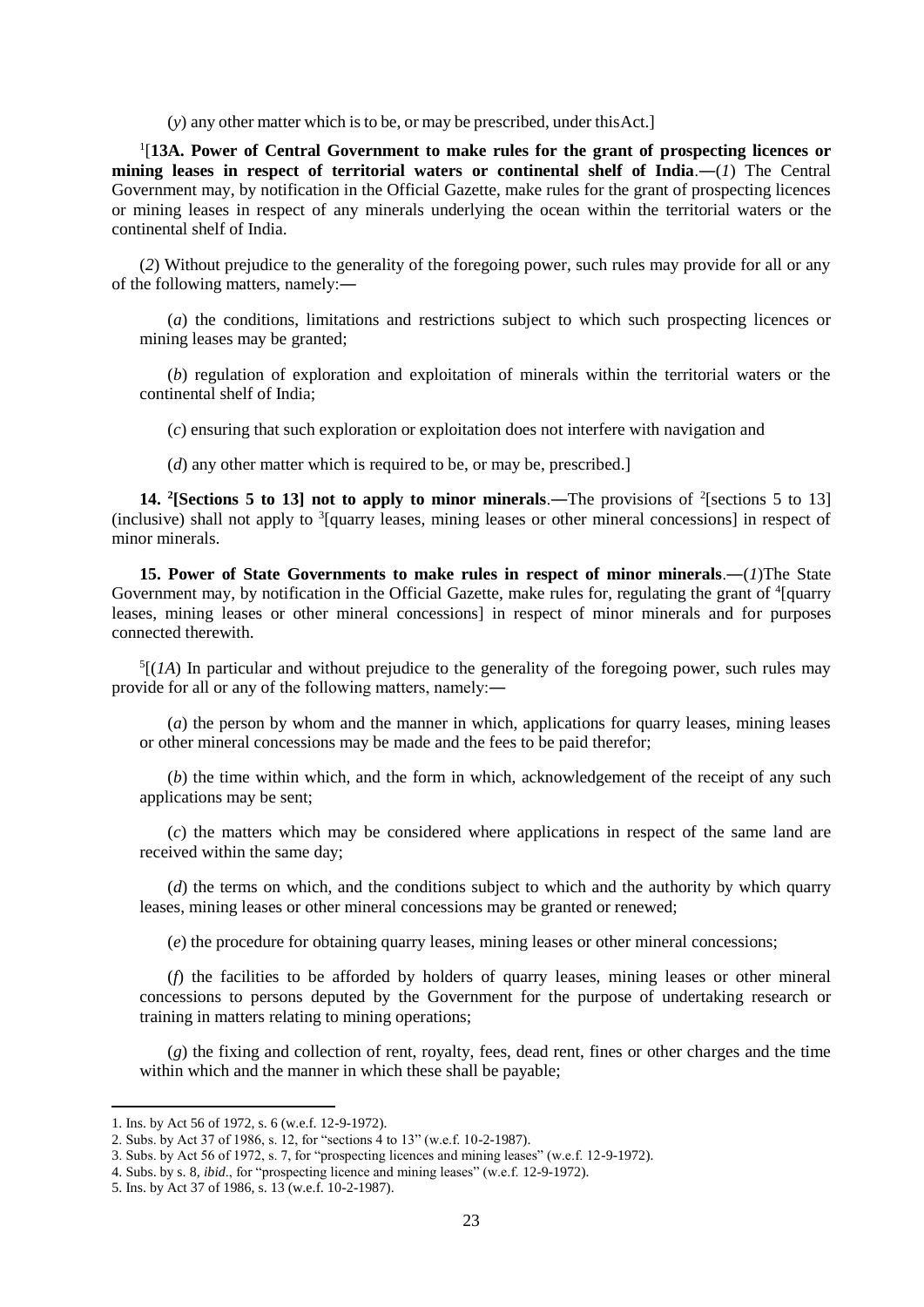(*h*) the manner in which rights of third parties may be protected (whether by way of payment of compensation or otherwise) in cases where any such party is prejudicially affected by reason of any prospecting or mining operations;

(*i*) the manner in which rehabilitation of flora and other vegetation such as trees, shrubs and the like destroyed by reason of any quarrying or mining operations shall be made in the same area or in any other area selected by the State Government (whether by way of reimbursement of the cost of rehabilitation or otherwise) by the person holding the quarrying or mining lease;

(*j*) the manner in which and the conditions subject to which, a quarry lease, mining lease or other mineral concession may be transferred;

(*k*) the construction, maintenance and use of roads power transmission lines, tramways, railways, serial rope ways, pipelines and the making of passage for water for mining purposes on any land comprised in a quarry or mining lease or other mineral concession;

(*l*) the form of registers to be maintained under this Act;

(*m*) the reports and statements to be submitted by holders of quarry or mining leases or other mineral concessions and the authority to which such reports and statements shall be submitted;

(*n*) the period within which and the manner in which and the authority to which applications for revision of any order passed by any authority under these rules may be made, the fees to be paid therefore, and the powers of the revisional authority; and

(*o*) any other matter which is to be, or may be, prescribed.]

(*2*) Until rules are made under sub-section (*1*), any rules made by a state Government regulating the grant of <sup>1</sup> [quarry leases, mining leases or other mineral concessions] in respect of minor minerals which are in force immediately before the commencement of these Act shall continue in force.

 $^{2}$ [(3) The holder of a mining lease or any other mineral concession granted under any rule made under sub-section  $(I)$  shall pay <sup>3</sup>[royalty or dead rent, whichever is more] in respect of minor minerals removed or consumed by him or by his agent, manager, employee, contractor or sub-lessee at the rate prescribed for the time being in the rules framed by the State Government in respect of minor minerals:

Provided that the State Government shall not enhance the rate of <sup>4</sup>[royalty or dead rent] in respect of any minor mineral for more than once during any period of <sup>5</sup>[three] years.]

 ${}^6$ [(4) Without prejudice to sub-sections (*1*), (2) and sub-section (3), the State Government may, by notification, make rules for regulating the provisions of this Act for the following, namely:―

(*a*) the manner in which the District Mineral Foundation shall work for the interest and benefit of persons and areas affected by mining under sub-section (*2*) of section 9B;

(*b*) the composition and functions of the District Mineral Foundation under sub-section (*3*) of section 9B; and

(*c*) the amount of payment to be made to the District Mineral Foundation by concession holders of minor minerals under section 15A.]

<sup>1.</sup> Subs. by Act 56 of 1972, s. 8, for "prospecting licence and mining leases" (w.e.f. 12-9-1972).

<sup>2.</sup> Ins. by s. 8, *ibid*. (w.e.f. 12-9-1972).

<sup>3.</sup> Subs. by Act 37 of 1986, s. 13, for "royalty" (w.e.f. 10-2-1987).

<sup>4.</sup> Subs. by Act 37 of 1986, s. 13, for "royalty" (w.e.f. 10-2-1987).

<sup>5.</sup> Subs. by s. 13, *ibid*., for "four" (w.e.f. 10-2-1987).

<sup>6.</sup> Ins. by Act 10 of 2015, s. 15 (w.e.f. 12-1-2015).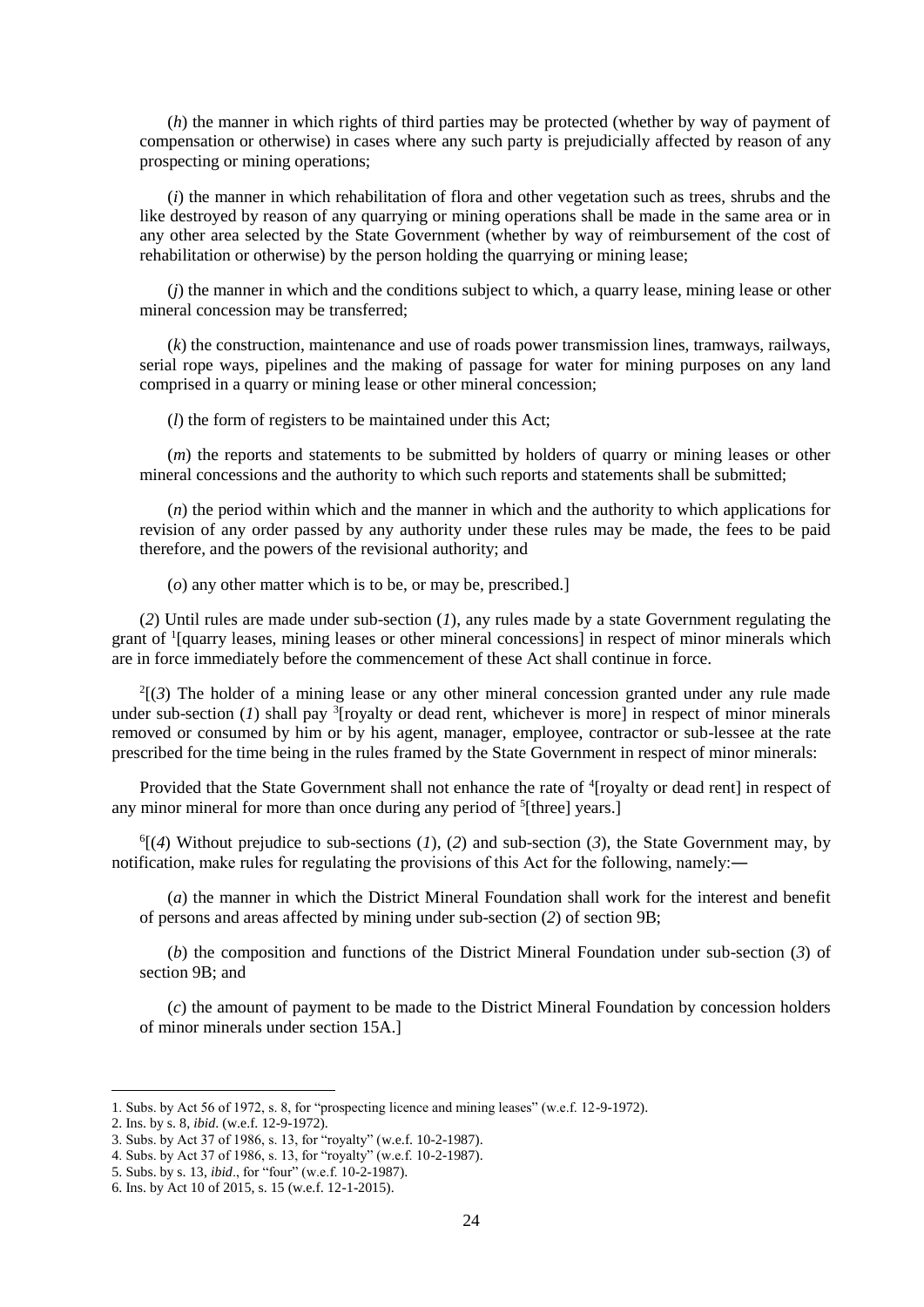<sup>1</sup>[15A. Power of State Government to collect funds for District Mineral Foundation in case of **minor minerals**.―The State Government may prescribe the payment by all holders of concessions related to minor minerals of amounts to the District Mineral Foundation of the district in which the mining operations are carried on.]

**16. Power to modify mining leases granted before 25th October,**  $1949 - (1)(a)$  **All mining** leases granted before the commencement of the Mines and Minerals (Regulation and Development) Amendment Act, 1972 (56 of 1972)<sup>3</sup> [if in force at the date of commencement of the Mines and Minerals (Regulation and Development) Amendment Act, 1994 (25 of 1994), shall be brought in conformity with the provisions of this Act and the rules made thereunder within two years from the date of the commencement of the Mines and Minerals (Regulation and Development) Amendment Act, 1994], or such further time as the Central Government may, by general or special order, specify in this behalf.

(*b*) Where the rights under any mining lease, granted by the proprietor of an estate or tenure before the commencement of the Mines and Minerals (Regulation and Development) Amendment Act, 1972 (56 of 1972), have vested, on or after the 25th day of October, 1949, in the State Government in pursuance of the provisions of any Act of any Provincial or State Legislature which provides for the acquisition of estates or tenures or provides for agrarian reform, such mining lease shall be brought into conformity with the provisions of this Act and the rules made thereunder within <sup>4</sup>[two years from the commencement of the Mines and Minerals (Regulation and Development) Amendment Act, 1994 (25 of 1994)], or within such further time as the Central Government may, by general or special order, specify in this behalf.]

 ${}^5$ [(*1A*) Where any action is taken under clause (*a*) or clause (*b*) of sub-section (*1*) to bring the period of any lease in conformity with the provisions of this Act and the rules made thereunder, then notwithstanding anything contained in section 8, the period of such lease shall continue to operate for a period of two years from the date of bringing such lease in conformity with the provisions of this Act.]

(*2*) The Central Government may, by notification in the Official Gazette, make rules for the purpose of giving effect to the provisions of sub-section (*1*) and in particular such rules shall provide—

(*a*) for giving previous notice of the modification or alteration proposed to be made in any existing mining lease to the lessee and where the lessor is not the Central Government, also to the lessor and for affording him an opportunity of showing cause against the proposal;

(*b*) for the payment of compensation to the lessee in respect of the reduction of any area covered by the existing mining lease; and

(*c*) for the principles on which, the manner in which, and the authority by which, the said compensation shall be determined.

### CHAPTER V

#### SPECIAL POWERS OF CENTRAL GOVERNMENT TO UNDERTAKE PROSPECTING OR MINING OPERATIONS IN CERTAIN CASES

**17. Special powers of Central Government to undertake prospecting or mining operations in certain lands.**—(*1*) The provisions of this section shall apply  $6***$  in respect of land in which the minerals vest in the Government of a State  $7$ [or any other person].

(*2*) Notwithstanding anything contained in this Act, the Central Government, after consultation with the State Government, may undertakes <sup>8</sup>[mineral concession] in any area not already held under any <sup>8</sup>[mineral concession] and where it proposes to do so, it shall, by notification in the Official Gazette-

<sup>1.</sup> Ins. by Act 10 of 2015, s. 16, (w.e.f. 12-1-2015).

<sup>2</sup> Subs. by Act 56 of 1972, s. 9, for sub-section (*1*) (w.e.f. 12-9-1972).

<sup>3.</sup> Subs. by Act 25 of 1994, s. 6, for certain words (w.e.f. 25-1-1994).

<sup>4.</sup> Subs. by s. 6, *ibid*., for "six months from the commencement of the Mines and Minerals (Regulation and Development) Amendment Act, 1972" (w.e.f. 25-1-1994). 5. Ins. by s. 6, *ibid*. (w.e.f. 25-1-1994).

<sup>6.</sup> The word "only" omitted by Act 56 of 1972, s. 10 (w.e.f. 12-9-1972).

<sup>7.</sup> Ins. by s. 10, *ibid.* (w.e.f. 12-9-1972).

<sup>8.</sup> Subs. by Act 16 of 2021, s. 2, "reconnaissance permit, prospecting licence or mining lease" (w.e.f. 28-3-2021).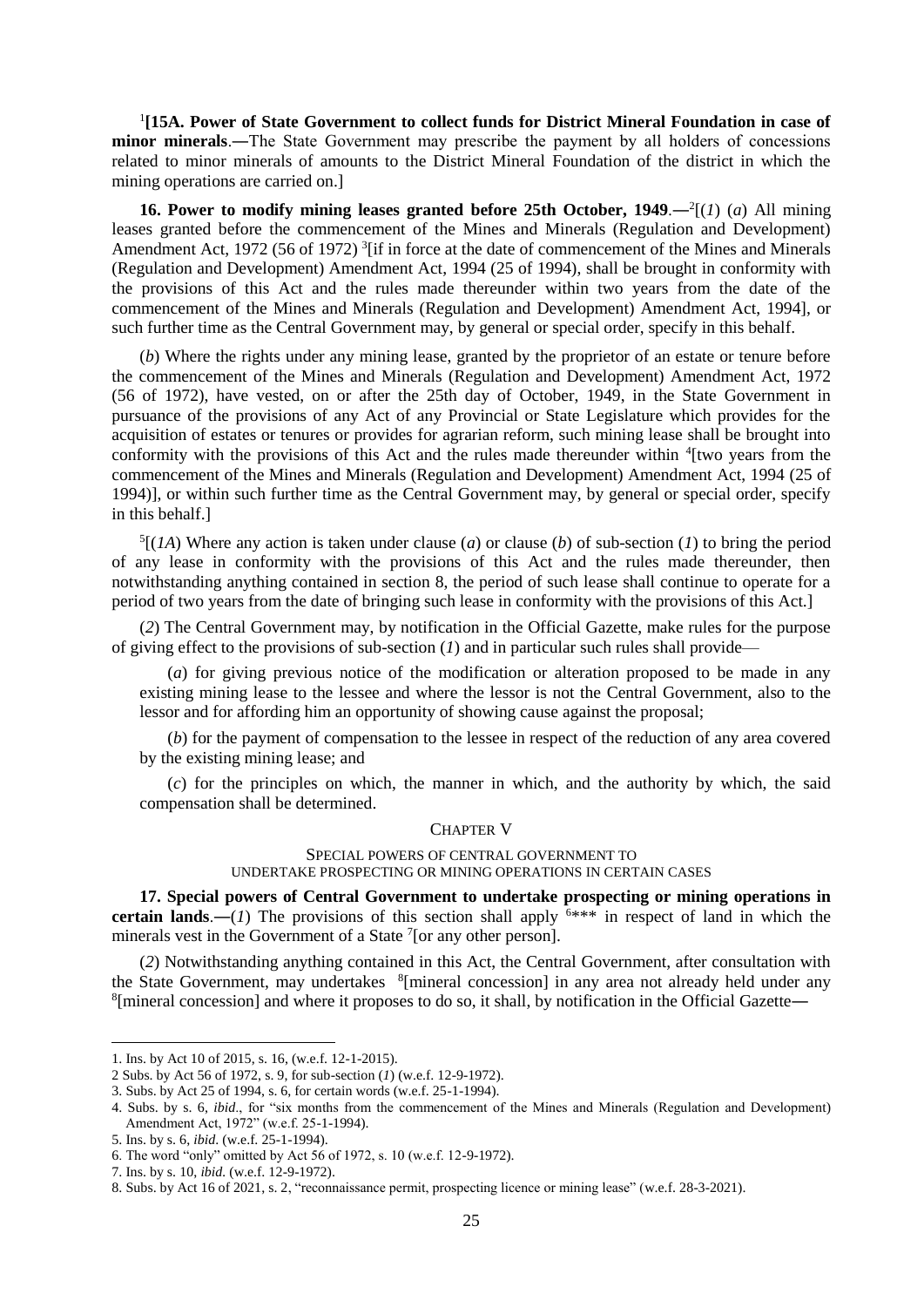(*a*) specify the boundaries of such area;

 $(b)$  state whether <sup>1</sup>[reconnaissance, prospecting or mining operations] will be carried out in the area; and

(*c*) specify the mineral or minerals in respect of which such operations will be carried out.

(*3*) Where, in exercise of the powers conferred by sub-section (*2*), the Central Government undertakes <sup>1</sup>[reconnaissance, prospecting or mining operations] in any area, the Central Government shall be liable to pay <sup>2</sup>[reconnaissance permit fee or prospecting fee] royalty, surface rent or dead rent, as the case may be, at the same rate at which it would have been payable under this Act, if such <sup>1</sup>[reconnaissance, prospecting or mining operations] had been undertaken by a private person under a 3 [mineral concession].

(*4*) The Central Government, with a view to enabling it to exercise the powers conferred on it by sub-section (*2*) may, after consultation with the State Government, by notification in the Official Gazette, declare that no <sup>3</sup>[mineral concession] shall be granted in respect of any land specified in the notification.

 $^{4}$ [17A. Reservation of areas for purposes of conservation.—(1) The Central Government, with a view to conserving any mineral and after consultation with the State Government, may reserve any area not already held under any prospecting licence or mining lease and, where it proposes to do so, it shall, by notification in the Official Gazette, specify the boundaries of such area and the mineral or minerals in respect of which such area will be reserved.

 $<sup>5</sup>$ [(*1A*) The Central Government may in consultation with the State Government, reserve any area not</sup> already held under any prospecting licence or mining lease, for undertaking prospecting or mining operations through a Government company or corporation owned or controlled by it, and where it proposes to do so, it shall, by notification in the Official Gazette, specify the boundaries of such area and the mineral or minerals in respect of which such area will be reserved.]

(*2*) The State Government may, with the approval of the Central Government, reserve any area not already held under any prospecting licence or mining lease, for undertaking prospecting or mining operations through a Government company or corporation owned or controlled by it <sup>6</sup>\*\*\* and where it proposes to do so, it shall, by notification in the Official Gazette, specify the boundaries of such area and the mineral or minerals in respect of which such areas will be reserved.

 $7[(2A)$  Where in exercise of the powers conferred by sub-section  $(A)$  or sub-section  $(2)$ , the Central Government or the State Government, as the case may be, reserves any area for undertaking prospecting or mining operations or prospecting operations followed by mining operations, the State Government shall grant prospecting licence, mining lease or composite licence, as the casemay be, in respect of such area to such Government company or corporation within the period specified in this section:

Provided that in respect of any mineral specified in Part B of the First Schedule, the State Government shall grant the prospecting licence, mining lease or composite licence, as the case may be, only after obtaining the previous approval of the Central Government.]

(*2B*) Where the Government company or corporation is desirous of carrying out the prospecting operations or mining operations in a joint venture with other persons, the joint venture partner shall be selected through a competitive process, and such Government company or corporation shall hold more than seventy-four per cent. of the paid up share capital in such joint venture.

<sup>1.</sup> Subs. by Act 38 of 1999, s. 15, for "prospecting or mining operations" (w.e.f. 18-12-1999).

<sup>2.</sup> Subs. by s. 15, *ibid*., for "prospecting fee" (w.e.f. 18-12-1999).

<sup>3.</sup> Subs. by Act 16 of 2021, s. 2, "reconnaissance permit, prospecting licence or mining lease" (w.e.f. 28-3-2021).

<sup>4.</sup> Ins. by Act 37 of 1986, s. 14 (w.e.f. 10-2-1987).

<sup>5.</sup> Ins. by Act 25 of 1994, s. 7 (w.e.f. 25-1-1994).

<sup>6.</sup> The words "or by the Central Government" omitted by s. 7, *ibid*. (w.e.f. 25-1-1994).

<sup>7.</sup> Subs. by Act 16 of 2021, s. 19, for sub-section (2A) (w.e.f. 28-3-2021).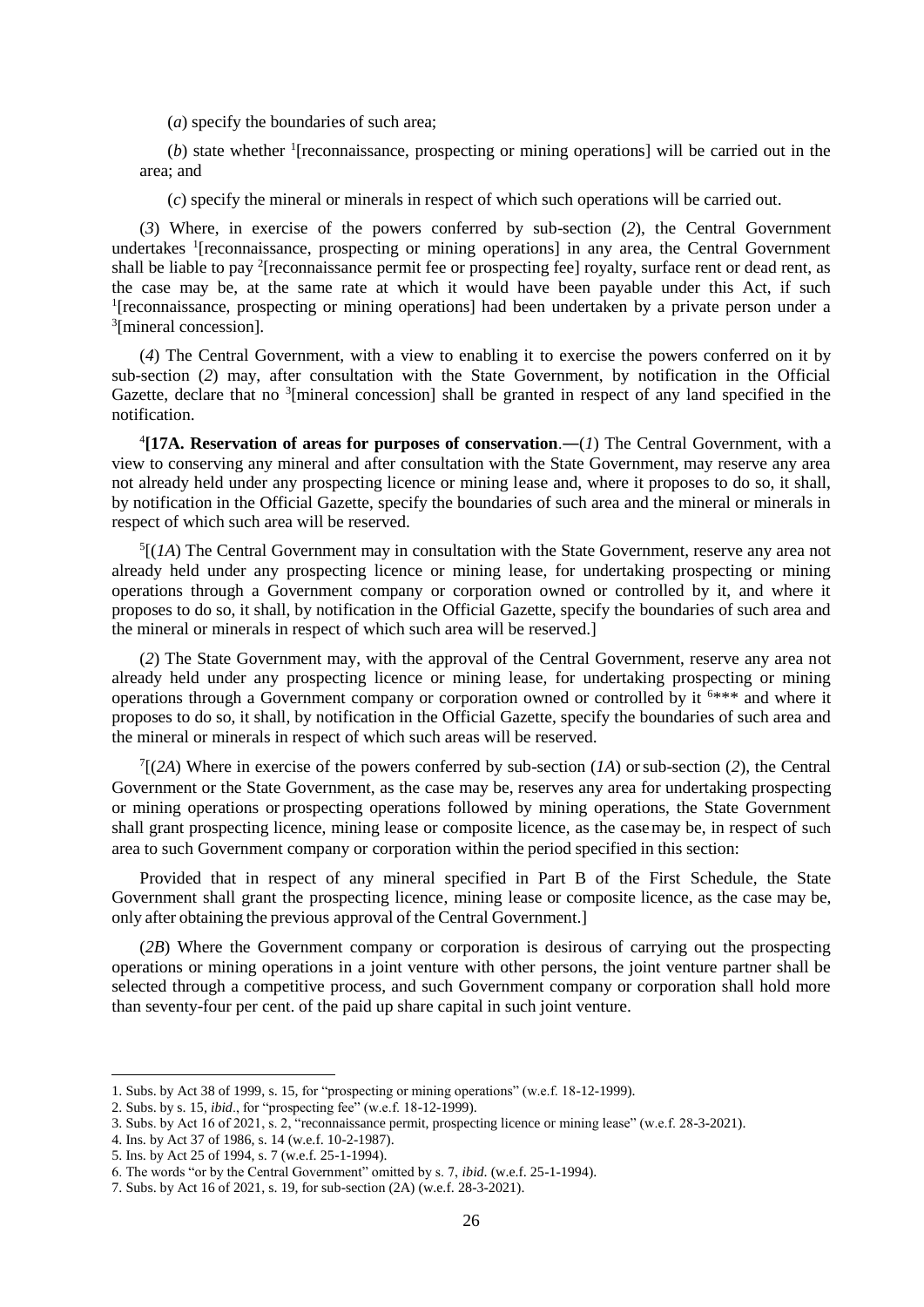(*2C*) A mining lease granted to a Government company or corporation, or a joint venture, referred to in sub-sections  $(2A)$  and  $(2B)$ , shall be granted on payment of such amount as <sup>1</sup>[specified in the Fifth Schedule].]

<sup>2</sup>[Provided that the Central Government may, by notification in the Official Gazette and for reasons to be recorded in writing, amend the FifthSchedule so as to modify the entries mentioned therein in the said Schedulewith effect from such date as may be specified in the said notification.

*Explanation*.—For the removal of doubts, it is hereby clarified that all such Government companies or corporations whose mining lease has been granted after the commencement of the Mines and Minerals (Development and Regulation) Amendment Act, 2015, shall also pay such additional amount as specified in the Fifth Schedule for the mineral produced after the commencement of the Mines and Minerals (Development and Regulation)AmendmentAct, 2021(10 of 2015).

(*3*) 3 [Where in exercise of the powers conferred by sub-section (*1A*) or sub-section (*2*) the Central Government or the State Government, as the case may be,] undertakes prospecting or mining operations in any area in which the minerals vest in a private person, it shall be liable to pay prospecting fee, royalty, surface rent or dead rent, as the case may be, from time to time at the same rate at which it would have been payable under this Act if such prospecting or mining operations had been undertaken by a private person under prospecting licence or mining lease.]

4 [(*4*) The reservation made under this section shall lapse in case no mining lease is granted within a period of five years from the date of such reservation:

Provided that where the period of five years from the date of reservation has expired before the date of commencement of the Mines and Minerals (Development and Regulation) Amendment Act, 2021 or expires within a period of one year from the date of commencement of the said Act, the reservation shall lapse in case no mining lease is granted within a period of one year from the dateof commencement of the saidAct:

Provided further that the State Government may, on an application made by such Government company or corporation or on its own motion, and on being satisfied that it shall not be possible to grant the mining lease within the said period, make an order with reasons in writing, within a period of three months from the date of receipt of such application, to relax such period by a further period not exceeding one year:

Provided also that where the Government company or corporation in whose favour an area has been reserved under this section before the commencement of the Mines and Minerals (Development and Regulation) Amendment Act, 2015 (10 of 2015), has commenced production from the reserved area without execution of mining lease, such Government company or corporation shall be deemed to have become lessee of the State Government from the date of commencement of mining operations and such deemed lease shall lapse upon execution of the mining lease in accordance with this sub-section or expiry of period of one year from the date of commencement of the Mines and Minerals (Development and Regulation) Amendment Act, 2021, whichever is earlier.

(*5*) The termination or lapse of mining lease shall result in the lapse of the reservation under this section.]

### CHAPTER VI

#### DEVELOPMENT OF MINERALS

**18. Mineral development.**—(*1*) It shall be the duty of the Central Government to take all such steps as may be necessary <sup>5</sup>[for the conservation and systematic development of minerals in India and for the

<sup>1.</sup> Subs. by Act 16 of 2021, s. 19, for "may be prescribed by the Central Government" (w.e.f. 28-3-2021).

<sup>2.</sup> Ins. by s. 19, ibid. (w.e.f. 28-3-2021).

<sup>3.</sup> Subs. by Act 25 of 1994, s. 7, for "Where in exercise of the powers conferred by sub-section (2) the State Government" (w.e.f. 25-1-1994).

<sup>4.</sup> Ins. by Act 16 of 2021, s. 19 (w.e.f. 28-3-2021).

<sup>2.</sup> Subs. by Act 37 of 1986, s. 15, for "for the conservation and development of minerals in India" (w.e.f. 10-2-1987).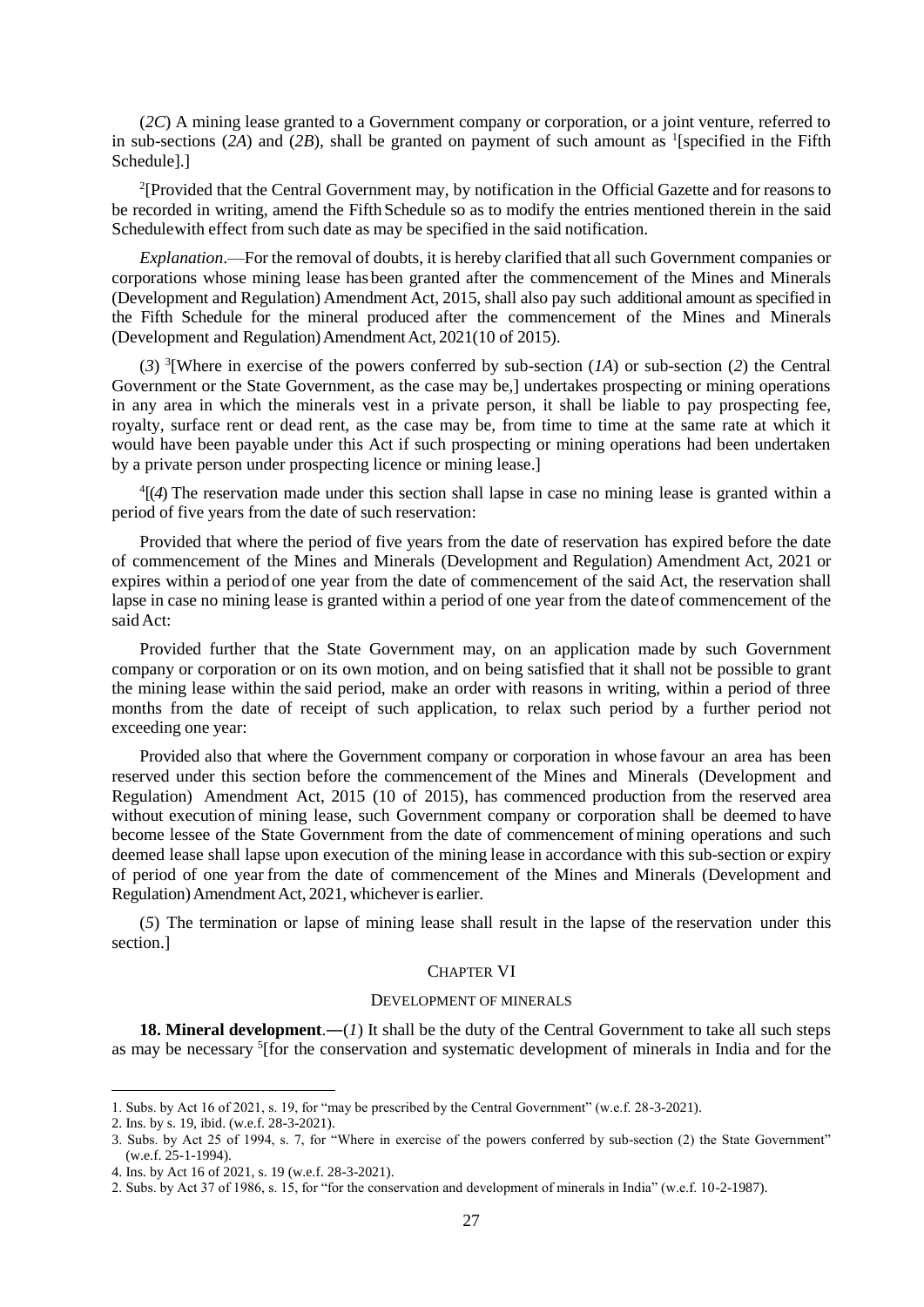protection of environment by preventing or controlling any pollution which may be caused by prospecting or mining operations] and <sup>1</sup>[for such purposes] the Central Government may, by notification in the Official Gazette, make such rules as it thinks fit.

(*2*) In particular, and without prejudice to the generality of the foregoing power, such rules may provide for all or any of the following matters, namely:―

(*a*) the opening of new mines and the regulation of mining operations in any area;

(*b*) the regulation of the excavation or collection of minerals from any mine;

(*c*) the measures to be taken by owners of mines for the purpose of beneficiation of ores, including the provision of suitable contrivances for such purpose;

(*d*) the development of mineral resources in any area;

(*e*) the notification of all new borings and shaft sinkings and the preservation of bore-hole records, and specimens of cores of alt new bore-holes;

(*f*) the regulation of the arrangements for the storage of minerals and the stocks thereof that may be kept by any person;

(*g*) the submission of samples of minerals from any mine by the owner thereof and the manner in which and the authority to which such samples shall be submitted; and the taking of samples of any minerals from any mine by the State Government or any other authority specified by it in that behalf;

(*h*) the submission by owners of mines of such special or periodical returns and reports as may be specified, and the form in which and the authority to which such returns and reports shall be submitted:

 $2[(i)$  the regulation of prospecting operations;

(*j*) the employment of qualified geologists or mining engineers to supervise prospecting or mining operations;

(*k*) the disposal or discharge of waste slime or tailings arising from any mining or metallurgical operations carried out in a mine;

(*l*) the manner in which and the authority by which directions may be issued to the owners of any mine to do or refrain from doing certain things in the interest of conservation or systematic development of minerals or for the protection of environment by preventing or controlling pollution which may be caused by prospecting or mining operations;

(*m*) the maintenance and submission of such plans, registers or records as may be specified by the Government;

(*n*) the submission of records or reports by persons carrying on prospecting or mining operations regarding any research in mining or geology carried out by them;

(*o*) the facilities to be afforded by persons carrying out prospecting or mining operations to persons authorised by the Central Government for the purpose of undertaking research or training in matters relating to mining or geology;

(*p*) the procedure for and the manner of imposition of fines for the contravention of any of the rules framed under this section and the authority who may impose such fines; and

(*q*) the authority to which, the period within which, the form and the manner in which applications for revision of any order passed by any authority under this Act and the rules made thereunder may be made, the fee to be paid and the documents which should accompany such applications.]

(*3*) All rules made under this section shall be binding on the Government.

<sup>1.</sup> Subs. by Act 37 of 1986, s. 15, for "for that purpose" (w.e.f. 10-2-1987).

<sup>2.</sup> Ins. by s. 15, *ibid*. (w.e.f. 10-2-1987).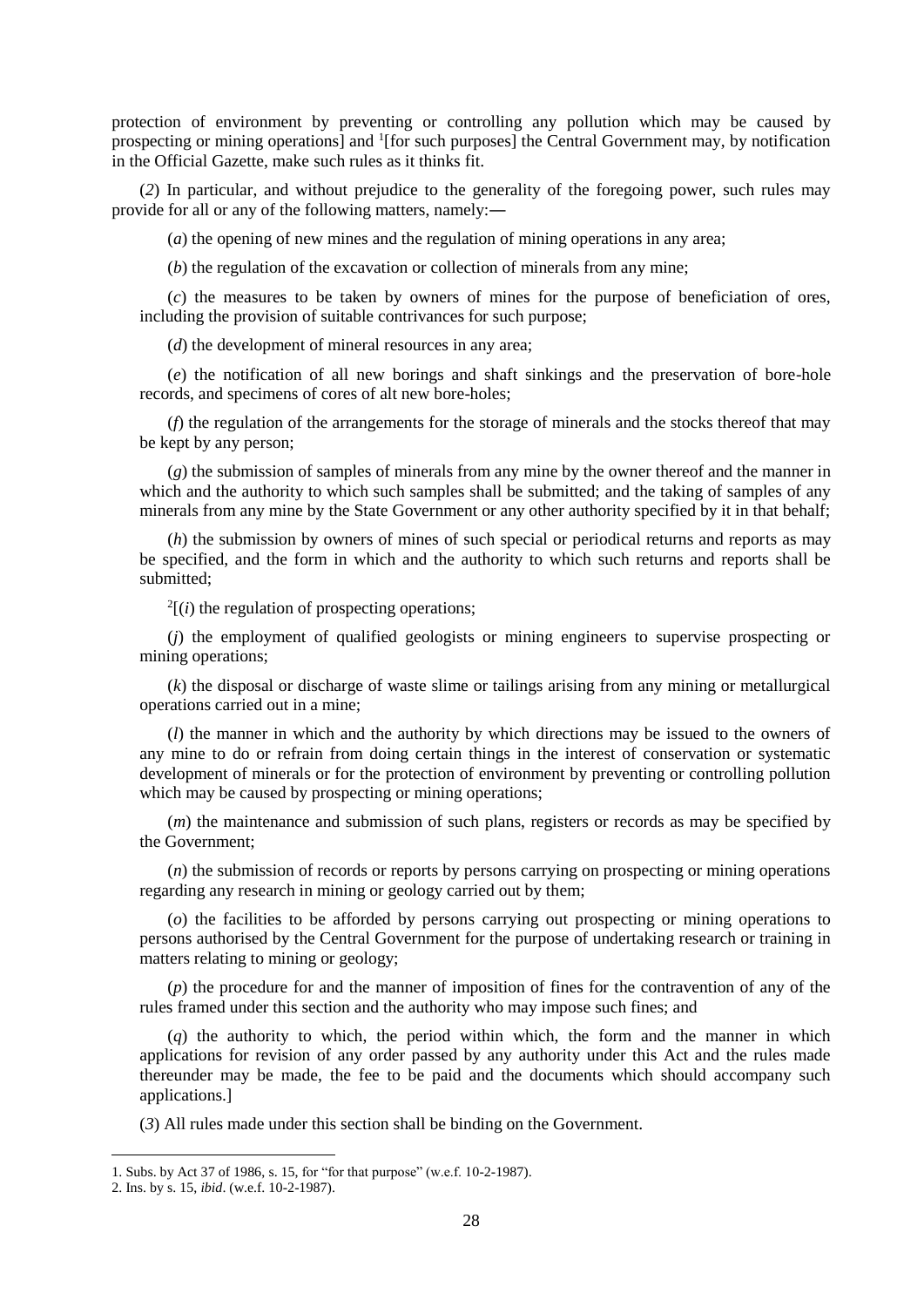1 **[18A. Power to authorise Geological Survey of India, etc., to make investigation**.―(*1*) Where the Central Government is of opinion that for the conservation and development of minerals in India, it is necessary to collect as precise information as possible with regard to any mineral available in or under any land in relation to which any prospecting licence or mining lease has been granted, whether by the State Government or by any other person, the Central Government may authorise the Geological Survey of India, or such other authority or agency as it may specify in this behalf, to carry out such detailed investigations for the purpose of obtaining such information as may be necessary:

Provided that in the cases of prospecting licences or mining leases granted by a State Government, no such authorisation shall be made except after consultation with the State Government.

(*2*) On the issue of any authorisation under sub-section (*1*), it shall be lawful for the Geological Survey of India or the specified authority or agency, and its servants and workmen—

(*a*) to enter upon such land,

(*b*) to dig or bore into the sub-soil,

(*c*) to do all other acts necessary to determine the extent of any mineral available in or under such land,

(*d*) to set out boundaries of the land in which any mineral is expected to be found,

(*e*) to mark such boundaries and line by placing marks,

(*f*) where otherwise the survey cannot be completed on the boundaries and line marked, to cut down and clear away any part of any standing crop, fence or jungle:

Provided that no such authority or agency shall enter into any building or upon any enclosed court or garden attached to a dwelling-house (except with the consent of the occupier thereof) without previously giving such occupier at least seven days' notice in writing of its intention to do so.

(*3*) Whenever any action of the nature specified in sub-section (*2*) is to be taken, the Central Government shall, before or at the time when such action is taken, pay or tender payment for all necessary damage which is likely to be caused, and in case of dispute as to the sufficiency of the amount so paid or tendered or as to the person to whom it should be paid or tendered, the Central Government shall refer the dispute to the principal civil court of original jurisdiction having jurisdiction over the land in question.

(*4*) The fact that there exists any such dispute as is referred to in sub-section (*3*) shall not be a bar to the taking of any action under sub-section (*2*).

(*5*) After the completion of the investigation, the Geological Survey of India or the specified authority or agency by which the investigation was made shall submit to the Central Government a detailed report indicating therein the extent and nature of any mineral which lies deposited in or under the land.

(*6*) The costs of the investigation made under this section shall be borne by the Central Government:

Provided that where the State Government or other person in whom the minerals are vested or the holder of any prospecting licence or mining lease applies to the Central Government to furnish to it or him a copy of the report submitted under sub-section (*5*), that State Government or other person or the holder of a prospecting licence or mining lease, as the case may be, shall bear such reasonable part of the costs of investigation as the Central Government may specify in this behalf and shall, on payment of such part of the costs of investigation, be entitled to receive from the Central Government a true copy of the report submitted to it under sub-section (*5*).]

<sup>1.</sup> Ins. by Act 56 of 1972, s. 11 (w.e.f. 12-9-1972).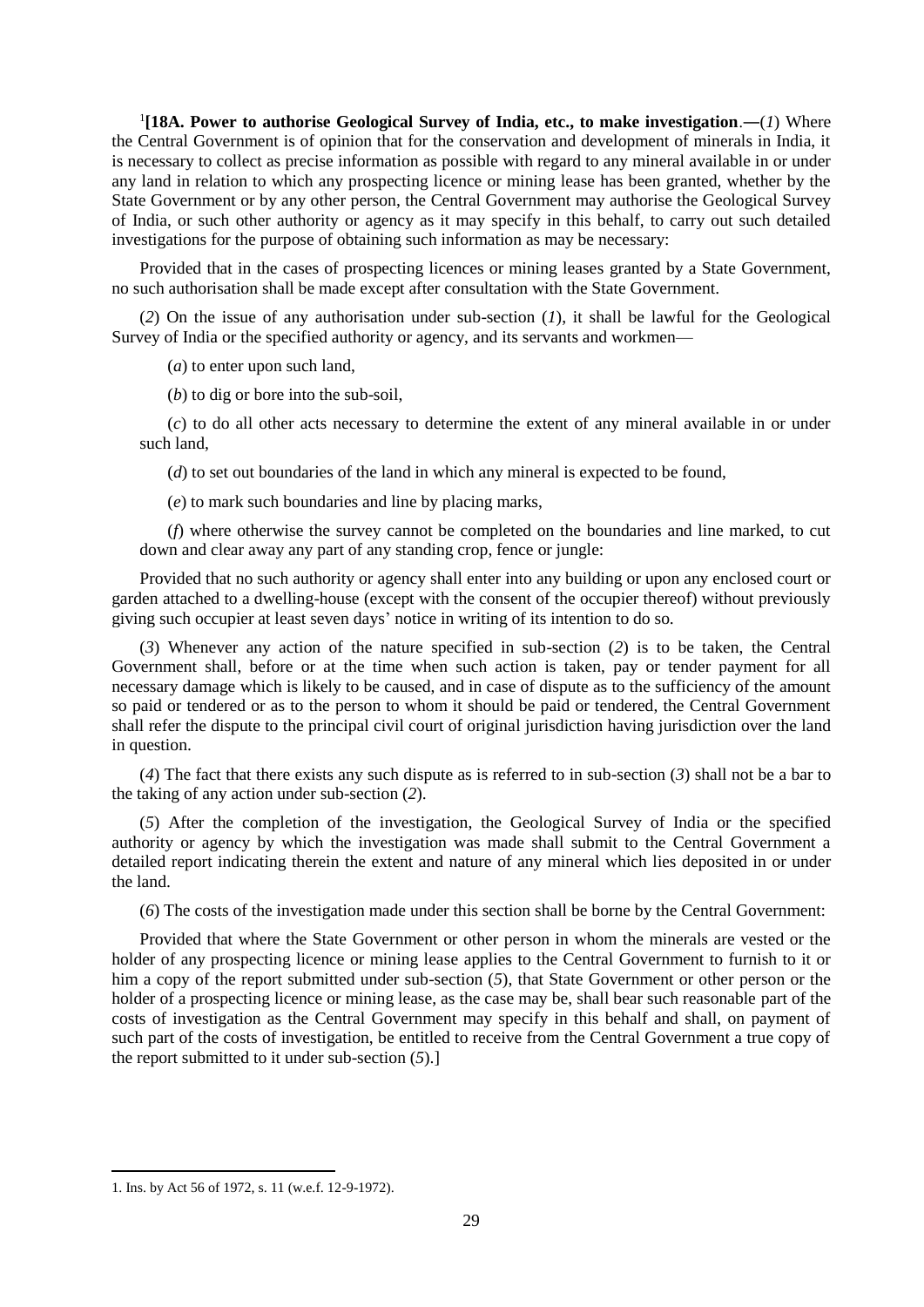#### CHAPTER VII

#### **MISCELLANEOUS**

**19. Prospecting licences and mining leases to be void if in contravention of Act.―**Any <sup>1</sup>[mineral concession] granted, renewed or acquired in contravention of the provisions of this Act or any rules or orders made thereunder shall be void and of no effect.

*Explanation*.—Where a person has acquired more than one <sup>1</sup>[mineral concession]  $2***$  and the aggregate area covered by such <sup>3</sup>[permits, licences or leases], as the case may be, exceeds the maximum area permissible under section 6, only that <sup>1</sup>[mineral concession] the acquisition of which has resulted in such maximum area being exceeded shall be deemed to be void.

**20. Act and rules to apply to all renewals of prospecting licences and mining leases.**―The provisions of this Act and the rules made thereunder shall apply in relation to the renewal after the commencement of this Act of any prospecting licence or mining lease granted before such commencement as they apply in relation to the renewal of a prospecting licence or mining lease granted after such commencement.

4 **[20A. Power of Central Government to issue directions.―**(*1*) Notwithstanding anything contained in this Act, the Central Government may issue such directions to the State Governments, as may be required for the conservation of mineral resources, or on any policy matter in the national interest, and for the scientific and sustainable development and exploitation of mineral resources.

(*2*) In particular, and without prejudice to the generality of the foregoing powers, the Central Government may also issue directions in respect of the following matters, namely:―

(*i*) improvement in procedure for grant of mineral concessions and to ensure co-ordination among agencies entrusted with according statutory clearances;

(*ii*) maintenance of internet-based databases including development and operation of a mining tenement system;

(*iii*) implementation and evaluation of sustainable development frameworks;

(*iv*) reduction in waste generation and related waste management practices and promotion of recycling of materials;

(*v*) minimising and mitigating adverse environmental impacts particularly in respect of ground water, air, ambient noise and land;

(*vi*) ensuring minimal ecological disturbance, in terms of bio-diversity, flora, fauna and habitat;

(*vii*) promoting restoration and reclamation activities so as to make optimal use of mined out land for the benefit of the local communities; and

(*viii*) such other matters as may be necessary for the purposes of implementation of this Act.]

**21. Penalties.**— $^{5}$ [(*1*) Whoever contravenes the provisions of sub-section (*1*) or sub-section (*1A*) of section 4 shall be punishable with imprisonment for a term which may extend to five years and with fine which may extend to five lakh rupees per hectare of the area.

(*2*) Any rule made under any provision of this Act may provide that any contravention thereof shall be punishable with imprisonment for a term which may extend to two years or with fine which may extend to five lakh rupees, or with both, and in the case of a continuing contravention, with additional fine which may extend to fifty thousand rupees for every day during which such contravention continues after conviction for the first such contravention.]

<sup>1.</sup> Subs. by Act 16 of 2021, s. 2, "reconnaissance permit, prospecting licence or mining lease" (w.e.f. 28-3-2021).

<sup>2.</sup> The words "in any State" omitted by Act 25 of 1994, s. 8 (w.e.f. 25-1-1994).

<sup>3.</sup> Subs. by Act 38 of 1999, s. 16, for "licences or leases" (w.e.f. 18-12-1999).

<sup>4.</sup> Ins. by Act 10 of 2015, s. 18 (w.e.f. 12-1-2015).

<sup>5.</sup> Subs. by Act 10 of 2015, s. 19, for sub-sections (*1*) and (*2*) (w.e.f. 12-1-2015).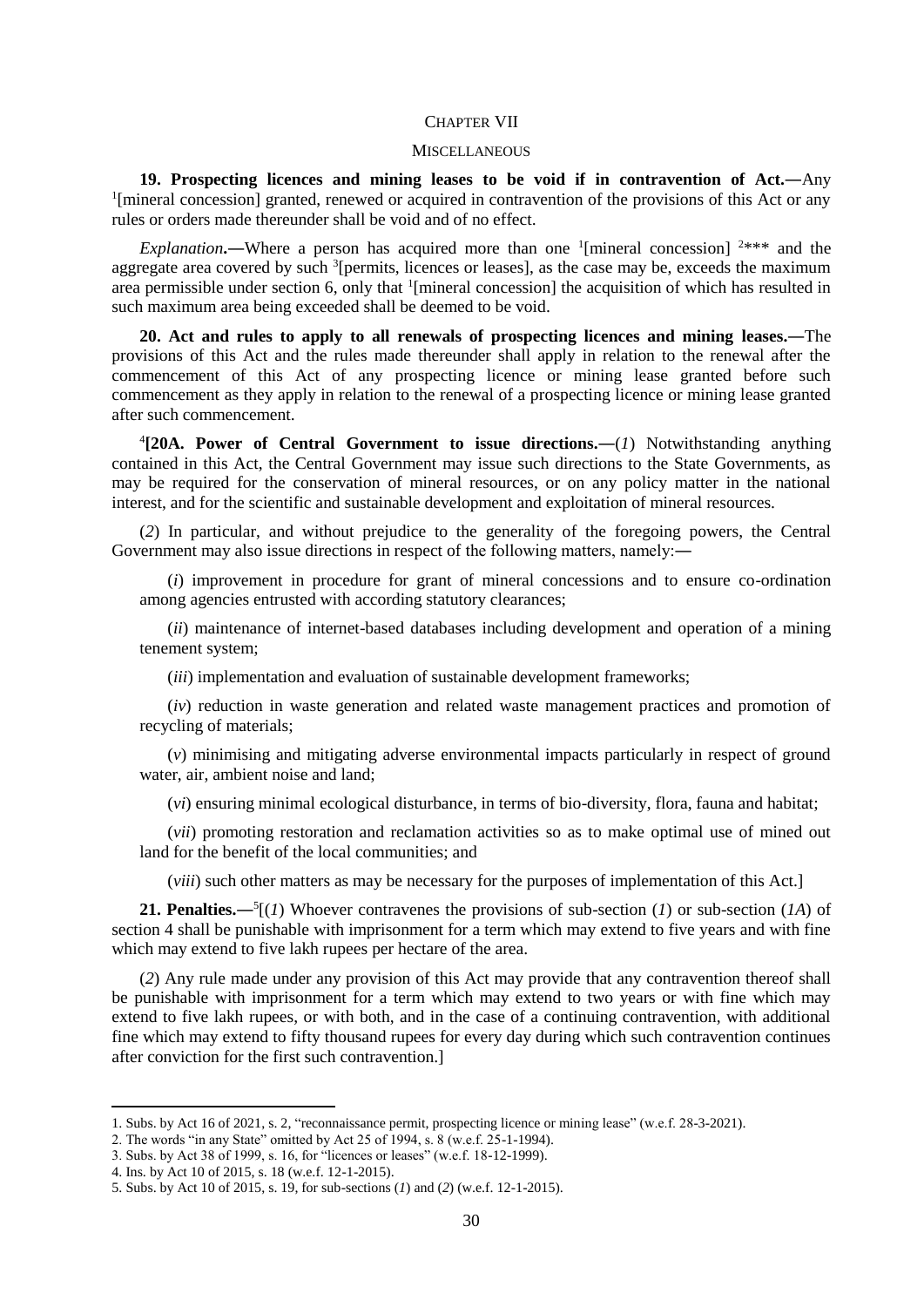(*3*) Where any person trespasses into any land in contravention of the provisions of sub-section (*1*) of section 4, such trespasser may be served with an order of eviction by the State Government or any authority authorised in this behalf by that Government and the State Government or such authorised authority may, if necessary, obtain the help of the police to evict the trespasser from the land.

1 [(*4*) Whenever any person raises, transports or causes to be raised or transported, without any lawful authority, any mineral from any land, and, for that purpose, uses any tool, equipment, vehicle or any other thing, such mineral tool, equipment, vehicle or any other thing shall be liable to be seized by an officer or authority specially empowered in this behalf.

(*4A*) Any mineral, tool, equipment, vehicle or any other thing seized under sub-section (*4*), shall be liable to be confiscated by an order of the court competent to take cognizance of the offence under sub-section (*1*) and shall be disposed of in accordance with the directions of such court.]

(*5*) Whenever any person raises, without any lawful authority, any mineral from any land, the State Government may recover from such person the mineral so raised, or, where such mineral has already been disposed of, the price thereof, and may also recover from such person, rent, royalty or tax, as the case may be, for the period during which the land was occupied by such person without any lawful authority.

2 [(*6*) Notwithstanding anything contained in the Code of Criminal Procedure, 1973 (2 of 1974), an offence under sub-section (*1*) shall be cognizable.]

<sup>3</sup>[*Explanation*.—On and from the date of commencement of the Mines and Minerals (Development and Regulation) Amendment Act, 2021, the expression "raising,transporting or causing to raise or transport any mineral without any lawful authority" occurring in this section, shall mean raising, transporting or causing to raise or transportany mineral by a person without prospecting licence, mining lease or composite licence or in contravention of the rules made under section 23C.]

**22. Cognizance of offences**.―No court shall take cognizance of any offence punishable under this Act or any rules made thereunder except upon complaint in writing made by a person authorised in this behalf by the Central Government or the State Government.

**23. Offences by companies**.―(*1*) If the person committing an offence under this Act or any rules made thereunder is a company, every person who at the time the offence was committed was in charge of, and was responsible to the company for the conduct of the business of the company, shall be deemed to be guilty of the offence and shall be liable to be proceeded against and punished accordingly:

Provided that nothing contained in this sub-section shall render any such person liable to any punishment, if he proves that the offence was committed without his knowledge or that he exercised all due diligence to prevent the commission of such offence.

(*2*) Notwithstanding anything contained in sub-section (*1*), where an offence under this Act has been committed with the consent or connivance of any director, manager, secretary or other officer of the company, such director, manager, secretary or other officer shall be deemed to be guilty of that offence and shall be liable to be proceeded against and punished accordingly.

*Explanation***.**―For the purposes of this section,―

- (*a*) "company" means any body corporate and includes a firm or other association of individuals;
- (*b*) "director" in relation to a firm means a partner in the firm.

4 **[23A. Compounding of offences**.―(*1*) Any offence punishable under this Act or any rule made thereunder may, either before or after the institution of the prosecution, be compounded by the person authorised under section 22 to make a complaint to the court with respect to that offence, on payment to that person, for credit to the Government, of such sum as that person may specify:

<sup>1.</sup> Subs. by Act 38 of 1999, s. 17, for sub-section (*4*) (w.e.f. 18-12-1999).

<sup>2.</sup> Ins. by Act 37 of 1986, s. 16 (w.e.f. 10-2-1987).

<sup>3.</sup> Ins. by Act 16 of 2021, s. 20 (w.e.f. 28-3-2021).

<sup>4.</sup> Ins. by Act 56 of 1972, s. 13 (w.e.f. 12-9-1972).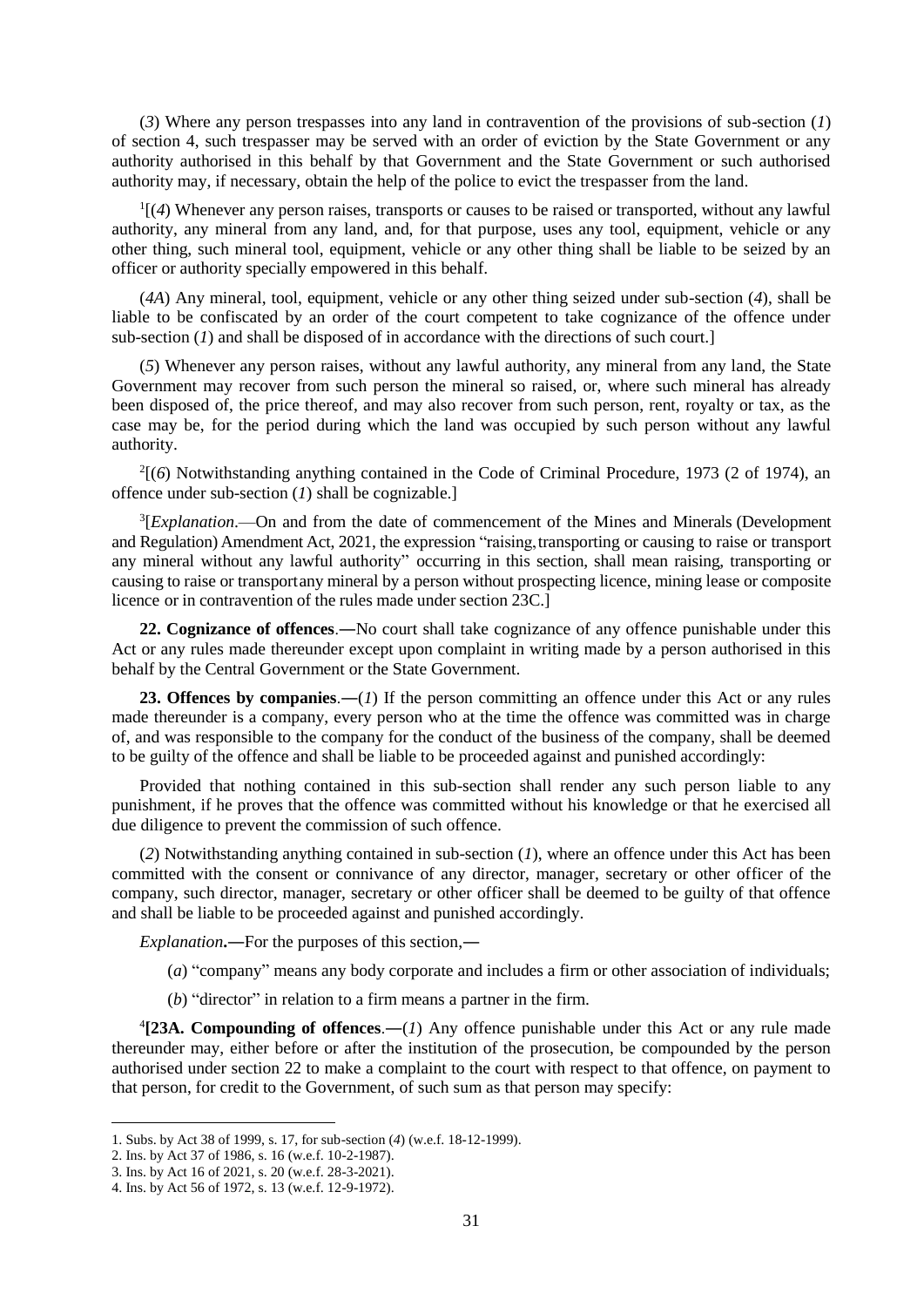Provided that in the case of an offence punishable with fine only, no such sum shall exceed the maximum amount of fine which may be imposed for that offence.

(*2*) Where an offence is compounded under sub-section (*1*), no proceeding or further proceeding, as the case may be, shall be taken against the offender in respect of the offence so compounded, and the offender, if in custody, shall be released forthwith.]

1 **[23B. Power to search.―**If any gazetted officer of the Central or a State Government authorised by the Central Government  $2$ [or a State Government, as the case may be,] in this behalf by genera! or special order has reason to believe that any mineral has been raised in contravention of the provisions of this Act or rules made thereunder or any document or thing in relation to such mineral is secreted in any place <sup>3</sup>[or vehicle], he may search for such mineral, document or thing and the provisions of section 100 of the Code of Criminal Procedure, 1973 (2 of 1974), shall apply to every such search.]

3 **[23C. Power of State Government to make rules for preventing illegal mining, transportation and storage of minerals**.―(*1*) The State Government may, by notification in the Official Gazette, make rules for preventing illegal mining, transportation and storage of minerals and for the purposes connected therewith.

(*2*) In particular and without prejudice to the generality of the foregoing power, such rules may provide for all or any of the following matters, namely:―

(*a*) establishment of check-posts for checking of minerals under transit;

(*b*) establishment of weigh-bridges to measure the quantity of mineral being transported;

(*c*) regulation of mineral being transported from the area granted under a prospecting licence or a mining lease or a quarrying licence or a permit, in whatever name the permission to excavate minerals, has been given;

(*d*) inspection, checking and search of minerals at the place of excavation or storage or during transit;

(*e*) maintenance of registers and forms for the purposes of these rules;

(*f*) the period within which and the authority to which applications for revision of any order passed by any authority be preferred under any rule made under this section and the fees to be paid thereforand powers of such authority for disposing of such applications; and

(*g*) any other matter which is required to be, or may be, prescribed for the purpose of prevention of illegal mining, transportation and storage of minerals.

(*3*) Notwithstanding anything contained in section 30, the Central Government shall have no power to revise any order passed by a State Government or any of its authorised officers or any authority under the rules made under sub-sections (*1*) and (*2*).]

**24. Power of entry and inspection.—(***1***)** For the purpose of ascertaining the position of the working, actual or prospective, of any mine or abandoned mine or for any other purpose connected with this Act or the rules made thereunder, any person authorised by the <sup>4</sup>[Central Government or a State Government] in this behalf, by general  $5***$  order, may—

(*a*) enter and inspect any mine;

(*b*) survey and take measurements in any such mine;

(*c*) weigh, measure or take measurements of the stocks of minerals lying at any mine;

<sup>1.</sup> Ins. by Act 25 of 1994, s. 9 (w.e.f. 25-1-1994).

<sup>2.</sup> Ins. by Act 38 of 1999, s. 18 (w.e.f. 18-12-1999).

<sup>3.</sup> Ins. by s. 19, *ibid*. (w.e.f. 18-12-1999).

<sup>4.</sup> Subs. by s. 20, *ibid.,* for "Central Government" (w.e.f. 18-12-1999).

<sup>5.</sup> The words "or special" omitted by s. 20, *ibid*. (w.e.f. 18-12-1999).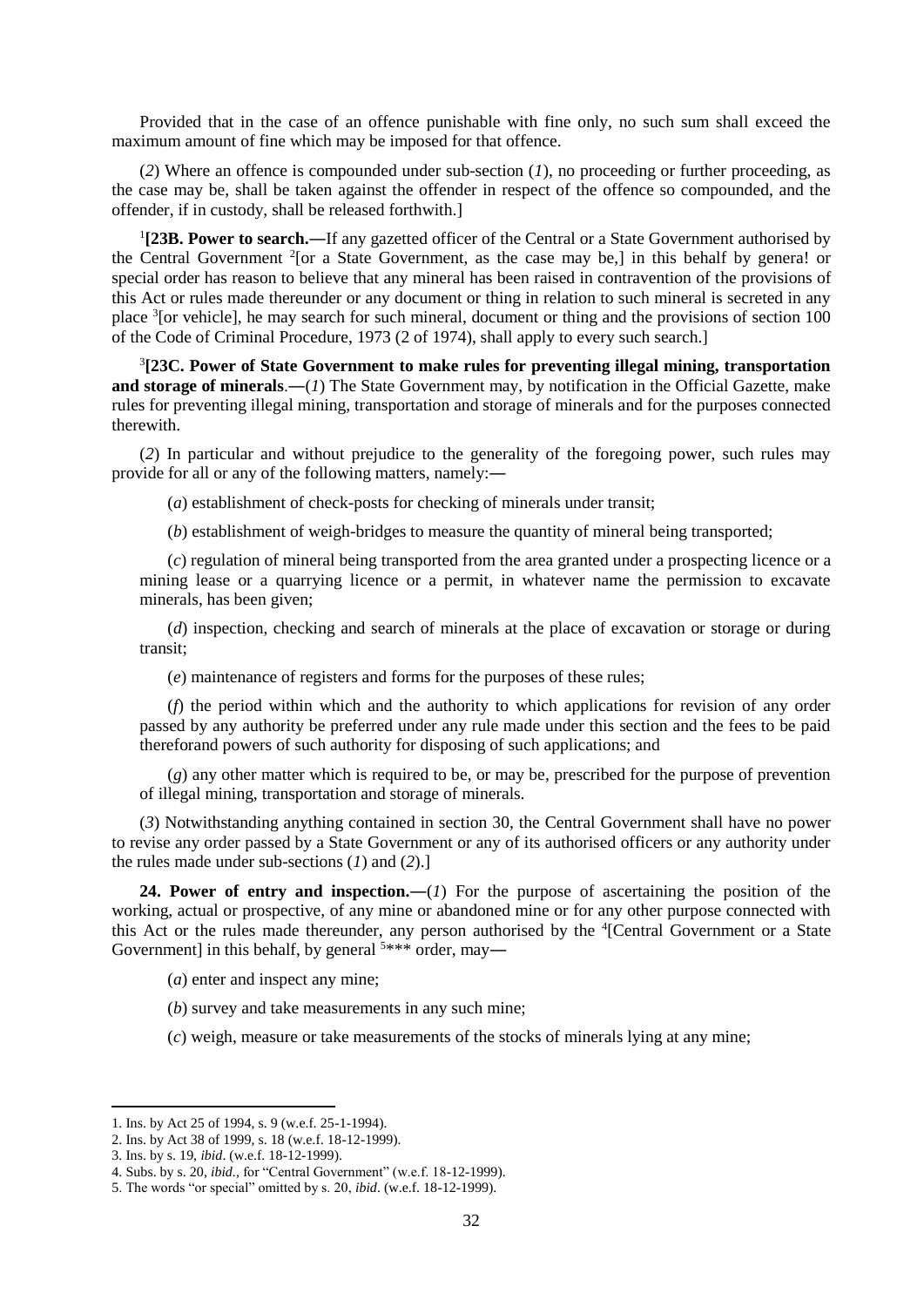(*d*) examine any document, book, register, or record in the possession or power of any person having the control of, or connected with, any mine and place marks of identification thereon, and take extracts from or make copies of such document, book, register or record;

(*e*) order the production of any such document, book, register, record, as is referred to in clause (*d*); and

(*f*) examine any person having the control of, or connected with, any mine.

(*2*) Every person authorised by the <sup>1</sup> [Central Government or a State Government] under sub-section  $(I)$  shall be deemed to be a public servant within the meaning of section 21 of the Indian Penal Code, and every person to whom an order or summons is issued by virtue of the powers conferred by clause (*e*) or clause (*f*) of that sub-section shall be legally bound to comply with such order or summons, as the case may be.

 $\frac{1}{2}$ [24A. Rights and liabilities of a holder of prospecting licence or mining lease.—(*1*) On the issue of a <sup>2</sup> [mineral concession] under this Act and the rules made thereunder, it shall be lawful for the <sup>3</sup>[holder of such permit, licence or lease], his agents or his servants or workmen to enter the lands over which <sup>4</sup>[such permit, lease or licence had been granted] at all times during its currency and carry out all such <sup>5</sup>[reconnaissance, prospecting or mining operations] as may be prescribed:

Provided that no person shall enter into any building or upon an enclosed court or garden attached to a dwelling-house (except with the consent of the occupier thereof) without previously giving such occupier at least seven days' notice in writing of his intention to do so.

(*2*) The holder of a <sup>2</sup> concession referred to in sub-section (*1*) shall be liable to pay compensation in such manner as may be prescribed to the occupier of the surface of the land granted under <sup>6</sup>[such permit, licence or lease] for any loss or damage which is likely to arise or has arisen from or in consequence of the  $\frac{7}{2}$  [reconnaissance, mining or prospecting operations].

(*3*) The amount of compensation payable under sub-section (*2*) shall be determined by the State Government in the manner prescribed.]

**25. Recovery of certain sums as arrears of land revenue.**— $^{8}$ [(*1*)] Any rent, royally, tax, fee or other sum due to the Government under this Act or the rules made thereunder or under the terms and conditions of any <sup>2</sup> [mineral concession] may, on a certificate of such officer as may be specified by the State Government in this behalf by general or special order, be recovered in the same manner as an arrear of land revenue.

 $\mathcal{P}$ [(2) Any rent, royalty, tax, fee or other sum due to the Government either under this Act or any rule made thereunder or under the terms and conditions of any <sup>2</sup>[mineral concession] may, on a certificate of such officer as may be specified by the State Government in this behalf by general or special order, be recovered in the same manner as if it were an arrear of land revenue and every such sum which becomes due to the Government after the commencement of the Mines and Minerals (Regulation and Development) Amendment Act, 1972 (56 of 1972), together with the interest due thereon shall be a first charge on the assets of the holder of the  $2$ [mineral concession], as the case may be.]

<sup>1.</sup> Ins. by Act 37 of 1986, s. 17 (w.e.f. 10-2-1987).

<sup>2.</sup> Subs. by Act 16 of 2021, s. 2, for " reconnaissance permit, prospecting licence or mining lease" (w.e.f. 28-3-3021).

<sup>3.</sup> Subs. by Act 38 of 1999, s. 21, for "holder of such licence or lease" (w.e.f. 18-12-1999).

<sup>4.</sup> Subs. by s. 21, *ibid*., for "such lease or licence had been granted" (w.e.f. 18-12-1999).

<sup>5.</sup> Subs. by s. 21, *ibid*., for "prospecting or mining operations" (w.e.f. 18-12-1999).

<sup>8.</sup> Subs. by s. 21, *ibid*., for "such licence or lease" (w.e.f. 18-12-1999).

<sup>9.</sup> Subs. by s. 21, *ibid*., for "mining or prospecting operations" (w.e.f. 18-12-1999).

<sup>10.</sup> Section 25 re-numbered as sub-section (*1*) thereof by Act 56 of 1972, s. 14 (w.e.f. 12-9-1972).

<sup>11.</sup> Ins. by Act 56 of 1972, s. 14 (w.e.f. 12-9-1972).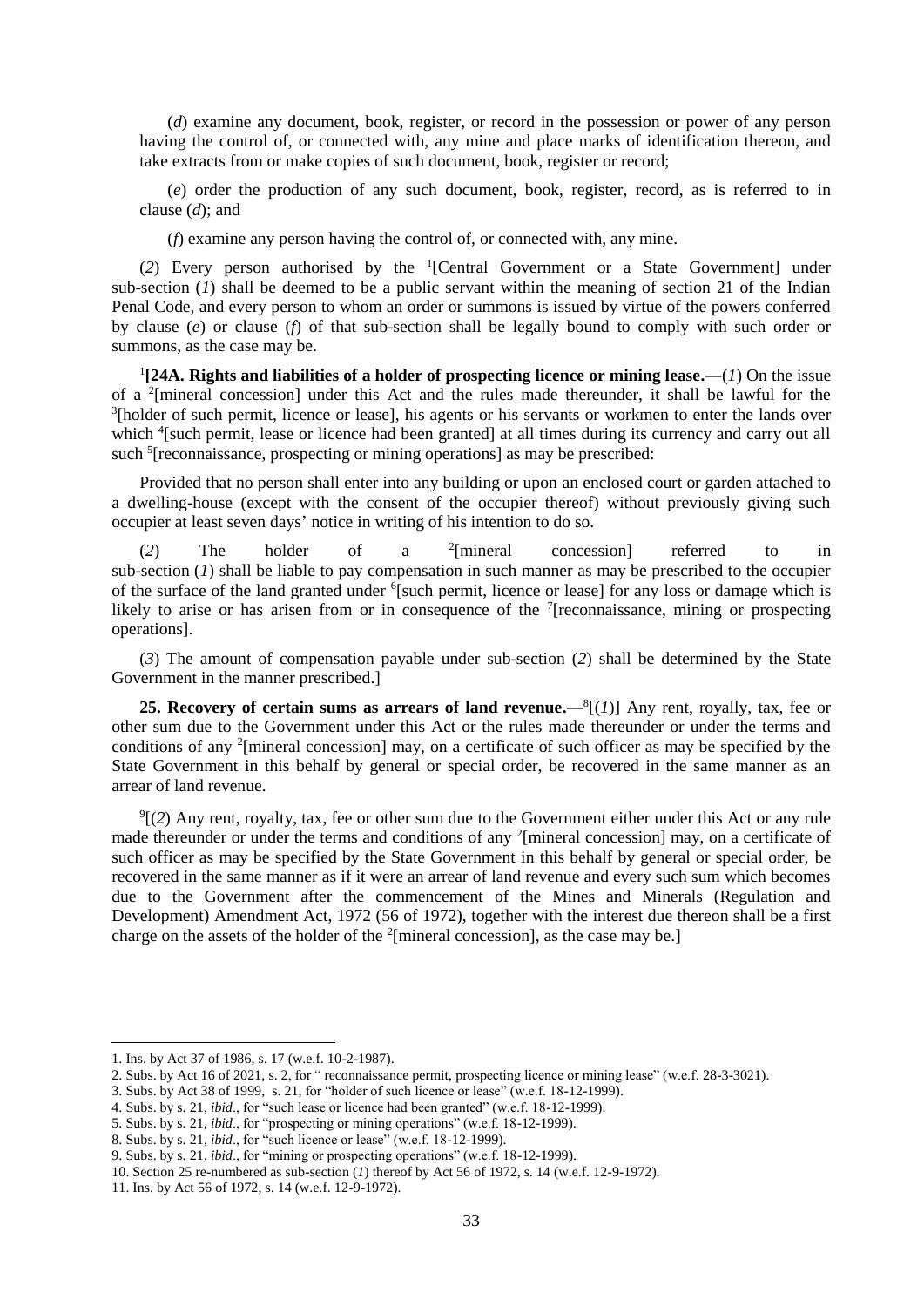**26. Delegation of powers.**―(*1*) The Central Government may, by notification in the Official Gazette, direct that any power exercisable by it under this Act may, in relation to such matters and subject to such conditions, if any, as may be specified in the notification be exercisable also by―

(*a*) such officer or authority subordinate to the Central Government; or

(*b*) such State Government or such officer or authority subordinate to a State Government, as may be specified in the notification.

(*2*) The State Government may, by notification in the Official Gazette, direct that any power exercisable by it under this Act may, in relation to such matters and subject to such conditions, if any, as may be specified in the notification, be exercisable also by such officer or authority subordinate to the State Government as may be specified in the notification.

(*3*) Any rules made by the Central Government under this Act may confer powers and impose duties or authorise the conferring of powers and imposition of duties upon any State Government or any officer or authority subordinate thereto.

**27. Protection of action taken in good faith.—No suit, prosecution or other legal proceedings shall** lie against any person for anything which is in good faith done or intended to be done under this Act.

**28. Rules and notifications to be laid before Parliament and certain rules to be approved by Parliament.**— $\lceil (1) \rceil$  Every rule and every notification made by the Central Government under this Act shall be laid, as soon as may be after it is made, before each House of Parliament while it is in session for a total period of thirty days which may be comprised in one session or in two or more successive sessions, and if, before the expiry of the session immediately following the session or the successive sessions aforesaid, both Houses agree in making any modification in the rule or notification or both Houses agree that the rule or notification should not be made, the rule or notification shall thereafter have effect only in such modified form or be of no effect, as the case may be; so, however, that any such modification or annulment shall be without prejudice to the validity of anything previously done under that rule or notification.]

(*2*) Without prejudice to the generality of the rule making power vested in the Central Government, no rules made with reference to clause (*c*) of sub-section (*2*) of section 16 shall come into force until they have been approved, whether with or without modifications, by each House of Parliament.

 $2[(3)$  Every rule and every notification made by the State Government under this Act shall be laid, as soon as may be after it is made, before each House of the State Legislature where it consists of two Houses, or where such Legislature consists one House, before that House.]

**29. Existing rules to continue.**―All rules made or purporting to have been made under the Mines and Minerals (Regulation and Development) Act, 1948 (53 of 1948), shall, insofar as they relate to matters for which provision is made in this Act and are not inconsistent therewith, be deemed to have been made under this Act as if this Act had been in force on the date on which such rules were made and shall continue in force unless and until they are superseded by any rules made under this Act.

3 **[30. Power of revision by Central Government.**―The Central Government may, of its own motion or on an application made within the prescribed time by an aggrieved party,―

(*a*) revise any order made by a State Government or other authority in exercise of the powers conferred on it by or under this Act with respect to any mineral other than a minor mineral; or

(*b*) where no such order has been made by the State Government or other authority in exercise of the powers conferred on it by or under this Act with respect to any mineral other than a minor mineral within the time prescribed therefore, pass such order as it may think fit and appropriate in the circumstances:

<sup>1.</sup> Subs. by Act 56 of 1972, s. 15, for sub-section (*1*) (w.e.f. 12-9-1972).

<sup>2.</sup> Ins. by Act 25 of 1994, s. 10 (w.e.f. 25-1-1994).

<sup>3.</sup> Subs. by s. 20, for section 30 (w.e.f. 12-1-2015).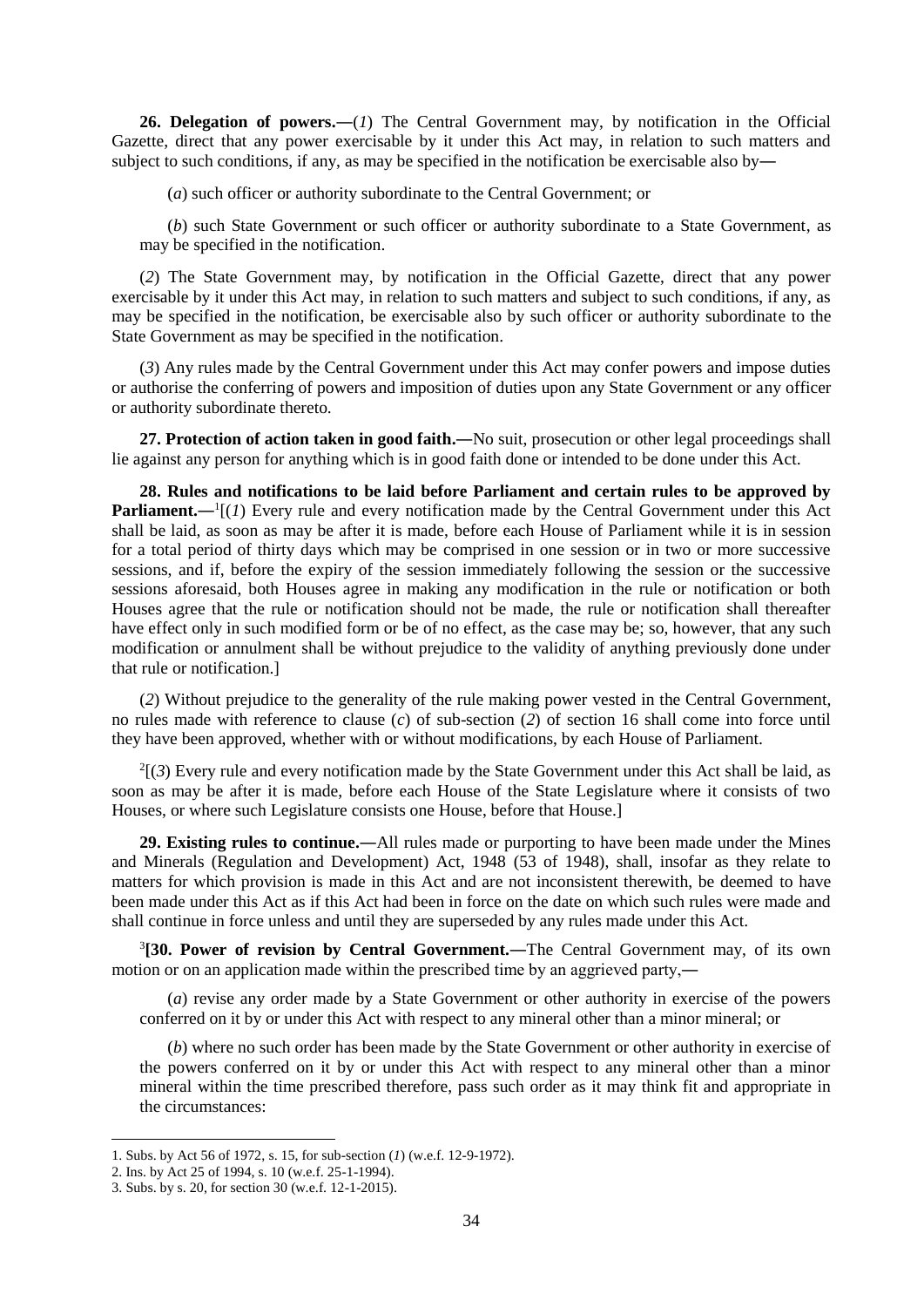Provided that in cases covered by clause (*b*) the Central Government shall, before passing any order under this clause, give an opportunity of being heard or to represent in the matter.]

<sup>1</sup>[30A. Special provisions relating to mining leases for coal granted before 25th October, **1949**.—Notwithstanding anything contained in this Act, the provisions of sub-section (*1*) of section 9 and sub-section (*1*) of section 16 shall not apply to or in relation to mining leases granted before the 25th day of October, 1949, in respect of coal, but the Central Government, if it is satisfied that it is expedient so to do, may, by notification in the Official Gazette, direct that all or any of the said provisions (including any rules made under sections 13 and 18) shall apply to or in relation to such leases subject to such exceptions and modifications, if any, as may be specified in that or in any subsequent notification.]

<sup>2</sup>[30B. Constitution of Special Courts.— $(I)$  The State Government may, for the purposes of providing speedy trial of offences for contravention of the provisions of sub-section (*1*) or sub-section (*1A*) of section 4, constitute, by notification, as many Special Courts as may be necessary for such area or areas, as may be specified in the notification.

(*2*) A Special Court shall consist of a Judge who shall be appointed by the State Government with the concurrence of the High Court.

(*3*) A person shall not be qualified for appointment as a judge of a Special Court unless he is or has been a District and Sessions Judge.

(*4*) Any person aggrieved by the order of the Special Court may prefer an appeal to the High Court within a period of sixty days from the date of such order.

**30C. Special Courts to have powers of Court of Session.**―Save as otherwise provided in this Act, the Code of Criminal Procedure, 1973 (2 of 1974), shall apply to the proceedings before the Special Court and for the purpose of the provisions of this Act, the Special Court shall be deemed to be a Court of Session and shall have all powers of a Court of Session and the person conducting a prosecution before the Special Court shall be deemed to be a public prosecutor.]

**31. Relaxation of rules in special cases.**―The Central Government may, if it is of opinion that in the interests of mineral development it is necessary so to do, by order in writing and for reasons to be recorded, authorise in any case the grant, renewal or transfer of any <sup>3</sup>[mineral concession], or the working of any mine for the purpose of searching for or winning any mineral, on terms and conditions different from those laid down in the rules made under section 13.

**32.** [*Amendments to Act 53 of 1948*]**.**―*Rep. by the Repealing and Amending Act*, 1960 (58 *of* 1960), *s*. 2 *and the First Schedule* (*w.e.f*. 26-12-1960).

**33. Validation of certain acts and indemnity.**―All acts of executive authority done, proceedings taken and sentences passed under the Mines and Minerals (Regulation and Development) Act, 1948 (53 of 1948), with respect to the regulation of mines and the development of minerals during the period commencing on the 26th day of January, 1950, and ending with the date of commencement of this Act by the Government or by any officer of the Government or by any other authority, in the belief or purported belief that the acts, proceedings of sentences were being done, taken or passed under the said Act, shall be as valid and operative as if they had been done, taken or passed in accordance with law, and no suit or other legal proceeding shall be maintained or continued against any person whatsoever, on the ground that any such acts, proceedings or sentences were not done, taken or passed in accordance with law.

<sup>1.</sup> Ins. by Act 15 of 1958, s. 2 (w.e.f. 15-5-1958).

<sup>2.</sup> Ins. by Act 10 of 2015, s. 21 (w.e.f. 12-1-2015).

<sup>3</sup> Subs. by Act 16 of 2021, s. 2, "reconnaissance permit, prospecting licence or mining lease" (w.e.f. 28-3-2021).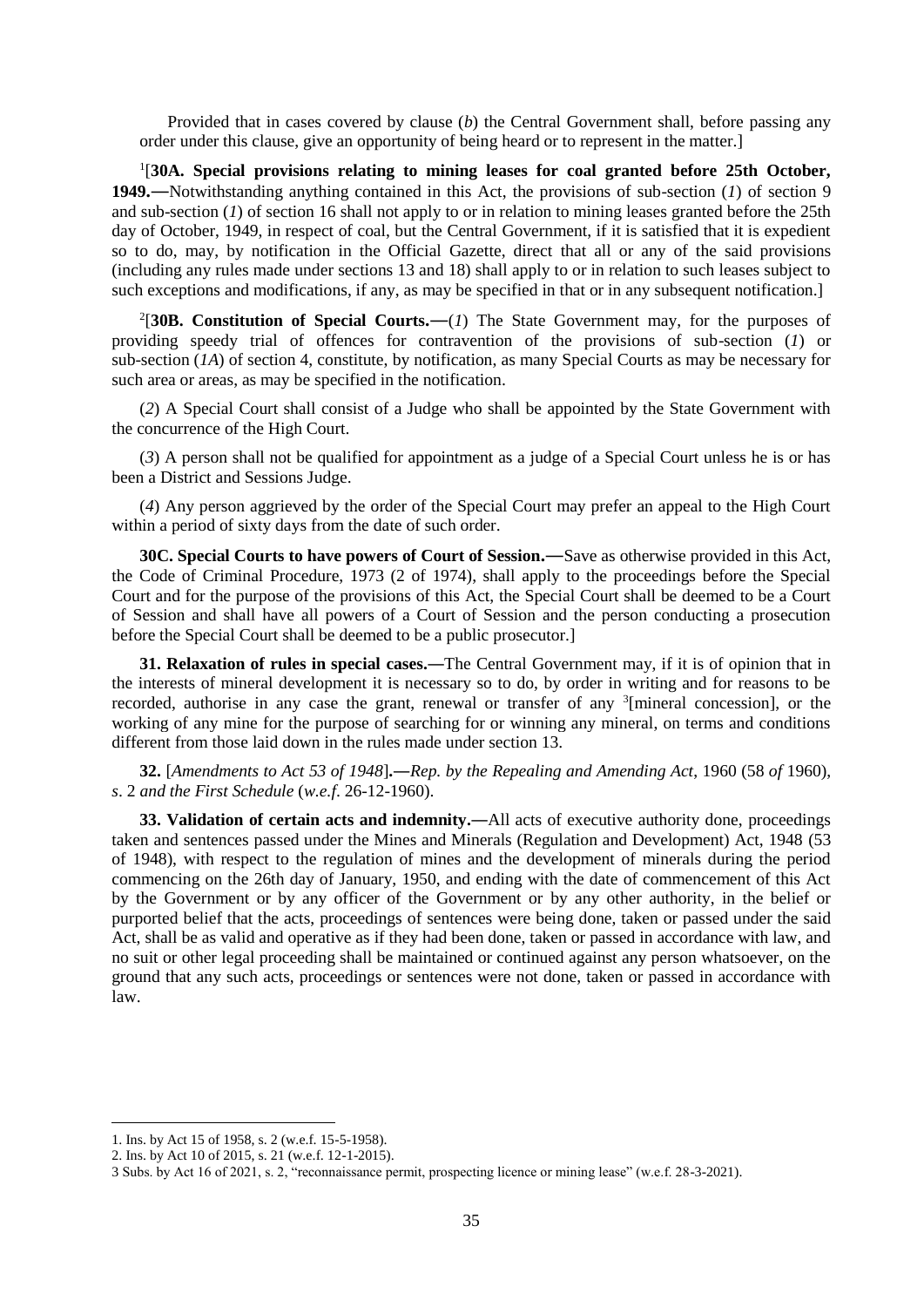### 1 [THE FIRST SCHEDULE

[*See* sections 4(*3*), 5(*1*), 7(*2*) and <sup>2</sup> [8(*1*), 8A(*1*), 10A, 10B(*1*), 10C(*1*), 11(*1*), 11B, 11C, 12A(*1*), and 17A(*2A*)]]

#### SPECIFIED MINERALS

# *PART A*

#### *Hydro carbons/energy minerals*

1. Coal and lignite.

# *PART B*

#### *Atomic minerals*

1. Beryl and other beryllium-bearing minerals.

2. Lithium-bearing minerals.

3. Minerals of the "rare earths" group containing Uranium and Thorium.

4. Niobium-bearing minerals.

5. Phosphorites and other phosphatic ores containing Uranium.

6. Pitchblende and other Uranium ores.

 $3$ [7. Titanium bearing minerals and ores (ilmenite, rutile and leucoxene).]

8. Tantallium-bearing minerals.

9. Uraniferousallanite, monazite and other thorium minerals.

10. Uranium bearing tailings left over from ores after extraction of copper and gold, ilmentie and other titanium ores.

4 [11. Zirconium-bearing minerals and ores including Zircon.]

# *PART C*

## *Metallic and non-metallic minerals*

- 1. Asbestos.
- 2. Bauxite.
- 3. Chrome ore.
- 4. Copper ore.
- 5. Gold.
- 6. Iron ore.
- 7. Lead.

<sup>5</sup>\*\*\*

- 9. Manganese ore.
- 10. Precious stones.

11. Zinc.]

<sup>1.</sup> Subs. by Act 25 of 1994, s. 12, for the First Schedule (w.e.f. 25-1-1994).

<sup>2.</sup> Subs. by Act 10 of 2015, s. 22, for "8(*2*)" (w.e.f. 12-1-2015).

<sup>3.</sup> Subs. by Act 38 of 1999, s. 24, for item 7 (w.e.f. 18-12-1999).

<sup>4.</sup> Subs. by s. 24, *ibid*., for item 11 (w.e.f. 18-12-1999).

<sup>5.</sup> Omitted by s. 24, *ibid*. (w.e.f. 18-12-1999).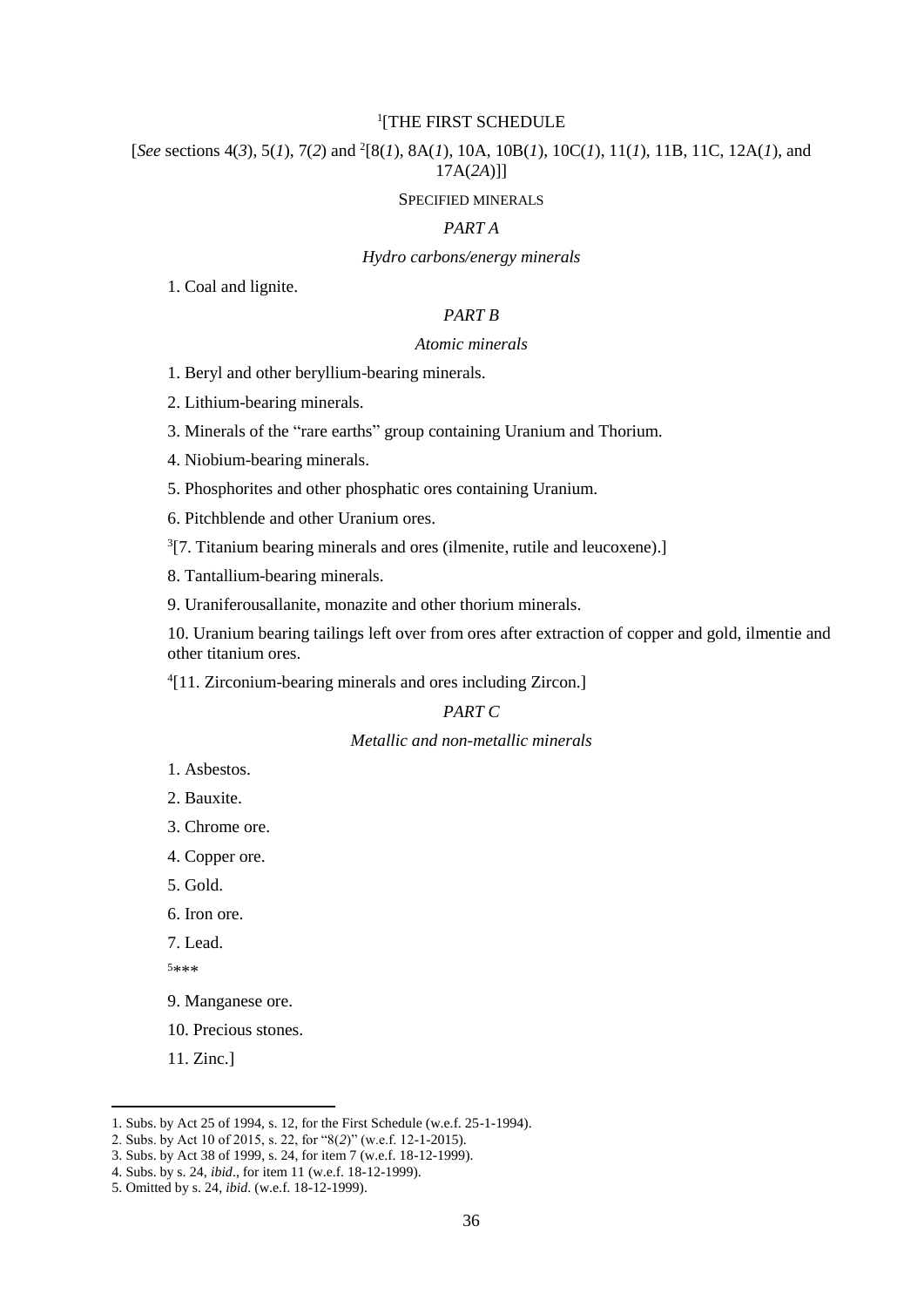# 1 [SECOND SCHEDULE

# (*See* section 9)

# RATES OF ROYALTY IN RESPECT OF MINERALS AT ITEMS 1 TO 9, 11 TO 40 AND 42 TO 55

| 1. Apatite and Rock Phosphate: |  |
|--------------------------------|--|
|--------------------------------|--|

| (i) Apatite                                                                                   | Five per cent. of average sale price on <i>ad valorem</i> basis.                                                                                                                                                          |
|-----------------------------------------------------------------------------------------------|---------------------------------------------------------------------------------------------------------------------------------------------------------------------------------------------------------------------------|
| (ii) Rock Phosphate<br>(a) Above 25% P2O5                                                     | Twelve and half per cent. of average sale price on <i>ad</i><br>valorem basis.                                                                                                                                            |
|                                                                                               | Six per cent. of average sale price on <i>ad valorem</i> basis.                                                                                                                                                           |
| (b) Upto 25% P2O5                                                                             |                                                                                                                                                                                                                           |
| 2. Asbestos:                                                                                  |                                                                                                                                                                                                                           |
| (i) Chrysotile                                                                                | Eight Hundred and Eighty rupees per tonne.                                                                                                                                                                                |
| (ii) Amphibole                                                                                | Fifteen per cent. of average sale price on <i>ad valorem</i><br>basis.                                                                                                                                                    |
| 3. Barytes:                                                                                   | Six and half per cent. of average sale price on ad<br>valorem basis.                                                                                                                                                      |
| 4. Bauxite and Laterite:                                                                      | (a) Metallurgical Grade:                                                                                                                                                                                                  |
|                                                                                               | Zero point six zero per cent. of London Metal Exchange<br>Aluminium metal price chargeable on the contained<br>aluminium metal in ore produced for those dispatched<br>for use in alumina and aluminium metal extraction. |
|                                                                                               | (b) Non Metallurgical Grade:                                                                                                                                                                                              |
|                                                                                               | Twenty five per cent. of average sale price on<br>ad valorem basis for those dispatched for use other than<br>alumina andaluminium metal extraction.                                                                      |
| 5. Brown Ilmenite<br>(Leucoxene), Ilmenite, Rutile<br>and Zircon:                             | Two per cent. of average sale price on ad valorem basis.                                                                                                                                                                  |
| 6. Cadmium:                                                                                   | Fifteen per cent. of average sale price on <i>ad valorem</i><br>basis.                                                                                                                                                    |
| 7. Calcite:                                                                                   | Fifteen per cent. of average sale price on <i>ad valorem</i><br>basis.                                                                                                                                                    |
| 8. China clay or Kaolin:<br>(including ball clay and white<br>shale, white clay)<br>(i) Crude | Eight per cent. of average sale price on <i>ad valorem</i> basis.                                                                                                                                                         |
| (ii) Processed(including                                                                      | Twelve per cent. of average sale price on <i>ad valorem</i>                                                                                                                                                               |
| washed)                                                                                       | basis.                                                                                                                                                                                                                    |
| 9. Clay others:                                                                               | Twenty rupees per tonne.                                                                                                                                                                                                  |
| 10. Coal (including Lignite):                                                                 | ∗                                                                                                                                                                                                                         |
| 11. Chromite:                                                                                 | Fifteen per cent. of average sale price on ad valorem<br>basis.                                                                                                                                                           |
| 12. Columbite-tantalite:                                                                      | Ten per cent. of average sale price on ad valorem basis.                                                                                                                                                                  |

<sup>1.</sup> Subs. by notification No. G.S.R. 630(E), for the Second Schedule (w.e.f. 1-9-2014).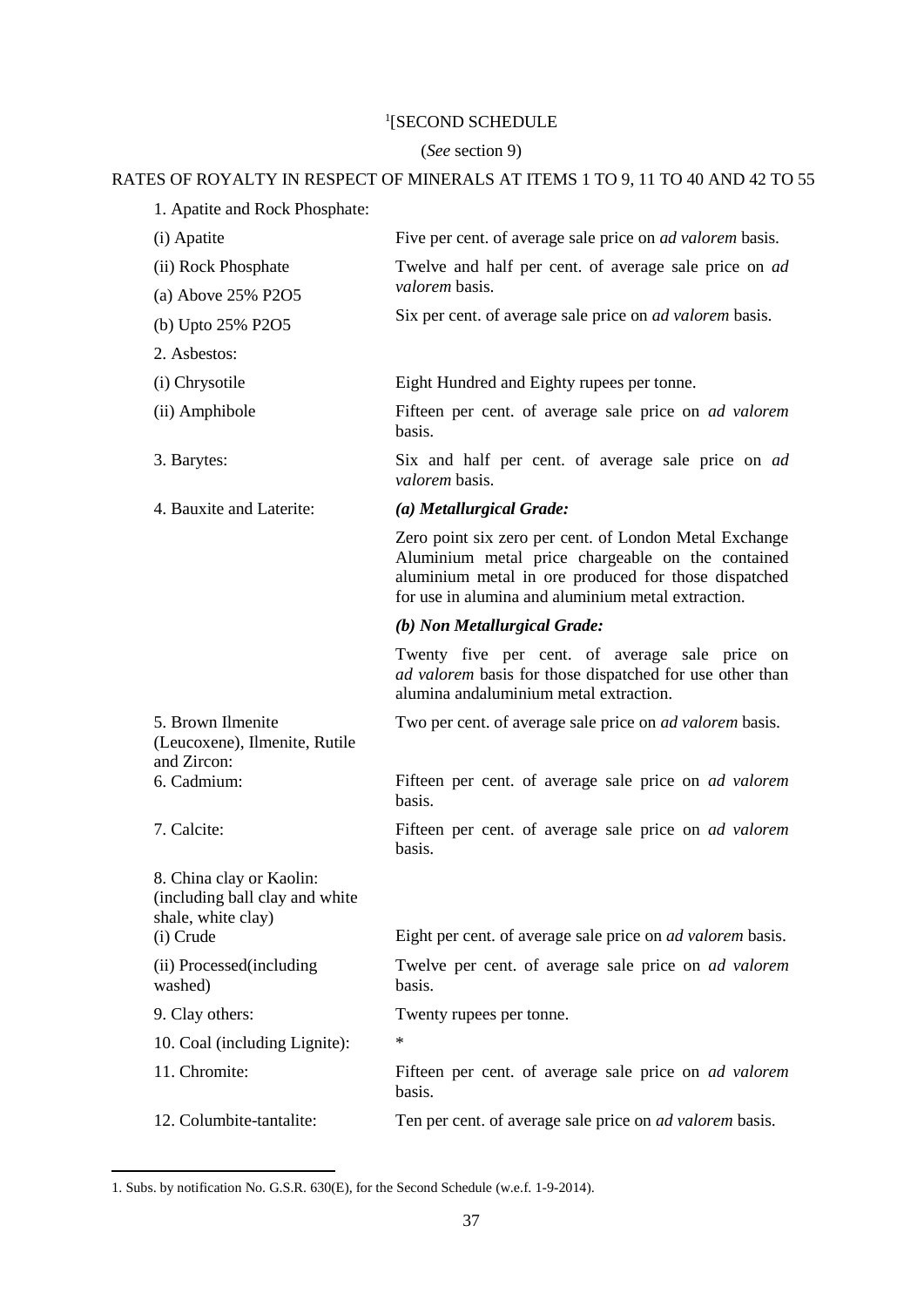| 13. Copper:                                                                                | Four point six two per cent. of London Metal Exchange<br>Copper metal price chargeable on the contained copper<br>metal in ore produced.                                          |
|--------------------------------------------------------------------------------------------|-----------------------------------------------------------------------------------------------------------------------------------------------------------------------------------|
| 14. Diamond:                                                                               | Eleven point five per cent. of average sale price on<br><i>ad valorem</i> basis.                                                                                                  |
| 15. Dolomite:                                                                              | Seventy-five rupees per tonne.                                                                                                                                                    |
| 16. Dunite:                                                                                | Thirty rupees per tonne.                                                                                                                                                          |
| 17. Felspar:                                                                               | Fifteen per cent. of average sale price on <i>ad valorem</i><br>basis.                                                                                                            |
| 18. Fire Clay:<br>(including plastic, pipe,<br>lithomargic and natural<br>pozzolanic clay) | Twelve per cent. of average sale price on ad valorem<br>basis.                                                                                                                    |
| 19. Fluorspar:<br>(also called fluorite)                                                   | Eight per cent. of average sale price on <i>ad valorem</i> basis.                                                                                                                 |
| 20. Garnet:                                                                                |                                                                                                                                                                                   |
| (i) Abrasive                                                                               | Four per cent. of average sale price on <i>ad valorem</i> basis.                                                                                                                  |
| (ii) Gem                                                                                   | Ten per cent. of average sale price on <i>ad valorem</i> basis.                                                                                                                   |
| 21. Gold:<br>(i) Primary                                                                   | Four per cent. of London Bullion Market Association<br>Price (commonly referred to as London Price) chargeable<br>on the gold metal in ore produced.                              |
| (ii) By-product gold                                                                       | Three point three per cent. of London Bullion Market<br>Association Price (commonly referred to as London<br>Price) chargeable on the by-product gold metal actually<br>produced. |
| 22. Graphite:                                                                              |                                                                                                                                                                                   |
| (i) With 80 per cent. or more<br>fixed carbon                                              | Two hundred and twenty-five rupees per tonne.                                                                                                                                     |
| (ii) With 40 per cent. or more<br>fixed carbon but less than 80<br>per cent. fixed carbon  | One hundred and fifty rupees per tonne.                                                                                                                                           |
| (iii) With 20 per cent. or more<br>fixed carbon but less than 40<br>per cent. fixed carbon | Sixty-five rupees per tonne.                                                                                                                                                      |
| (iv) With less than 20 per cent.<br>fixed carbon                                           | Twenty-five rupees per tonne.                                                                                                                                                     |
| 23. Gypsum:                                                                                | Twenty per cent. of average sale price on ad valorem<br>basis.                                                                                                                    |
| 24. Iron Ore:                                                                              | Fifteen per cent. of average sale price on <i>ad valorem</i>                                                                                                                      |
| (CLO, Lumps, fines and<br>concentrates all grades)                                         | basis.                                                                                                                                                                            |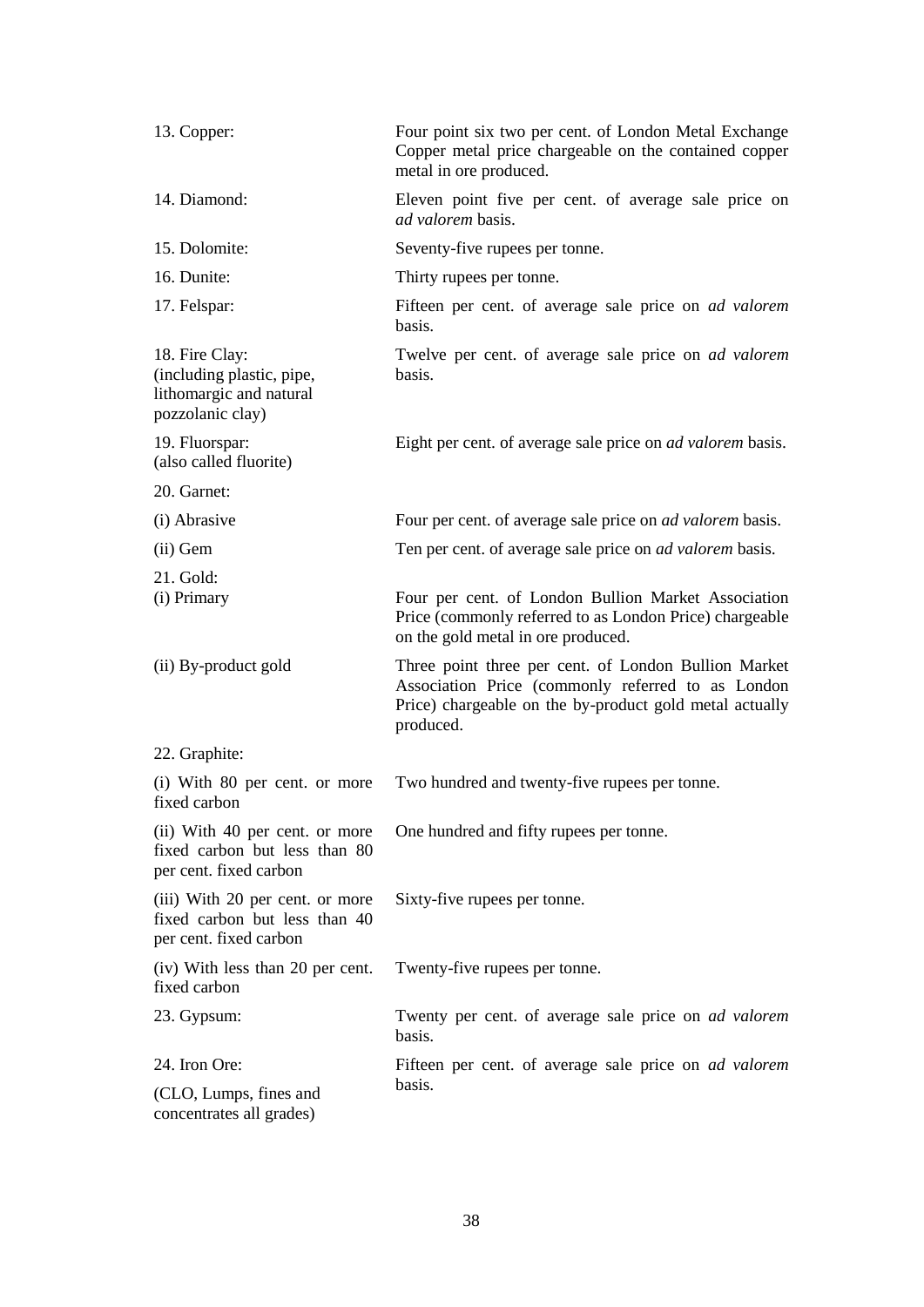| 25. Lead:                                                      | (a) Eight point five per cent. of London Metal Exchange<br>Lead metal price chargeable on the contained lead metal<br>in ore produced.                |
|----------------------------------------------------------------|-------------------------------------------------------------------------------------------------------------------------------------------------------|
|                                                                | (b) Fourteen point five per cent. of London Metal<br>Exchange Lead metal price chargeable on the contained<br>lead metal in the concentrate produced. |
| 26. Limestone:                                                 |                                                                                                                                                       |
| $(i)$ L. D. Grade (less than 1.5)<br>per cent. silica content) | Ninety rupees per tonne.                                                                                                                              |
| (ii) Others                                                    | Eighty rupees per tonne.                                                                                                                              |
| 27. Lime kankar:                                               | Eighty rupees per tonne.                                                                                                                              |
| 28. Limeshell:                                                 | Eighty rupees per tonne.                                                                                                                              |
| 29. Magnesite:                                                 | Three per cent. of average sale price on ad valorem<br>basis.                                                                                         |
| 30. Manganese Ore:                                             |                                                                                                                                                       |
| (i) Ore of all grade                                           | Five per cent. of average sale price on <i>ad valorem</i> basis.                                                                                      |
| (ii) Concentrates                                              | One point seven per cent. of average sale price on<br>ad valorem basis.                                                                               |
| 31. Marl:                                                      | Sixty rupees per tonne.                                                                                                                               |
| 32. Crude Mica, waste mica<br>and scrap mica:                  | Four per cent. of average sale price on <i>ad valorem</i> basis.                                                                                      |
| 33. Monazite:                                                  | One hundred and twenty-five rupees per tonne.                                                                                                         |
| 34. Nickel:                                                    | Zero point one two per cent. of London Metal Exchange<br>Nickel metal price chargeable on the contained nickel<br>metal in ore produced.              |
| 35. Ochre:                                                     | Twenty-four rupees per tonne.                                                                                                                         |
| 36. Pyrites:                                                   | Two per cent. of average sale price on <i>ad valorem</i> basis.                                                                                       |
| 37. Pyrophyllite:                                              | Twenty per cent. of average sale price on <i>ad valorem</i><br>basis.                                                                                 |
| 38. Quartz:                                                    | Fifteen per cent. of average sale price on <i>ad valorem</i><br>basis.                                                                                |
| 39. Ruby:                                                      | Ten per cent. of average sale price on <i>ad valorem</i> basis.                                                                                       |
| 40. Sand (others):                                             | Twenty rupees per tonne.                                                                                                                              |
| 41. Sand for stowing:                                          | $\ast\ast$                                                                                                                                            |
| 42. Shale:                                                     | Sixty rupees per tonne.                                                                                                                               |
| 43. Silica sand and moulding<br>sand and Quartzite:            | Ten per cent. of average sale price on <i>ad valorem</i> basis.                                                                                       |
| 44. Sillimanite:                                               | Two point five per cent. of average sale price on<br>ad valorem basis.                                                                                |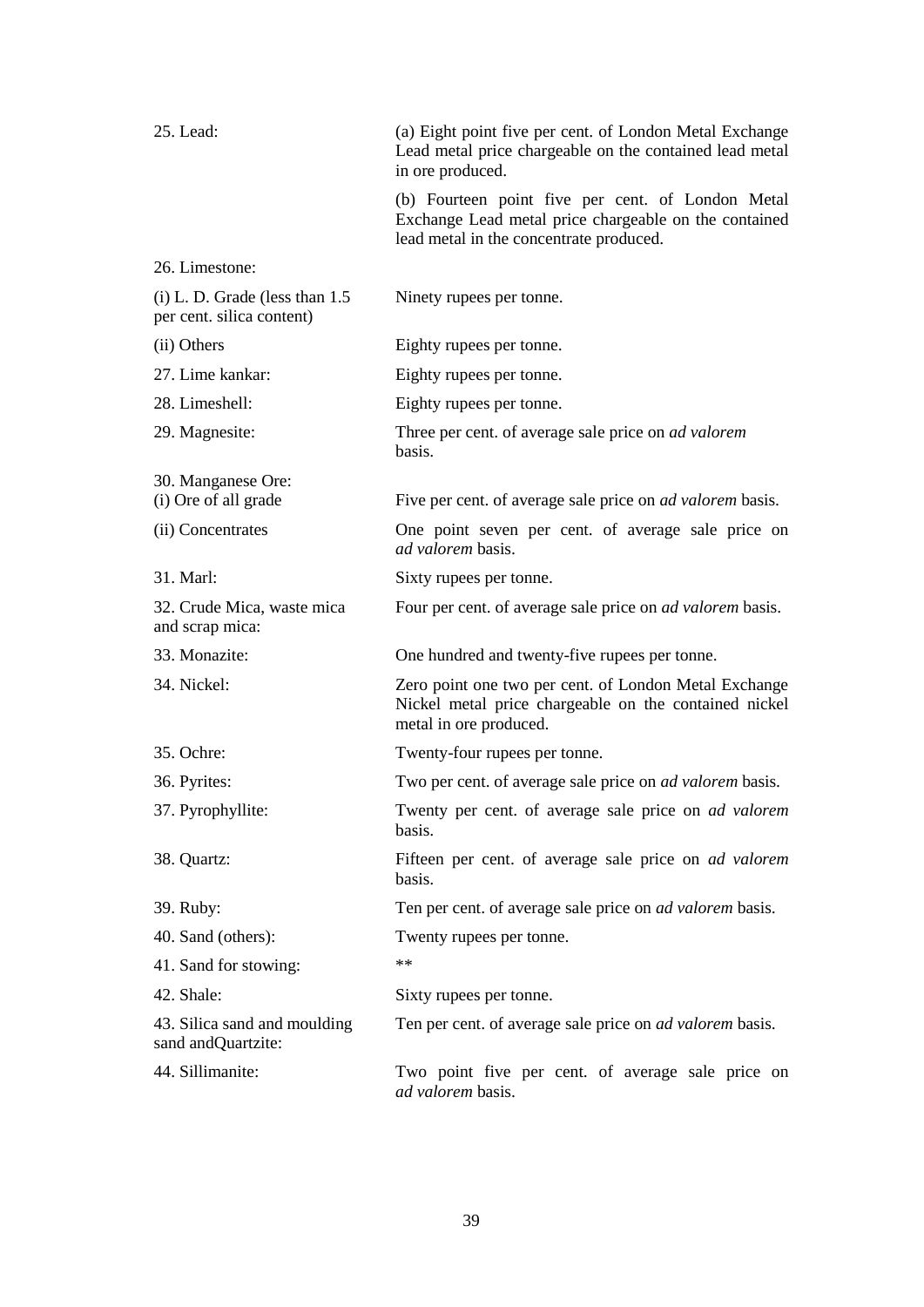| 45. Silver:                                                                                                                                                                                 |                                                                                                                                                                                                           |
|---------------------------------------------------------------------------------------------------------------------------------------------------------------------------------------------|-----------------------------------------------------------------------------------------------------------------------------------------------------------------------------------------------------------|
| (i) By-product                                                                                                                                                                              | Seven per cent. of London Metal Exchange Price<br>chargeable on by-product silver metal actually produced.                                                                                                |
| (ii) Primary Silver                                                                                                                                                                         | Five per cent. of London Metal Exchange Silver Metal<br>Price chargeable on the contained silver metal in ore<br>produced.                                                                                |
| 46. Slate:                                                                                                                                                                                  | Forty-five rupees per tonne.                                                                                                                                                                              |
| 47. Talc, Steatite and<br>Soapstone:                                                                                                                                                        | Eighteen per cent. of average sale price on <i>ad valorem</i><br>basis.                                                                                                                                   |
| 48. Tin:                                                                                                                                                                                    | Seven point five per cent. of London Metal Exchange<br>Tin metal price chargeable on the contained tin metal in<br>ore produced.                                                                          |
| 49. Tungsten:                                                                                                                                                                               | Twenty rupees per unit per cent. of contained $WO3$ per<br>tonne of ore and on pro rata basis.                                                                                                            |
| 50. Uranium:                                                                                                                                                                                | Two per cent. of annual compensation amount received<br>by M/s. Uranium Corporation of India Ltd., to be<br>apportioned among the States on the basis of data<br>provided by Department of Atomic Energy. |
| 51. Vanadium:                                                                                                                                                                               | Twenty per cent. of average sale price on ad valorem<br>basis.                                                                                                                                            |
| 52. Vermiculite:                                                                                                                                                                            | Five per cent. of average sale price on <i>ad valorem</i> basis.                                                                                                                                          |
| 53. Wollastonite:                                                                                                                                                                           | Fifteen per cent. of average sale price on ad valorem<br>basis.                                                                                                                                           |
| 54. Zinc:                                                                                                                                                                                   | (a) Nine point five per cent. of London Metal Exchange<br>Zinc metal price on ad valorem basis chargeable on<br>contained zinc metal in ore produced.                                                     |
|                                                                                                                                                                                             | (b) Ten per cent. of London Metal Exchange Zinc metal<br>price on <i>ad valorem</i> basis chargeable on contained zinc<br>metal in concentrate produced.                                                  |
| 55. All other minerals not<br>herein before specified (Agate,<br>Corundum, Diaspore, Felsite,<br>Fuschite-Quartzite, Jasper,<br>Kyanite, Perlite, Pyroxenite,<br>Rock Salt, Selenite, etc.) | Twelve per cent. of average sale price on <i>ad valorem</i><br>basis.                                                                                                                                     |

### **Notes:**―

1. \* Rates of royalty in respect of item No. 10 relating to Coal (including Lignite) as revised *vide* notification number G.S.R. 349(E), dated the 10th May, 2012 read with corrigendum G.S.R. 525(E), dated the 14th June, 2012 of the Government of India in the Ministry of Coal shall remain in force until revised through a separate notification by the Ministry of Coal.

2. \*\* Rates of royalty in respect of item No. 41 relating to Sand for stowing revised *vide* notification number G.S.R. 214(E), dated the 11th April, 1997, will remain in force until revised through a separate notification by the Ministry of Coal.]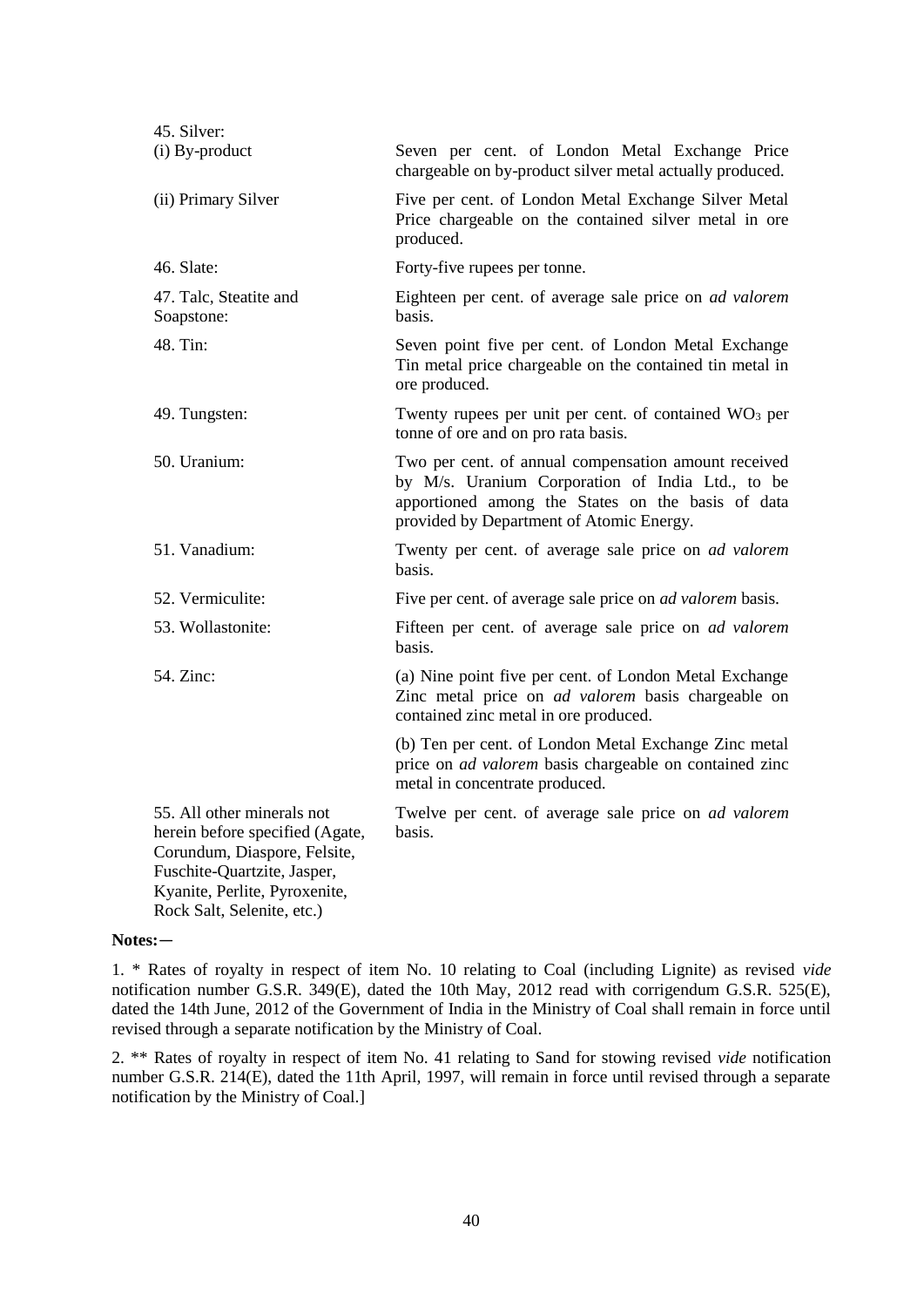# 1 [THIRD SCHEDULE

# (*See* section 9A)

# Rates of Dead Rent

1. Rates of dead rent applicable to the leases granted for low value minerals are as under:

# **RATES OF DEAD RENT IN RUPEES PER HECTARE PER ANNUM**

From 2nd Year of Lease 3rd and 4th Year of Lease 5th Year onwards

400 1000 1000 2000

2. Two times the rate specified at paragraph 1 above in case of lease granted for medium value minerals.

3. Three times the rate specified at paragraph 1 above in case of lease granted for high value minerals.

4. Four times the rate specified at paragraph 1 above in case of lease granted for precious metals and stones.

Note:

1

1. For the purpose of this notification:―

(a) **"precious metals and stones"** means gold, silver, diamond, ruby, sapphire and emerald;

(b) **"high value minerals"** means semi-precious stones (agate, gem garnet), corundum, copper, lead, zinc, and asbestos (chrysotile variety);

(c) **"medium value minerals"** means chromite, manganese ore, kyanite, sillimanite, vermiculite, magnesite, wollastonite, perlite, diaspore, apatite, rock phosphate, fluorite (fluorspar), barytes, and iron ore;

(d) **"low value minerals"** means the minerals other than precious metals and stones, high value minerals and medium value minerals.]

<sup>1.</sup> Subs. by notification No. G.S.R.631(E), for "Third Schedule" (w.e.f. 1-9-2014).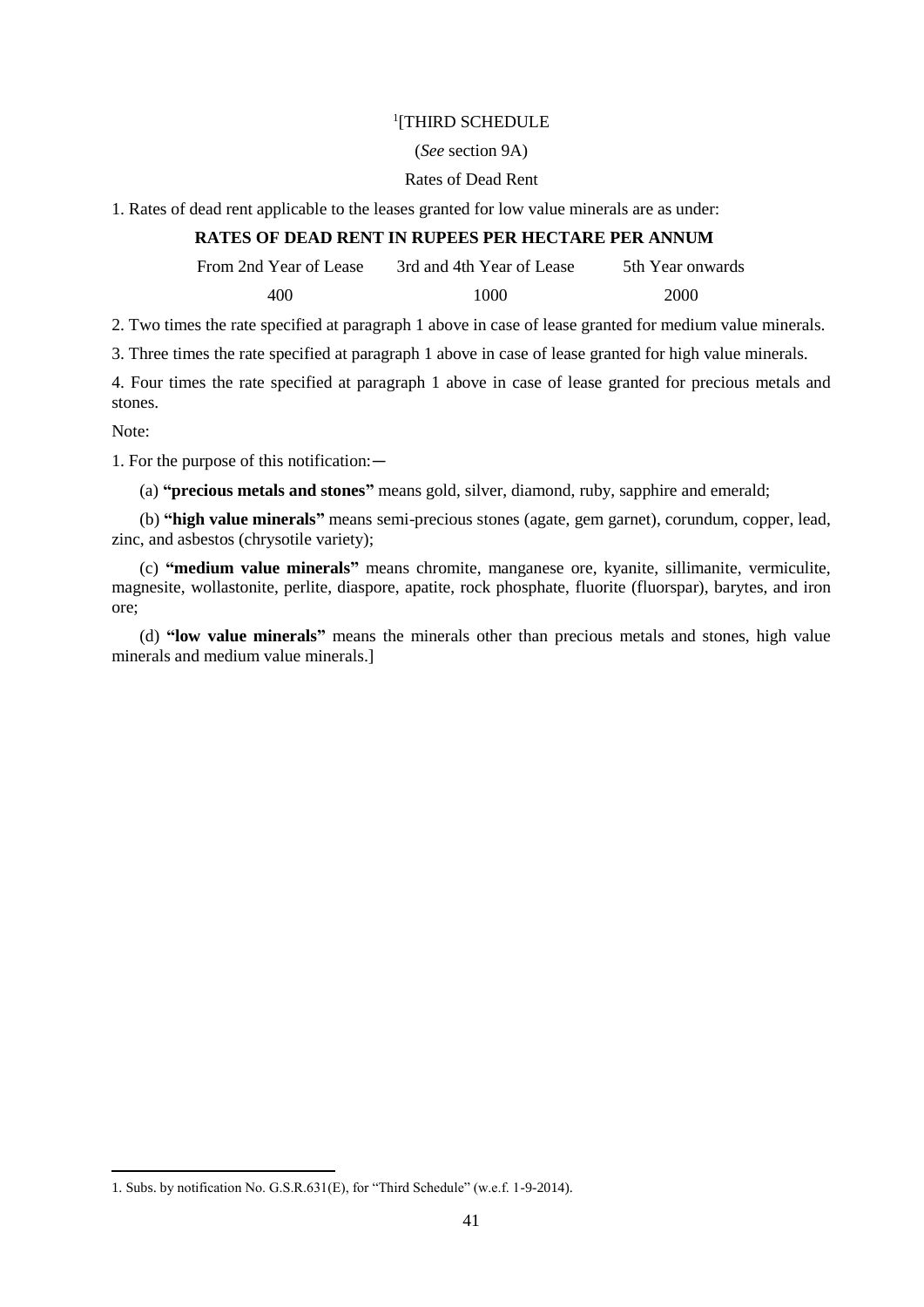# 1 [THE FOURTH SCHEDULE

[See clause (*ea*) of section 3]

Notified Minerals

1. Bauxite.

2. Iron ore.

3. Limestone.

4. Manganese ore.]

<sup>1.</sup> Ins. by Act 10 of 2015, s. 23 (w.e.f. 12-1-2015).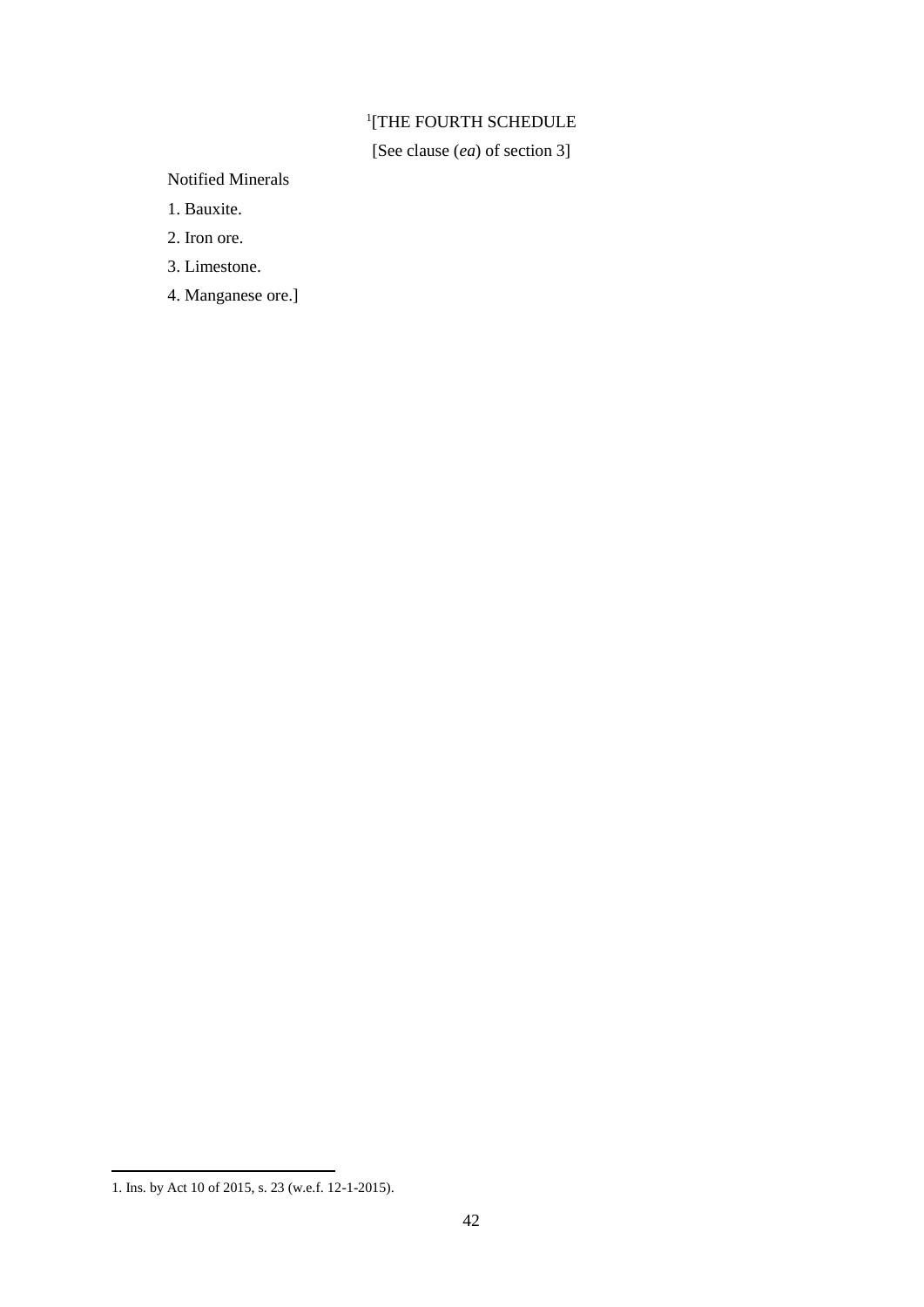# 1 [THE FIFTH SCHEDULE

# [*See* sections 8(*4*), 8A(*8*) and 17A(*2C*)]

| <b>S. No.</b> | <b>Mineral</b>                                                                      | Additional amount on grant or extension of<br>mining lease              |
|---------------|-------------------------------------------------------------------------------------|-------------------------------------------------------------------------|
|               | Iron ore and chromite                                                               | Equivalent to one hundred and fifty per<br>cent. of the royalty payable |
| 2.            | Copper                                                                              | Equivalent to fifty per cent. of the royalty<br>payable                 |
| 3.            | Coal and lignite                                                                    | Equivalent to the royalty payable                                       |
| 4.            | Other minerals (other<br>Equivalent to the<br>royalty payablethan coal and lignite) | Equivalent to the royalty payable                                       |

*Explanation.*—For the purposes of this Schedule, the additional amount shall be in addition to royalty or payment to the District Mineral Foundation and National Mineral Exploration Trust or any other statutory payment.

<sup>1.</sup> Ins. by Act 16 of 2021, s. 21 (w.e.f. 28-3-2021).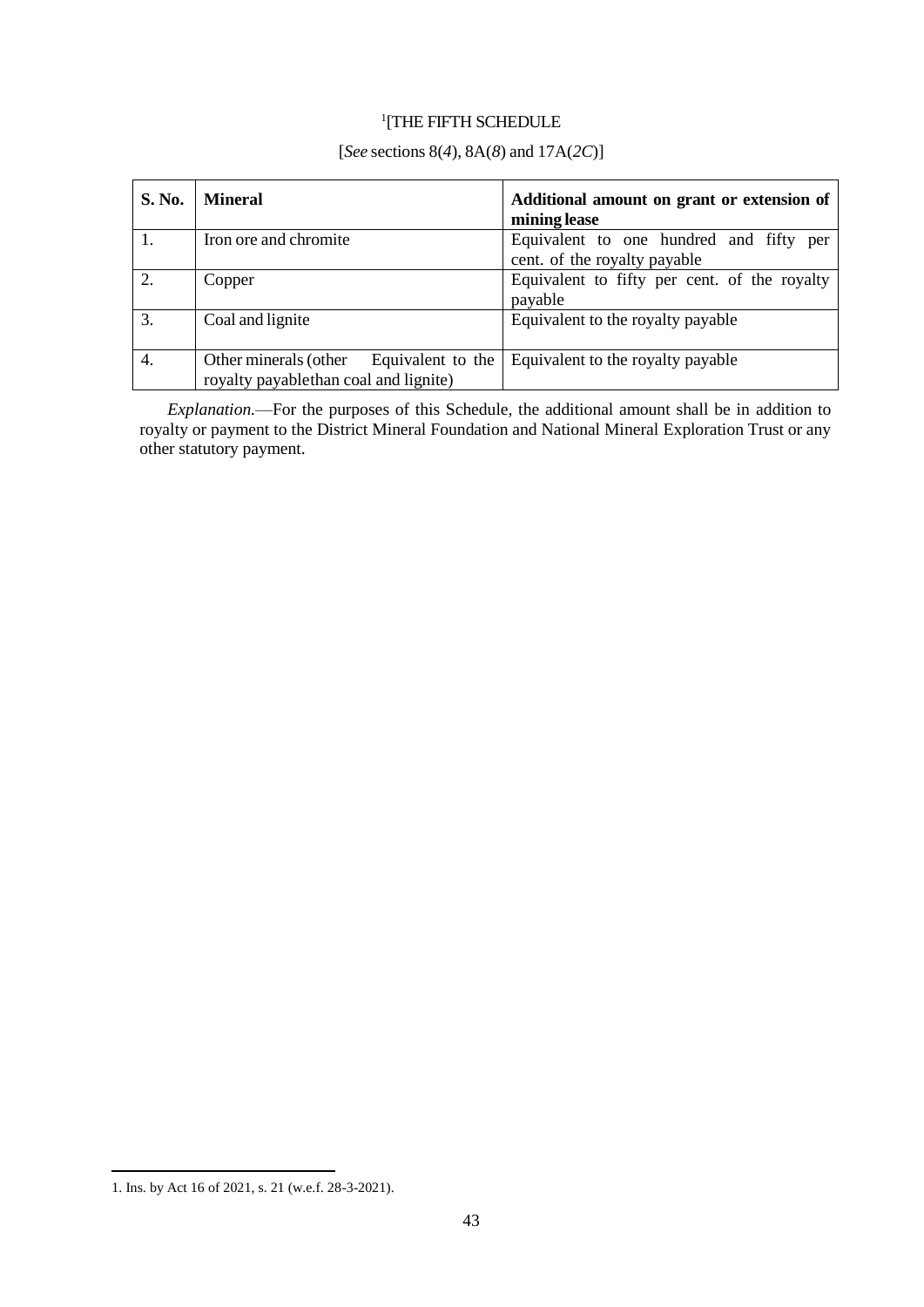# THESIXTHSCHEDULE

# [*See* sections 8(*5*) and 8A(*7A*)]

| S. No. | <b>Mineral</b>                                                                                                                                                     | <b>Additional Amount</b>                                                |
|--------|--------------------------------------------------------------------------------------------------------------------------------------------------------------------|-------------------------------------------------------------------------|
| 1.     | Bauxite                                                                                                                                                            |                                                                         |
|        | (i) Metallurgical Grade                                                                                                                                            | Equivalent to one hundred and fifty per<br>cent. of the royalty payable |
|        | Non-Metallurgical Grade                                                                                                                                            | Equivalent to the royalty payable                                       |
| 2.     | Chromite                                                                                                                                                           |                                                                         |
|        | (i) Up to forty per cent. of $Cr_2O_3$                                                                                                                             | Equivalent to the royalty payable                                       |
|        | (ii) forty per cent. and more of $Cr_2O_3$ and<br>concentrates                                                                                                     | Equivalent to two hundred per cent. of<br>the royalty payable           |
| 3.     | Iron ore                                                                                                                                                           |                                                                         |
|        | Lumps, ROM and concentrates                                                                                                                                        | Equivalent to two hundred and fifty per<br>cent. of the royalty payable |
|        | Fines                                                                                                                                                              | Equivalent to one hundred and fifty per<br>cent.of the royalty payable  |
| 4.     | Limestone                                                                                                                                                          |                                                                         |
|        | L.D. Grade (less than 1.5 per cent. silica content)                                                                                                                | Equivalent to two hundred per cent. of<br>the                           |
|        | (ii) Other grades                                                                                                                                                  | Equivalent to the royalty payable                                       |
| 5.     | Manganese                                                                                                                                                          |                                                                         |
|        | (i) Less than thirty-five per cent. of manganese<br>content                                                                                                        | Equivalent to the royalty payable                                       |
|        | above<br>(ii)<br>Thirty-five<br>cent. and<br>per<br>of<br>manganese content                                                                                        | Equivalent to five hundred per cent. of<br>the royalty payable          |
| 6.     | Other minerals                                                                                                                                                     | Equivalent to the royalty payable                                       |
|        | (ii) For auctioned captive mines (other than coal and lignite):                                                                                                    |                                                                         |
| S. No. | <b>Quantity of sale</b>                                                                                                                                            | <b>Additional Amount</b>                                                |
| 1.     | Sale of mineral up to twenty-five per cent. of<br>annual production                                                                                                | Nil                                                                     |
| 2.     | Sale of mineral more than twenty-five per cent.<br>and up to fifty per cent. of annual production                                                                  | Equivalent to fifty per cent. of the royalty<br>payable                 |
|        | (iii) For coal and lignite:                                                                                                                                        |                                                                         |
| S. No  | <b>Type of mine</b>                                                                                                                                                | <b>Additional Amount</b>                                                |
| 1.     | $(i)$ Captive coal and lignite mines, auctioned for<br>power sector through reverse bidding under the<br>Coal Mines (Special Provisions) Act, 2015 (11 of<br>2015) | Equivalent to two hundred per cent. of<br>the royalty payable           |

# (i) For non-auctioned captive mines (other than coal and lignite):